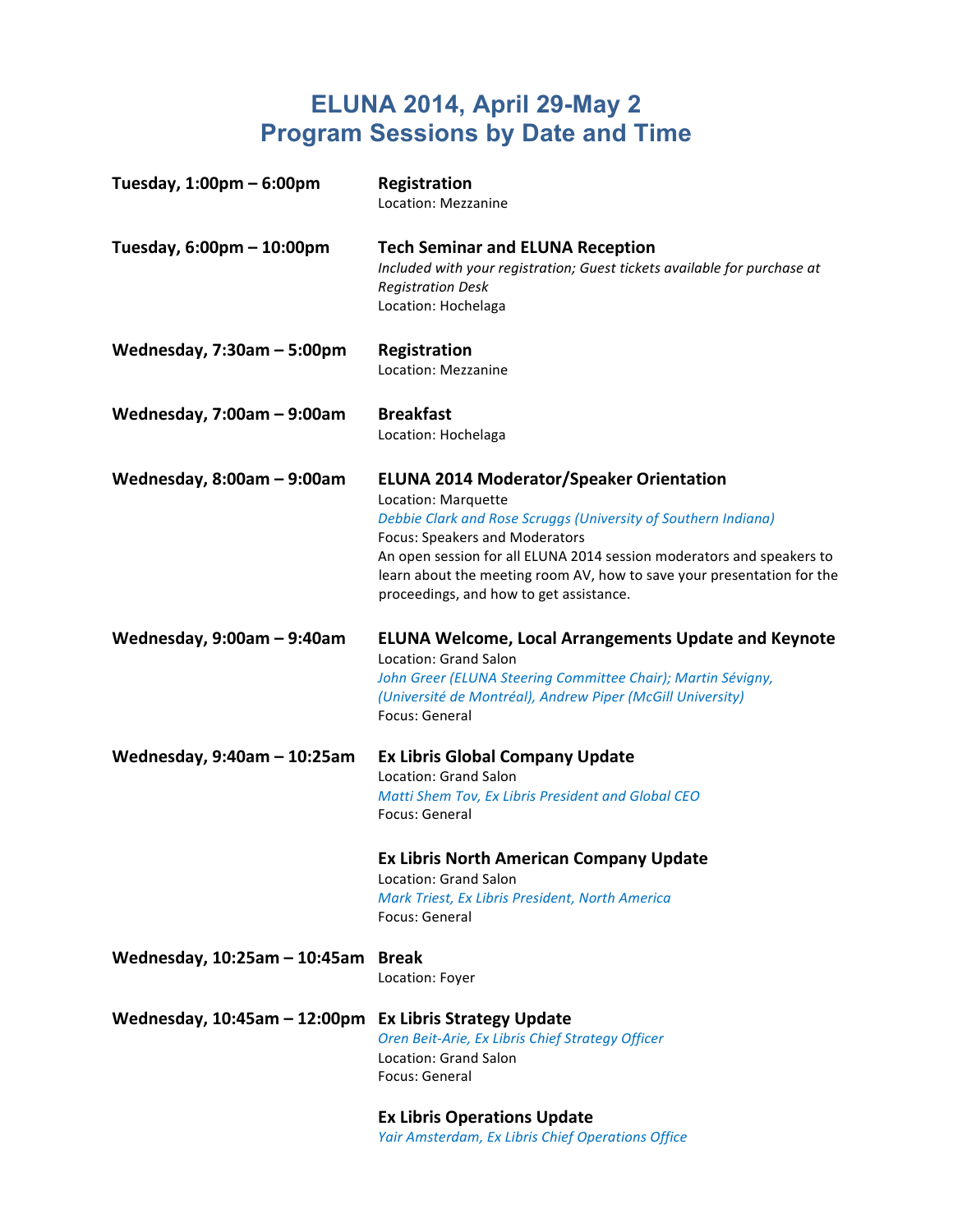Location: Grand Salon Focus: General

**Wednesday, 12:00pm – 1:30pm Lunch**

# Location: Hochelaga

Wednesday, 1:30pm - 2:15pm Salesforce & KCS Update

Location: Saint-Laurent *Brian Noone (Ex Libris; Manager, North American Aleph & SFX Support))* Focus: General

## **Ex Libris Alma Product Update**

Location: Duluth **Dvir Hoffman (Ex Libris; Director, Product Management and Marketing)** Focus: Alma

# **Herding Cats: Implementing Primo for the Orbis-Cascade Alliance Consortium**

## Location: Marquette

*Jennifer Ward (University of Washington); Sara Brownmiller (University of Oregon); Barbara Valentine (Linfield College)*

Focus: Primo, General

The Orbis-Cascade Alliance, a consortium of 37 academic libraries, is implementing a blended Primo environment for its members. The blended Primo environment combines a single Primo installation with many configuration decisions and rules managed at the installation level, while also offering individual libraries the flexibility to make many customization and interfaces decisions to best meet the needs of their own institutions. We will discuss how the Alliance is developing management and oversight of the consortial Primo environment, the implementation decisions made by libraries in each of four cohorts of libraries as they migrate to Primo, the challenges and lessons learned from our experiences, and how we are working with Ex Libris to ensure that the we are able to continue to meet the changing needs of our users.

# **Creating New Resource Types to Improve Discoverability**

Location: Hochelaga 6

# **Mike Rogers (University of Tennessee); Mark Baggett (University of** *Tennessee)*

## Focus: Primo

For several years our institution utilized only a limited number of Primo resource types, with most of these being the "out-of-the-box" default types. To improve discoverability and user experience we recently added a significant number of new resource types for both Aleph items as well as our Digital Collections items. This work has been well received by users. The presentation will examine before and after snapshots of that work, explain the normalization rules defining these new additions, and review the process we followed for implementation.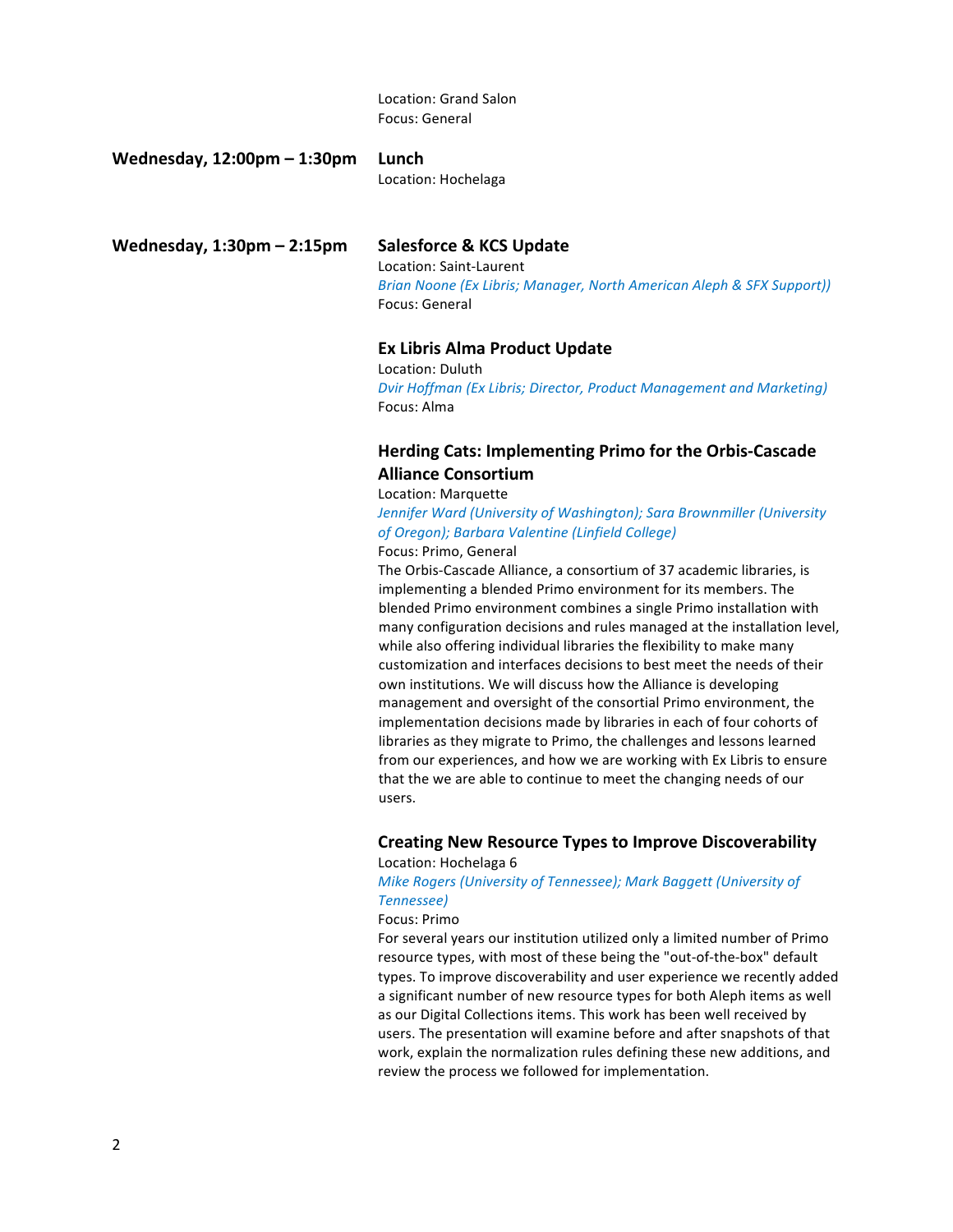# **Finding What You Know We Have: Known-Item Searching in a Discovery Environment**

Location: Jolliet

Focus: Primo

# *Jan Fransen (University of Minnesota)*

When the University of Minnesota Libraries announced that its instance of the Aleph OPAC would be retired with the Libraries' move to Alma, public services librarians and end users alike were concerned about losing a key catalog feature: Finding known items. To determine whether known item searching performance was adequate in its proposed blended Primo and Primo Central search, the Primo implementation team set about testing a large number of title searches in both environments. The results show that known item search success rates in Primo are comparable to the Aleph OPAC, even with a blended search. But there are still tricks to improving success, just as there were with the OPAC. This session will outline the process and results, as well as the steps we've taken to educate library staff and end users.

## **Activating Hold Requests for Local Patrons**

# Location: Mackenzie *Abigail Baines (Hampshire College)*

Focus: Aleph

Our small library at Hampshire College has decided to turn on the ability for local patrons to place hold requests on local items. This session will cover our decision making process for opting to provide this service, steps to getting a final decision made, implementation strategy and technical steps for activating the service. Participants will be guided through the process, from idea to implementation, including customization options, reporting, staff workflows, and usage statistics.

# **Aleph/SIRSI Joint Library in Action**

Location: Bersimis

# Jacque Dessino (Tidewater Community College); Sarah Greene *(Tidewater Community College)*

### Focus: Aleph

On August 17, 2013 Tidewater Community College and the City of Virginia Beach opened a Joint Use Library on the Virginia Beach campus that serves as both the campus library and a branch of the city library system. Using a custom interface from TechLogic, not only can users in the building check out materials from TCC's Aleph system and the VBPL's SIRSI Symphony system in one 'seamless' transaction, but any patron of one institution can use any branch of the other institution to checkout and return materials from either system. Previous ELUNA presentations have described the less-than-seamless 5-year process to develop this 'seamless' interface. Now hear about the countdown to implementation, see the system at work, and learn about some unexpected positive outcomes.

# **Implementing Rosetta at the Getty Research Institute: "Migration" from DigiTool – Discovery through Primo**

*Location: Harricana Teresa Soleau (Getty Research Institute)* Focus: Digitool, Primo, Rosetta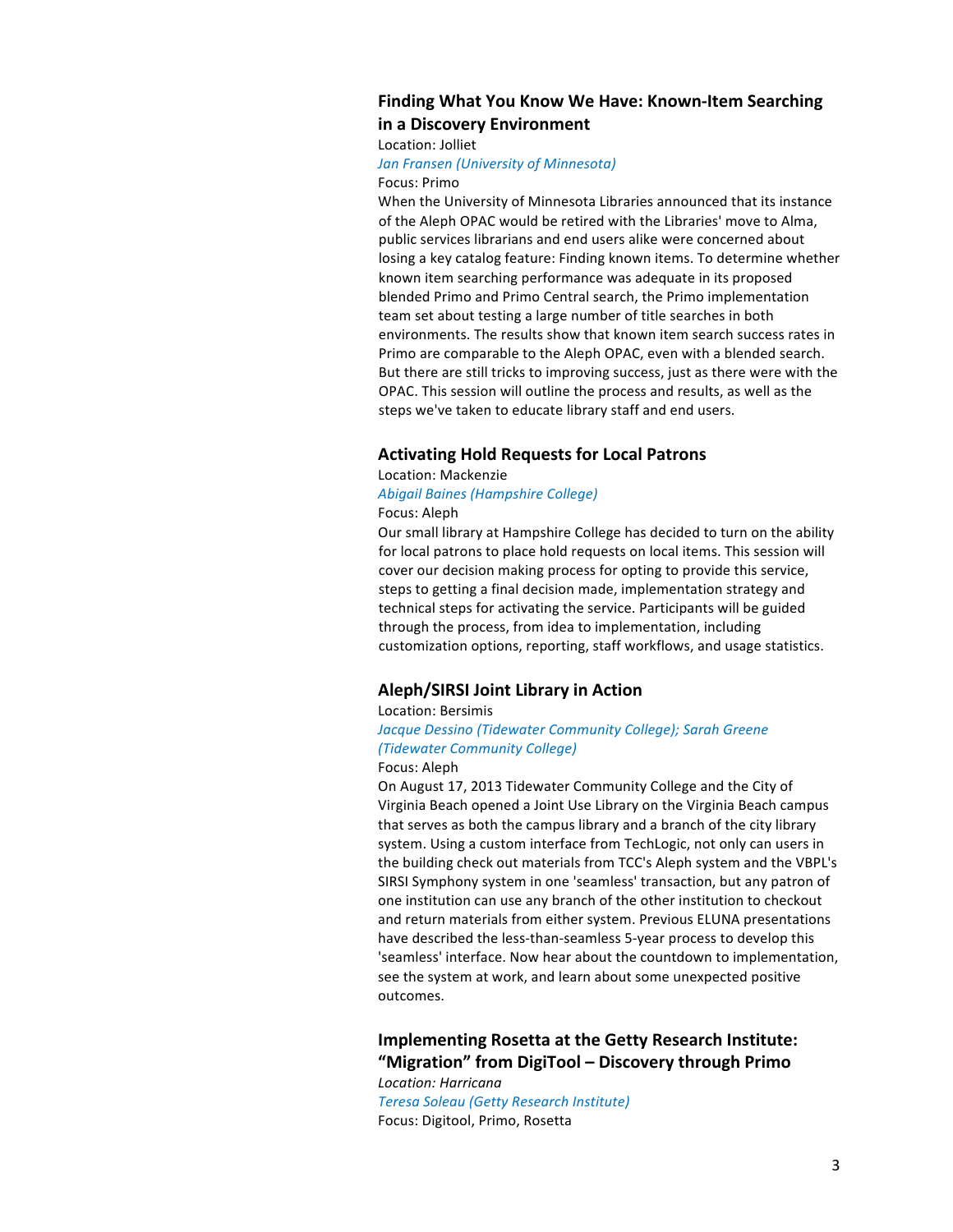The Getty Research Institute's Digital Collections provide free access to materials ranging from the fifteenth century to the present and include digitized photographs, manuscripts, archival material, audio and video. This presentation will explain our migration process from DigiTool to Rosetta, deposit workflow, digital object structure, and content discovery through Primo. It will include a healthy serving of lessons learned and issues encountered/resolved during our transition. We hope the presentation will contribute to the community knowledge-base and help to make the learning curve for implementation of a digital preservation system if not less steep at least less daunting for institutions like ours without a dedicated digital preservation specialist.

## **Customizing the SFX interface: An Open Discussion** Location: Chaudière

# *Margery Tibbetts (California Digital Library); Lena Zentall (California Digital Library), Alison Ray (California Digital Library)* Focus: SFX

The out-of-the box SFX interface has not changed significantly since it was introduced over 10 years ago. Where have you customized the interface? What has been the user reaction? What has been the staff cost to maintain the changes? What would you and your users like to see in the future?

# **It Takes a Village III: Integration of Voyager and Discovery with VuFind**

## Location: Saint-Maurice

# *Judy Brink-Drescher (Molloy College); Demian Katz - Remote presenter (Villanova University)*

## Focus: Voyager

This session discusses the trialing and adoption of a discovery system (ultimately Summon) and its integration with Voyager (v8.2 hosted). Once the discovery went live VuFind was applied to the OPAC and Summon, which allows users to search in three different ways: combined, physical and electronic resources. Implementation best practices are addressed along with the decision-making logic for what items to show in what view. Although examples will be illustrated using the Voyager/Summon combination, the same implementation strategies can be applied to many different ILS and discovery systems, including Aleph, Primo and EDS. In the second half of the session and technology permitting, Demian Katz - a lead VuFind Developer - will be virtually on hand for a Q&A session and can address questions and concerns at any skill level.

# **Reassigning Vendor Location Codes for E-Resources Using Voyager Access Reports and Gary Strawn's Location Changer Program**

## *Miriam Nauenburg (University of West Georgia)* Location: Richelieu

### Focus: Voyager

For the past several years the University of West Georgia Library has cataloged e-journals using the generic MFHD location "internet," with vendor information in the 852g. As more vendor packages were cataloged, this convention began to negatively affect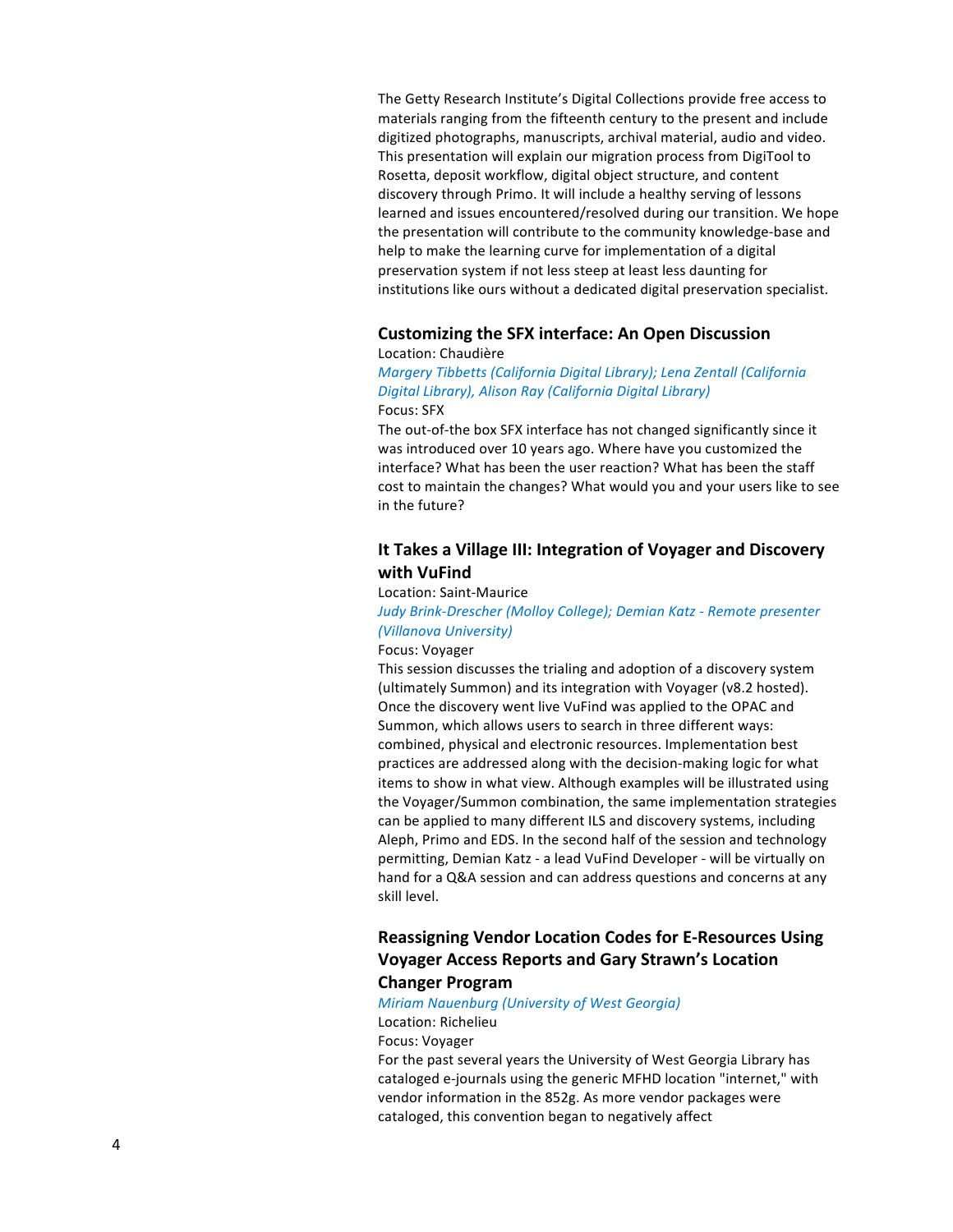statistical/reporting functions and e-journal collection maintenance (e.g., deleting records of canceled titles). This presentation will describe the identification of approximately 4,000 "internet" MFHDs containing vendor-specific links using Voyager Access Reports, as well as the assignment of vendor location codes to these records using Gary Strawn's Location Changer program. Vendor locations are more descriptive for staff and OPAC users and facilitate fast and easy reporting and catalog maintenance of e-resource collections.

# **Capturing Collective Updates and Upgrades: Using OCLC WorldShare MARC Record delivery at University of**

# **Kentucky Libraries** Location: Péribonka

# **Julene Jones (University of Kentucky)** Focus: Voyager

The OCLC Bibliographic Notification ("Bib Note") service has fundamentally changed in the last year, migrating to WorldShare Metadata Collection Manager, and allowing for much greater user customization of the service. The University of Kentucky Libraries have begun to utilize the new iteration of this free service and will discuss their findings from the delivered records, the impact that it has had on their workflows and the selected customizations they have made.

## **EDI Special Interest Group (SIG)**

Location: Gatineau *David Schuster (Texas Woman's University); Kevin Collins (City University of New York)* Focus: General

**Wednesday, 2:30pm – 3:15pm Alma Demo 1**

*Amanda Schmidt (Ex Libris; Solutions Architect)* Location: Saint-Laurent Focus: Alma

## **ELUNA Alma Product Working Group**

Location: Duluth *Betsy Friesen (University of Minnesota)* Focus: Alma The annual meeting of the PWG is open to everyone! Come and hear about the work the group has done over the past year, have a say in our plans for the coming year.

# **Implementing Primo at Virginia's Community Colleges**

Location: Marquette *Tara Cassidy (Virginia's Community Colleges)* Focus: Metalib, Primo This presentation will share details of implementing hosted Primo at Virginia's 23 community college libraries.

# **Targeting MARC fields for Series Display and Search**

Location: Hochelaga 6 *Eric Nord (Brigham Young University)*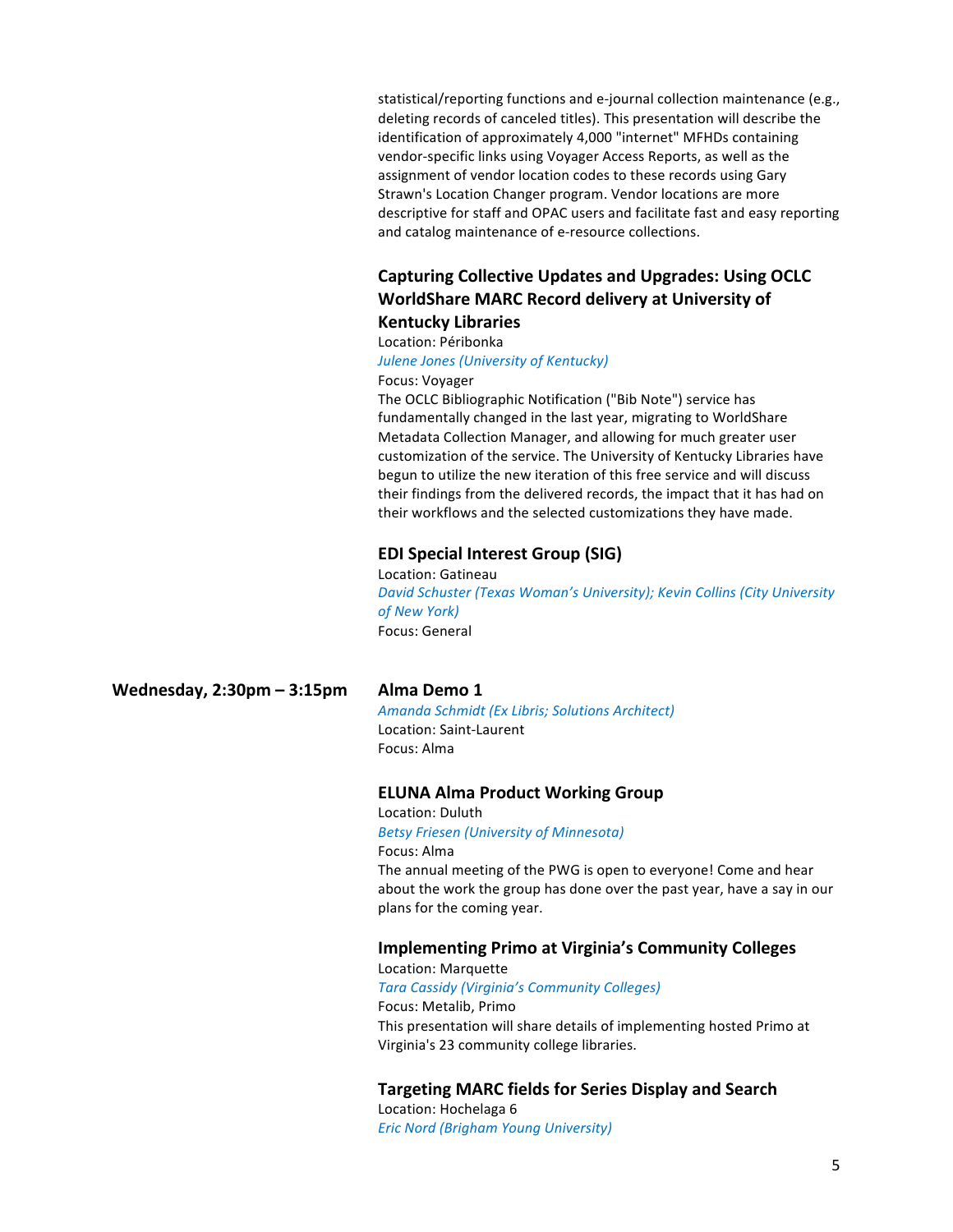## Focus: Primo

Users requested the ability to identify a record's series. Testing the data yielded MARC targets including 800, 810, 811, 440, 490 and their respective sub fields. Pushing display and search data to custom fields <lds07> <lsr07> allow users to see the series and search for other records in the same series.

# **Global Data Change: Overview, Tips and Tricks**

# Location: Péribonka **Julene Jones (University of Kentucky)** Focus: Voyager

This session provides an introduction to the invaluable Global Data Change client, covering the program's workflow, and best practices. The ways that the University of Kentucky has implemented GDC will be covered.

# **Discovering Improvements and Documenting Challenges** with the User Experience: Redeploying a Usability Study **Post-Implementation of Primo**

## Location: Jolliet

**Teri Oaks Gallaway (Loyola University New Orleans); Mary Finnan Hines** *(Loyola University New Orleans)*

## Focus: Primo

Librarians at Loyola University New Orleans conducted competitive usability tests to justify the purchase of a discovery system. That research informed the decision to purchase Primo (Gallaway and Hines 2012). This presentation will share results of the redeployed usability study after implementation. The presenters will show how Primo solved some documented user issues and how the follow up usability study will inform future customizations to Primo.

# **Managing ILLiad Transitions in Aleph via NCIP Interoperability**

### Location: Bersimis

## *Hank Sway (Harvard University); Bill Jones (SUNY Geneseo)* Focus: Aleph

Harvard University and the IDS Project have collaborated to develop an ILLiad add-on that transmits interlibrary loan transactional data to Aleph, using the NCIP protocol, for processing and management. This approach streamlines many staff fulfillment workflows; offers improved tracking of materials; and delivers a number of user-centric improvements, such as the ability to view both interlibrary loans and "regular" loans in Aleph's My Account. This presentation will cover the add-on's functionality in detail, and describe how your institution can take advantage of the open source software.

# **Managing Digital Content Over Time: Six steps to Protect Your Resources**

Location: Harricana *Chris Erickson (Brigham Young University)* Focus: Rosetta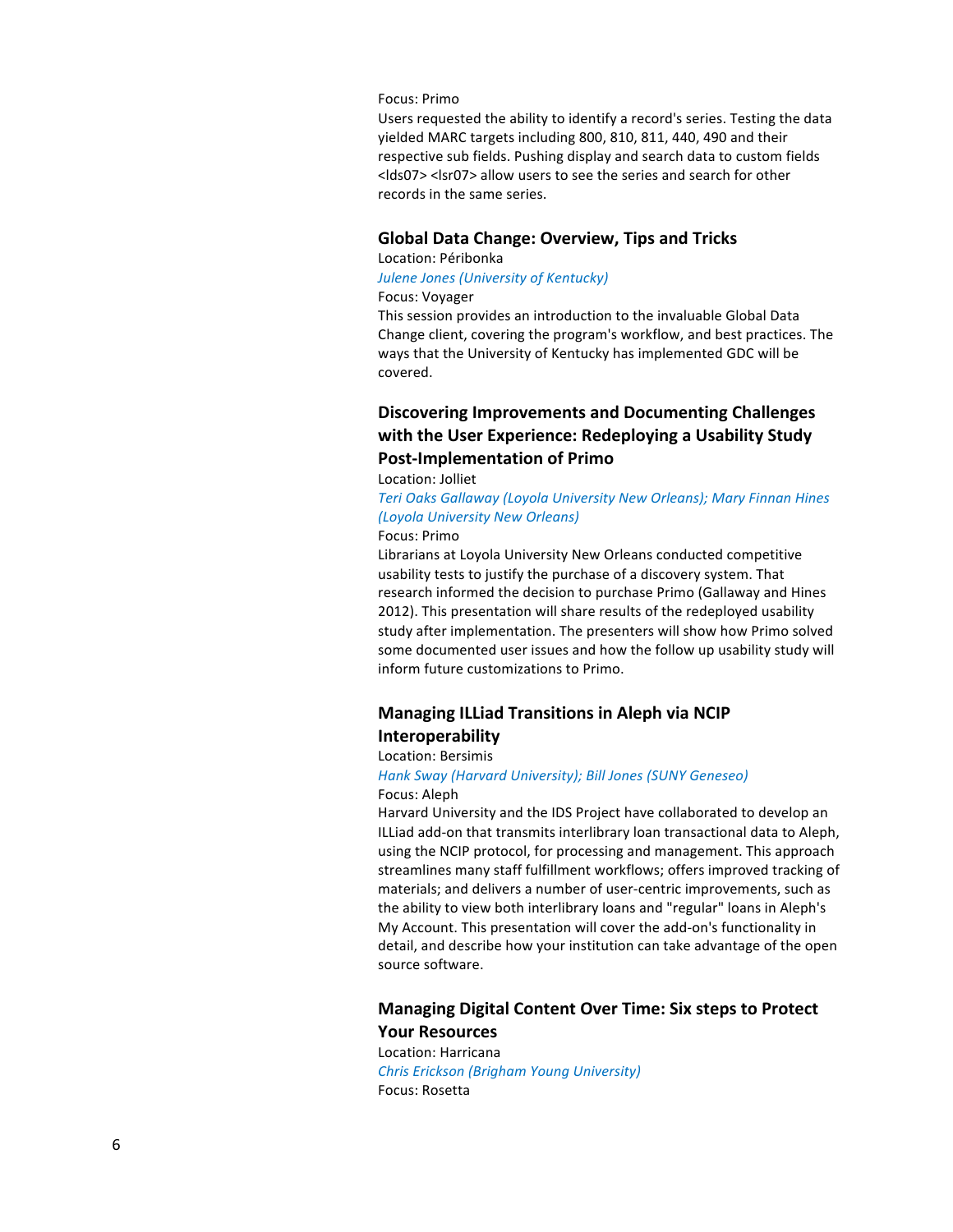This is a concise presentation of the Library of Congress Digital Preservation workshop. It is presented by a member of the Library of Congress National Trainer Network, Office of Digital Preservation Outreach and Education. Long term management and access is important for everyone working with digital materials to understand, not only the importance of digital preservation, but how to implement a program. The presentation will look at six fundamental topics of preserving digital objects: 1) Identify the types of digital content you have; 2) Select what portion of your digital content will be preserved; 3) Store your selected content for the long term; 4) Protect your content from everyday threats and emergency contingencies; 5) Manage and implement requirements for long term management; and, 6) Provide access to digital content over time. Rosetta is an effective tool for libraries and other institutions to use when managing their digital assets long term.

# **Two from the SFX toolbox: A Plugin and a Target Parser** Location: Chaudière

## *Rich Wenger (Massachusetts Institute of Technology)* Focus: SFX

This presentation will cover two local developments: 1. An SFX plugin and Aleph server script that provide conditional display of a link to Aleph print items on the SFX menu. 2. An SFX target parser to provide differential resolution of 'hdl.handle.net' URLs with specific application to local DSpace instances.

# **Managing a Voyager Upgrade: Ten Year Anniversary Edition**

Location: Saint-Maurice

# *Laura Guy (Colorado School of Mines)*

## Focus: Voyager

A lot has changed in ten years. Or has it? "Managing a Voyager Upgrade" was first presented ten years ago, at EndUser 2004. This Tenth Anniversary Edition of that presentation updates and expands upon the initial session (and those that followed). We'll cover reasons to upgrade, ways to upgrade, what tools and resources are available (including the Customer Center), and developing an upgrade timeline. We will also talk about Voyager Tomcat (only a twinkle in the developers' eyes a decade ago), and what to do When. Things. Go. Wrong. Join us! Come with your questions, ideas, and stories.

## **Transparent Weeding: A ColdFusion Extension for Voyager** Location: Richelieu

# *Brian McDonald (Hobart & William Smith Colleges)* Focus: Voyager

In 2013, Hobart & William Smith Colleges developed a web-based application to manage the weeding process with a focus on transparency. Faculty can use this tool to view items marked for review, sign up for notifications when items are added, and leave comments for library liaisons. The weeding manager also generates pick lists for Technical Services staff and manages the weeding workflow. Technical information about the application and insights from the project will be provided.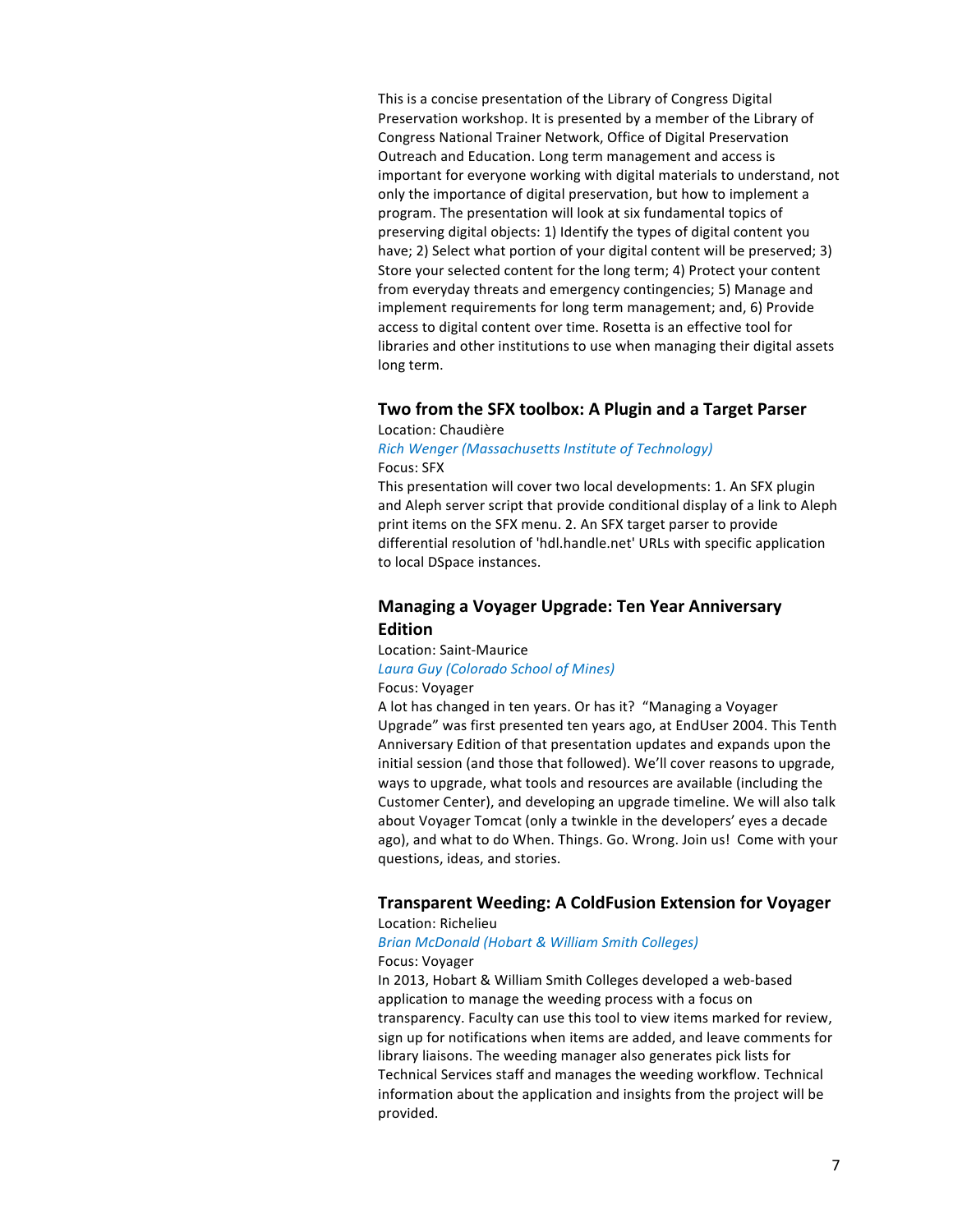# **Optimizing the Discovery Experience: Searching and**

**Relevance** Location: Mackenzie *Christine Stohn (Ex Libris; Product Manager)* Focus: General

# Big Data, Big Insights: What does Big Data mean for us?

Location: Gatineau *Yuval Kiselstein (Ex Libris; Director, Product Management Discovery and Delivery)* Focus: General

**Wednesday, 3:15pm – 3:45pm Break**

Location: Foyer

**Wednesday, 3:45pm – 4:30pm Alma Demo 2**

Location: Saint-Laurent *Andrew French (Ex Libris; Solutions Architect)* Focus: Alma

# **Automating Bibliographic Record Cleanup Before Migrating to Alma**

Location: Duluth *Les Moor (University of Manitoba)*

## Focus: Alma

Migrating to a new system is a chance to start afresh, but for all of our old data that comes along with us. Obviously we need to take our data, but wouldn't it be nice to clean it up as much as possible first? Depending on the system you're coming from, your options to do automated cleanup of records while they're still in the old system may be limited. The University of Manitoba migrated from such a system (Sirsi Symphony) to Alma, and elected to do an automated cleanup of its bibliographic records using open source software prior to loading them into Alma. Hear about what worked and what didn't, and find out about automated ways that you may be able to clean up your own records when your library moves to a new system.

# **Managing Digital Access in Alma**

Location: Hochelaga 5 *Nir Sherwinter (Ex Libris; Product Manager)* Focus: Alma

# **What Can You Do With Primo? Tips And Tricks For A Successful Primo Application**

Location: Marquette *Ido Peled (Ex Libris; Director, Solution Architecture)* Focus: Primo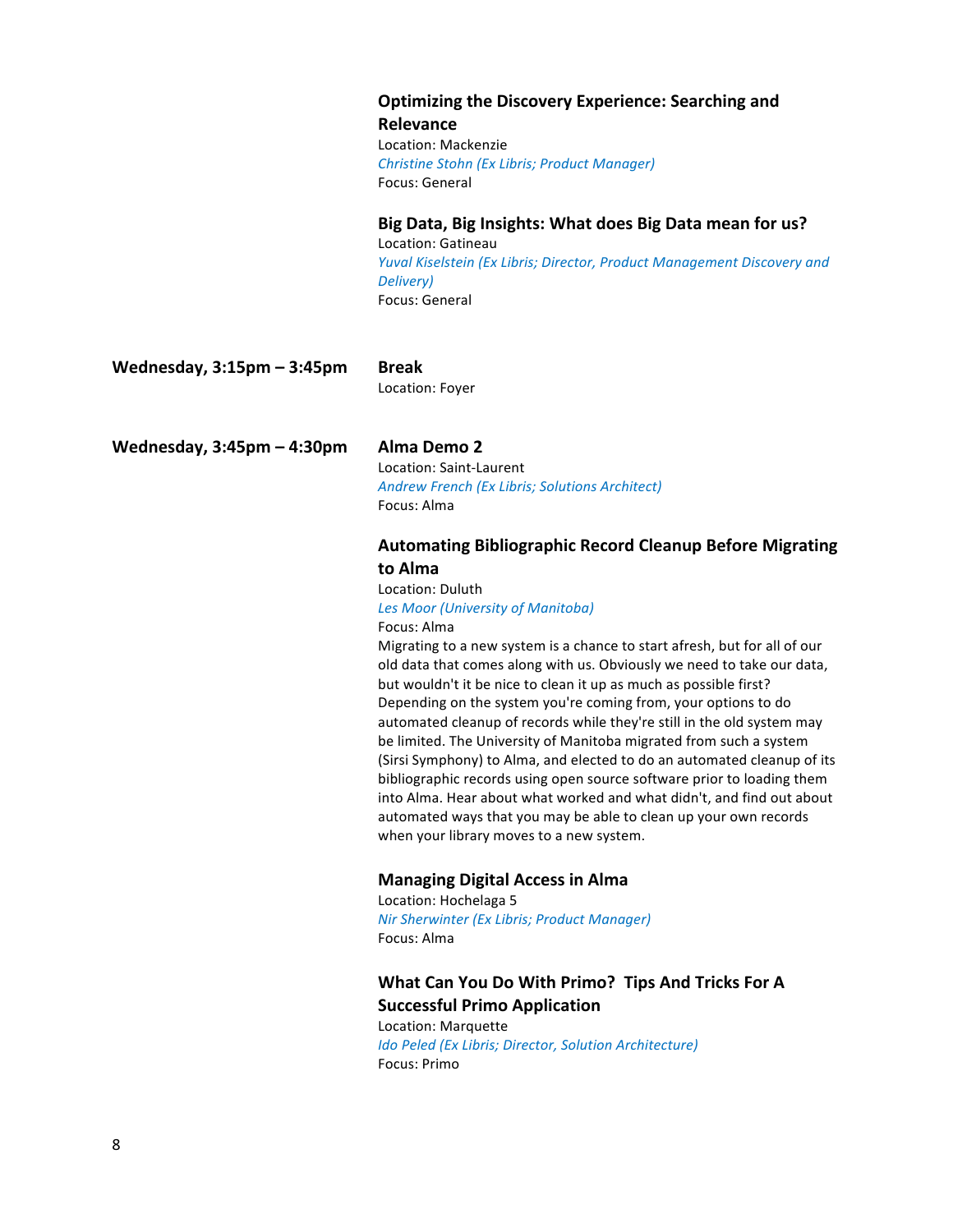# **How to Make Primo Play Nicely with EAD (Encoded Archival Description) Records**

Location: Hochelaga 6

*Bill Bodine (LDS Church History Library); Beck Locey (LDS Church History* Library); Shelley Neville (LDS Church History Library) Focus: Aleph, Primo

We have been working with a custom EAD tool for the past 2 years and have done a few ELUNA presentations on this. What's new with us is that we've finally accomplished the ability to harvest EAD data using a custom file splitter which integrates EAD component level data into a Primo search result set. We built facets based on the component level data which makes it much easier to navigate all this fabulous metadata as well as linking EAD component records back to circulation in Aleph. This session discusses how we did this.

# **Ex Libris Aleph Product Update**

Location: Mackenzie *Carmit Marcus (Ex Libris; Director, Product Management)* Focus: Aleph

# Digitization through Discoverability: Digital Initiatives at **the Center for Jewish History**

Location: Harricana *Laura Leone (Center for Jewish History)*

Focus: DigiTool, Primo The Center for Jewish History is a LAM and cultural institution housing five partners dedicated to the exploration of Jewish history and heritage.

The myriad of digital projects underway strive to create and foster discoverability and access to our collections, as well as illustrate collaboration and shared goals among all the institutions. Various projects will be discussed, including the Center's Holocaust Resource Initiative, the creation of a Performing Arts digital archive, an endeavor dedicated to virtually restoring a book collection destroyed during World War II, and an initiative that documents the Soviet Jewry Movement.

# **Ex Libris Voyager Product Update**

Location: Saint-Maurice *Mike Dicus (Ex Libris; Voyager Product Manager)* Focus: Voyager

# **Student Technology Trends**

Location: Péribonka

*Randy Oldham (University of Guelph)* Focus: General

I've been engaged in a longitudinal research project since 2007. At the University of Guelph, we survey students about their technology ownership, how they use this technology, their use of Internet applications, how they complete their research, and who they go to for help. This survey has been repeated three times now, allowing us to spot emerging trends. The purpose of this presentation is to share these results with the audience, and to stimulate discussion about the potential impact of these findings.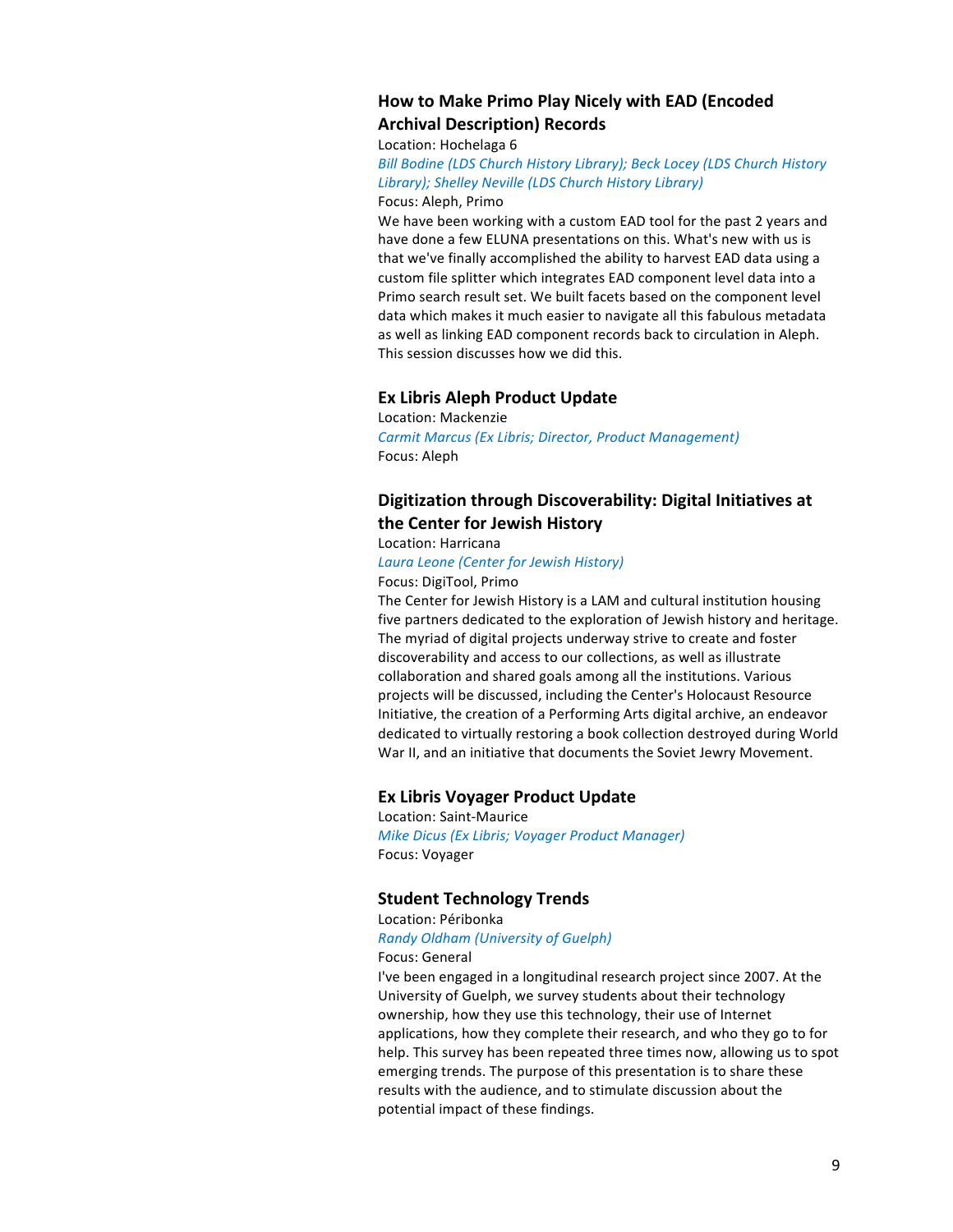# **RDA Doesn't Mean "Retirement Dead Ahead": Providing a Consistent Catalog through Authorities Processing & RDA Conversion**

Location: Gatineau Focus: General Joan *I. Chapa* (Marcive, Inc.)

RDA and AACR2 can live harmoniously in the same catalog. But does the jumble of schemes make for the best user experience? Hear how you can convert your bibliographic records to RDA compliance through authorities processing and RDA conversion. Also discussed will be the role that a discovery layer can play in using authority data.

| Wednesday, $3:45$ pm – 5:30pm | <b>ELUNA Steering Committee/Ex Libris Management Meeting</b> |
|-------------------------------|--------------------------------------------------------------|
|                               | Location: Ramezay                                            |

**Wednesday, 4:45pm – 5:30pm Primo Demo 1**

Location: Saint-Laurent *Marliese Thomas (Ex Libris; Solutions Architect)*

# **Serial Analytics in Alma and Primo**

Location: Duluth

*Cecilia Genereux (University of Minnesota); Stacie Traill (University of Minnesota); Kristi Bergland (University of Minnesota)* Focus: Alma, Primo

The University of Minnesota was a heavy user of the Aleph LKR field to provide access to item level availability information for serial analytics. As we prepared to implement Alma, we were concerned with how Aleph's non-standard LKR field would migrate and whether Alma offered similar functionality. Ex Libris' solution was to migrate the LKR field to a MARC 773 field. While that sounds simple, it wasn't, since the two fields offer similar, but not identical functionality. Come hear about our experience in exploring the use of 773 and how we made our Alma/Primo environment work for us to adequately display availability information for analytic items.

# Alma, the Cloud and the Evolution of the Library Systems **Department**

# Location: Hochelaga 5

*Kevin Kidd (Boston College)*

Focus: Alma, General

As libraries begin to implement Alma and other cloud-based technologies, there are many questions about what lies in store for the traditional sysadmin focused systems department. What opportunities and challenges will systems departments face as libraries push their applications and services into the cloud? What will be the practical effect of implementing Alma on your systems department? What tasks will systems librarians have to give up? What new duties will they take on? What new skills will systems librarians need to develop? I will discuss these questions and more in the context of the development and implementation Alma at the Boston College University Libraries. Boston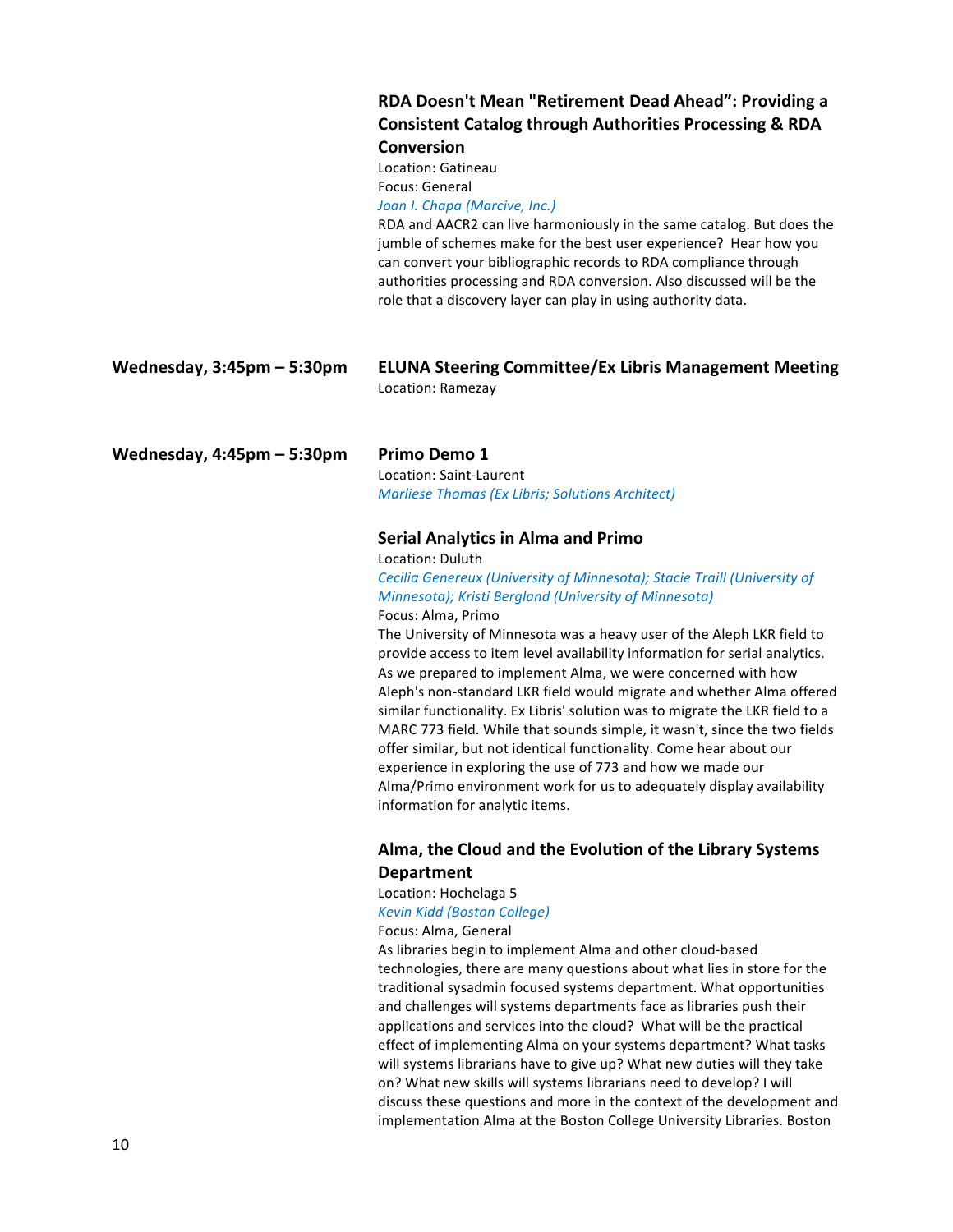College was the first library in the world to adopt Alma, and we have been addressing these questions for more than two years. We would like to share our thoughts and experiences in a broad discussion of the significant effects of cloud computing on library systems and services.

# **How We Control Who has Access to What**

Location: Marquette

## *Beck Locey (LDS Church History Library)* Focus: Primo, Rosetta

We use Aleph, Primo, Rosetta (both as a dark archive and a CMS), and a custom EAD tool. Aleph, Rosetta, and our EAD tool all contain restricted content. Where it gets tricky is that some patrons and staff can access restricted content on a limited basis. Most staff can always access this content and most patrons can never access this content. How we differentiate between delivery and delivery and enforce policy is the topic of this session.

# **Expanding Primo Beyond Your ILS Data Source: Including EAD and Graphic Sources**

Location: Jolliet

## *Janet Lute (Princeton University)*

Focus: Primo

This session will discuss the reasons for wanting to create new data sources for inclusion into Primo. It will step through the normalization rules, file splitters, mapping and code tables, views, and pipe set up required for such a project. A customized locations and availability tab will also be included as well as a big picture discussion of the pros and cons of such a project.

# Do it Yourself Primo Statistics: The Art of the (Relatively) **Painless Extraction**

# Location: Hochelaga 6

**Anne L. Highsmith (Texas A&M University)** Focus: Primo

The session will present some tips on how to extract data from the RPT00 (reporting) schema in Primo using Perl scripts, as well as observations on the statistics data itself. The presentation will include:  $1)$ reasons for discrepancies between RPT00 statistics and BIRT reports; 2) useful SQL that shows idiosyncrasies of the stats data; 3) ways to customize certain stats cumulations, such as facets; 4) an introduction to the Perl programs used to do the extract. In addition, the presentation will discuss possibilities of using Perl string processing to analyze PNX records.

## **ELUNA Aleph Product Working Group**

### Location: Mackenzie

**Steve Bischof (University of Massachusetts Amherst)** Focus: Aleph

The annual meeting of the PWG is open to everyone! Come and hear about the work the group has done over the past year, have a say in our plans for the coming year.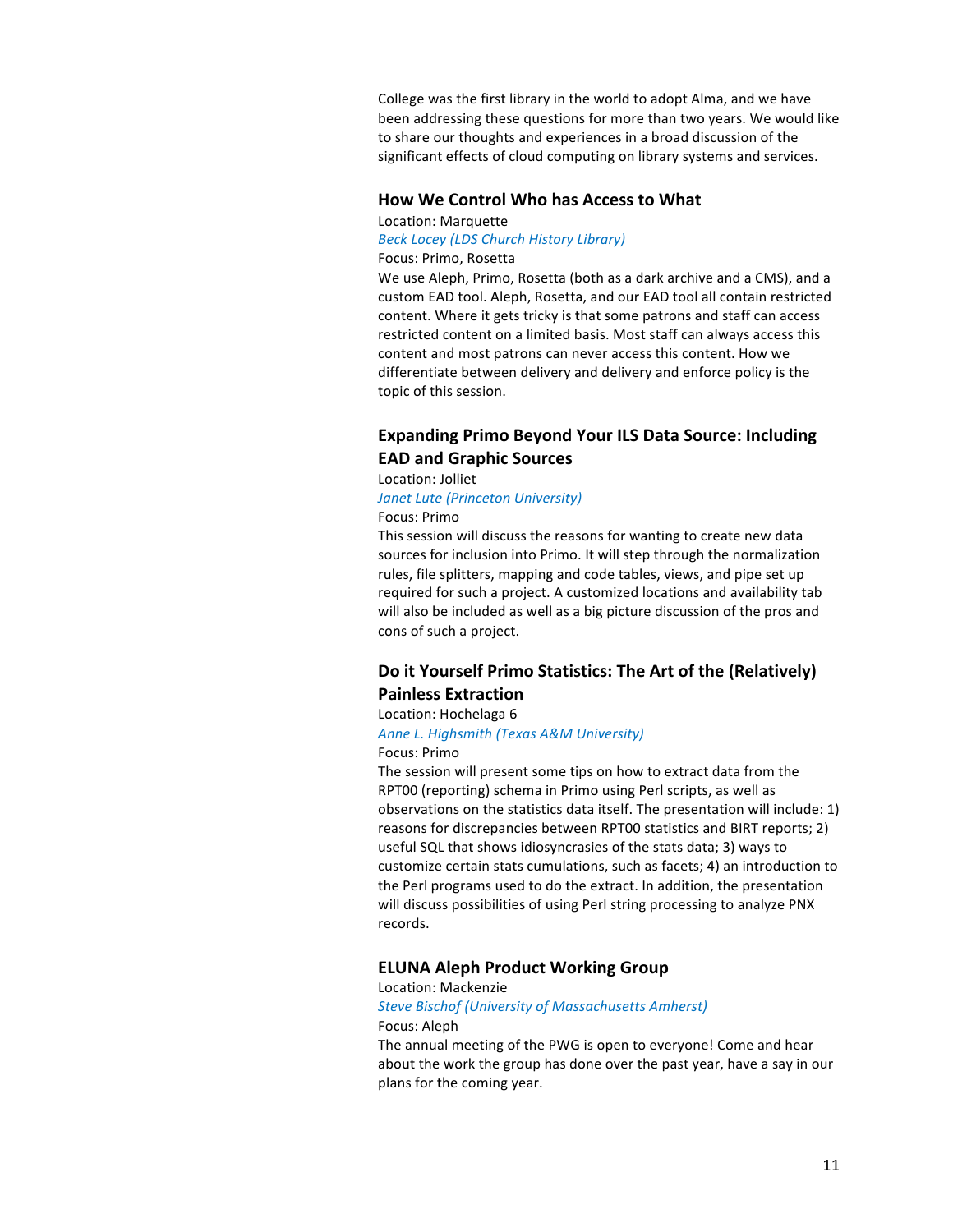# Slaying the Dragon: or, Our Journey Navigating DigiTool **Metadata Batch Changes**

Location: Harricana

Lauren Bradley (Center for Jewish History); Rebecca Clark (Center for *Jewish History)*

## Focus: Digitool

DigiTool has several methods for batch changing metadata, however they are not as simple process as some other Ex Libris products. This presentation will cover our failures and finally, successes in learning how to use to correctly make this happen.

# You CAN Get There from Here: Using SFX to Link to Aleph **E-resources on Reserve Even Though they are Not in the SFX KB**

## Location: Chaudière

## *Rich Wenger (Massachusetts Institute of Technology)* Focus: SFX

We use the MARC record fetch mechanism of SFX to link to Aleph eresources that are not in the SFX KB. Recently we extended this support to Aleph reserves records. This session will review the general configuration and operation of the MARC record fetching mechanism in SFX, and then look specifically at the additional configuration required to fetch reserves records.

# **ELUNA Voyager Product Working Group**

## Location: Saint-Maurice

# *Sherrie Kristin (Purdue University Calumet)*

## Focus: Voyager

The annual meeting of the Voyager PWG is open to everyone. Come and hear about the work the group has done over the past year, have a say in our plans for the coming year.

# The Cloud and the Contract: Navigating the New World of **Software as a Service**

## Location: Péribonka

# *Christopher Manly (Cornell University)*

Focus: General

Like many libraries, the Cornell University Library has been looking at Alma as a next-generation library management system. In the process of this exploration, as well as the pursuit of other cloud-hosted applications and services, we have had to tackle the issue of what needs to go into the contractual agreement with the service provider. Many libraries are used to working with a central IT department to provide some or all of their application hosting. However, how we work with a vendor with an explicit contract can be very different from working with in-house IT. Things that are handled ad-hoc or defined by central policy in an IT shop need to be explicitly negotiated and documented in the contract for Software-as-a-Service. This presentation will discuss the issues of moving from in-house hosting to Software-as-a-Service. We will cover issues such as data ownership, backups and data recovery, and uptime guarantees. The goal will be to give participants a good sense of what questions to ask when evaluating a cloud-hosted product, and how to recognize good answers to those questions.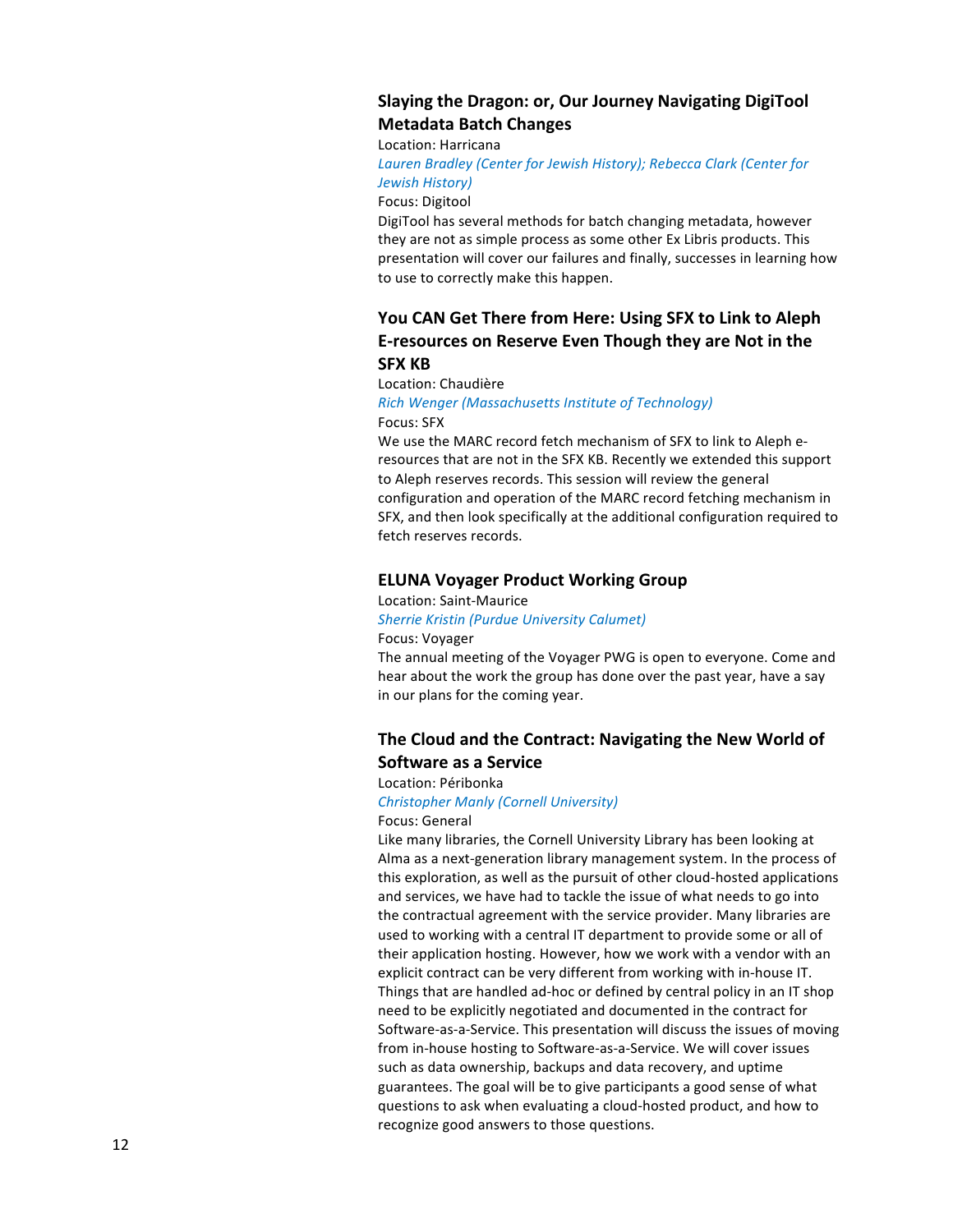# So What's Next? Updates and Questions from YBP

Location: Gatineau

*Ann-Marie Breaux, (YBP Library Services)* Focus: General

Alma implementations are becoming routine. Libraries have stable monographic workflows, but how do we make them more powerful and efficient than workflows used with previous systems? Come discuss the next era of monograph purchasing with YBP Library Services.

Wednesday, 6:00pm - 7:30pm Leadership Cocktail

*ELUNA PWG Chairs and Steering Committee Members, Ex Libris Management* Location: Bistro Le Balmoral, 305 Rue Sainte-Catherine Ouest

# Wednesday, 7:30pm - 10:00pm Ex Libris Management and ELUNA Steering Committee **Dinner**

Location: Apollo, 1333 Rue Université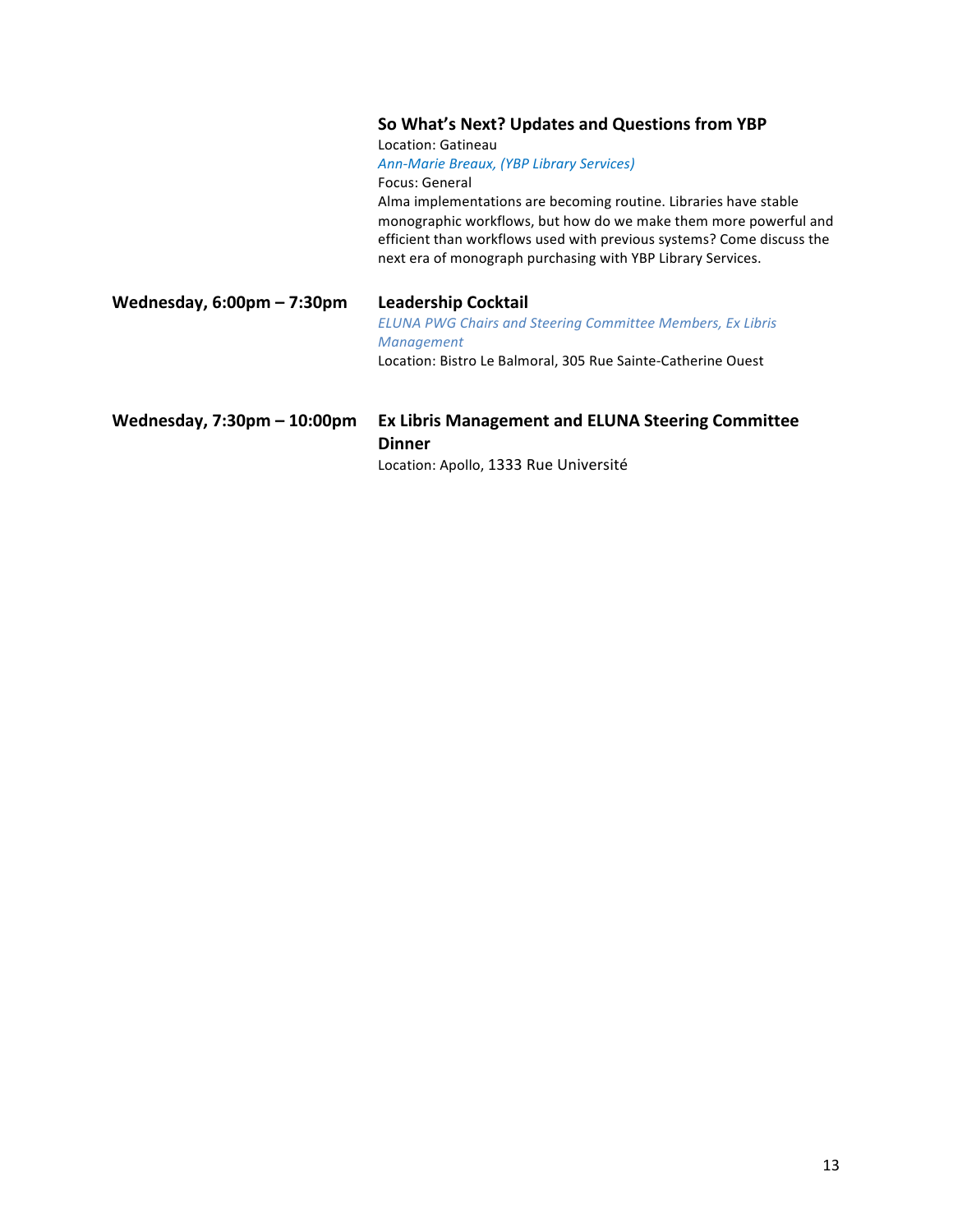| Thursday, $7:00am - 9:00am$      | <b>Breakfast</b><br>Location: Hochelaga                                                                                                                                                                                                                                                                                                                                                                                                                                                                                                                                                                                                                                                        |
|----------------------------------|------------------------------------------------------------------------------------------------------------------------------------------------------------------------------------------------------------------------------------------------------------------------------------------------------------------------------------------------------------------------------------------------------------------------------------------------------------------------------------------------------------------------------------------------------------------------------------------------------------------------------------------------------------------------------------------------|
| Thursday, $8:00am - 5:00pm$      | Registration<br>Location: Foyer Kiosk                                                                                                                                                                                                                                                                                                                                                                                                                                                                                                                                                                                                                                                          |
| Thursday, $8:00am - 9:00am$      | 2014-2015 ELUNA Planners Handoff Meeting<br>Location: Ramezay                                                                                                                                                                                                                                                                                                                                                                                                                                                                                                                                                                                                                                  |
| Thursday, $9:00am - 10:45am$     | <b>Next-Generation Library Services Update</b><br>Location: Grand Salon<br>Bar Veinstein, Ex Libris VP for Resource Management; Shlomi Kringel, Ex<br>Libris VP for Discovery and Delivery<br>Focus: General                                                                                                                                                                                                                                                                                                                                                                                                                                                                                   |
| Thursday, $10:45$ am $-11:15$ am | <b>Break &amp; Poster Sessions</b><br>Location: Foyer<br>Poster presenters will be available at their posters in the Foyer                                                                                                                                                                                                                                                                                                                                                                                                                                                                                                                                                                     |
|                                  | <b>Implementing Authorities in Alma at Virginia</b><br><b>Commonwealth University: Baby Steps or Giant Strides?</b><br>Ngoc-My Guidarelli (Virginia Commonwealth University)<br>Focus: Alma<br>Virginia Commonwealth University Libraries (Richmond, Virginia) is an<br>Alma early adopter. Since October 2012 when Alma first came into<br>production, great advances were made in enabling the authority control<br>process which is performed entirely in-house. This poster session aims at<br>tracking this progress from zero authority control to a much improved<br>mechanism to insure metadata quality.                                                                              |
|                                  | <b>SpineOMatic: Alma Spine and Serial Label Printing</b><br>Kevin Kidd and Margaret Wolfe (Boston College University Libraries)<br>Focus: Alma<br>When libraries migrate from Aleph to Alma, they may find that tried and<br>true methods for printing spine labels no longer work. Boston College<br>has developed "SpineOMatic," a software application that makes<br>printing spine labels and flag slips in Alma quick and easy. This poster will<br>highlight some issues involved in Alma spine label printing, and present<br>the SpineOMatic solution. SpineOMatic is available for free for any<br>library which uses Alma.<br>Reminders for Items on the Hold Shelf - Do It Yourself |
|                                  | Jane Aitkens (McGill University Library)<br><b>Focus: Aleph</b><br>Why wait for this enhancement from Ex Libris: Circ - Item on hold shelf                                                                                                                                                                                                                                                                                                                                                                                                                                                                                                                                                     |

reminders (3051) We would like to be able to produce one (or more) reminders that an item is waiting for a patron on the hold shelf. You can do it now, by easily adapting the existing Hold Delete Letter.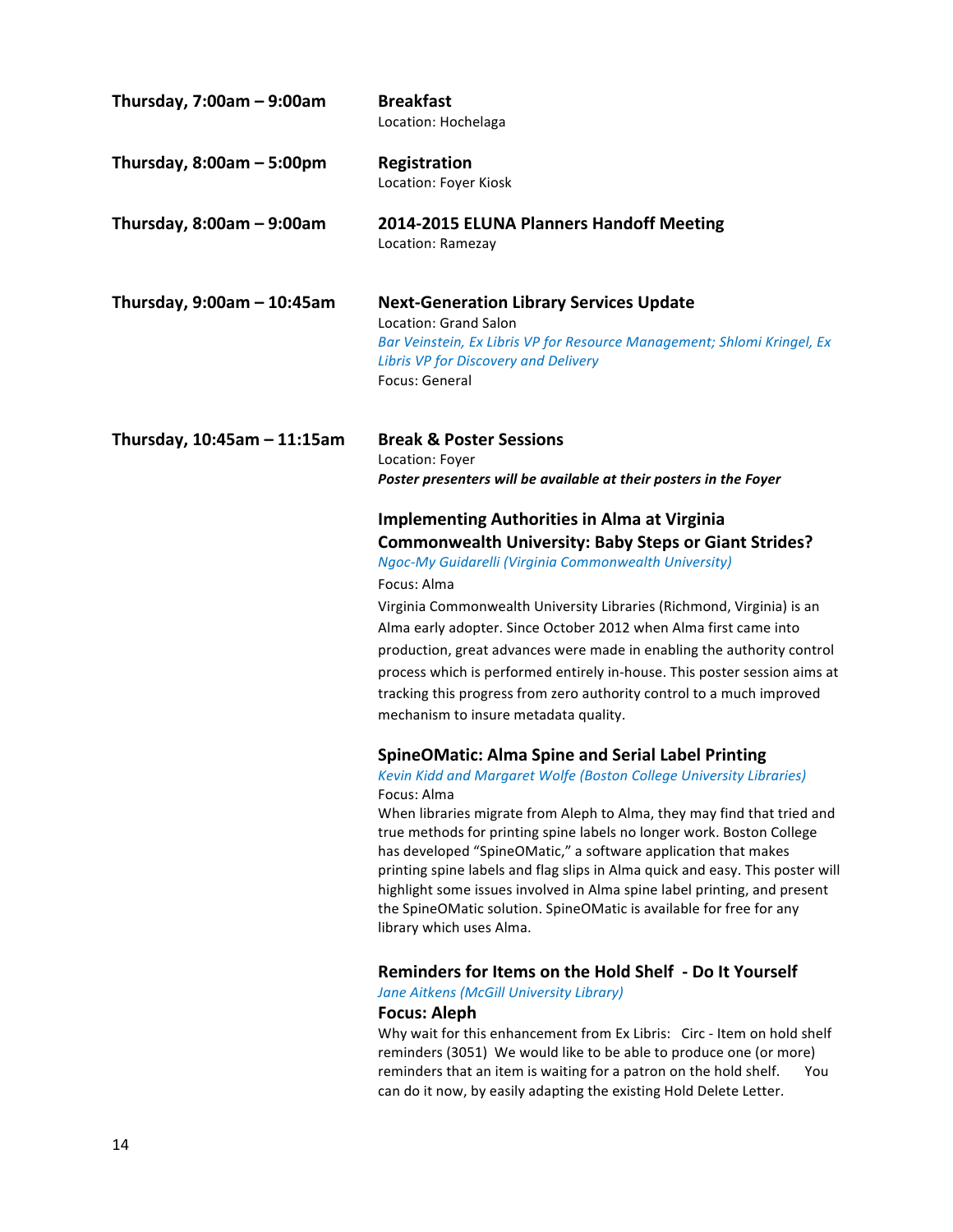## **Boolean Search Suggestions in Primo**

## *Scott Hanrath (University of Kansas Libraries)* Focus: Primo

Library instructors often include Boolean search operators in their teaching. Based on concerns from our instructors that users would not understand how to conduct a Boolean search in Primo, the University of Kansas created a Boolean Suggestion add-on in JavaScript that attempts to provide a "did you mean"-like suggestion for conducting Boolean search. This poster session will discuss how the add-on works, the tools and methods we've used to evaluate the effectiveness of the add-on and refine it over time, and what we've learned about our users' search behaviors in the process.

# Web Scale Discovery Services: Documenting Change from **Summon to Primo**

## *Kirsten DeMoss (Montana State University- Bozeman)* **Focus: Primo**

Montana State University- Bozeman is presently implementing the Ex Libris Primo Central Index, which will replace our current Serial Solutions' web-scale discovery service, Summon. In addition, we are coordinating the implementation of Primo for nine other libraries in our consortia without a web-scale discovery tool. This poster will touch on considerations for individual and groups of libraries to consider, as well as document change, obstacles, and workflows that have facilitated a smooth transition for library and systems staff. This poster presentation will also explore differences between the two web-scale discovery services and potential considerations for academic institutions to weigh when reviewing and selecting a web-scale discovery service.

# **SFX Feedback: a decade of evolving customer service at UC**

## Alison Ray (California Digital Library, University of California) Focus: SFX/bX

An overview of the University of California's consortial implementation of SFX and how feedbacks from the SFX menu window are handled in this environment. An analysis of feedbacks received from SFX, including categories of feedbacks encountered (vendor access problems, incorrect holdings, knowledgebase issues, and local issues (such as proxy/VPN problems)). UC experienced spikes in feedbacks during some vendor transitions, typically related to redirect functionality. A beofre and after 'going hosted' snapshot of feedbacks is also included.

# **Project Development: Creating a Lost/Missing LAMP Application to Replace a Paper-based Process**

## *Natasha Allen (Western Michigan University)*

In 2012, Western Michigan University Libraries embarked on an initiative to replace our paper-based lost/missing workflow with an automated, web-based system that would remove the need for paper and streamline the process. Since Voyager does not have a lost/missing application, we had to create our own from scratch. Despite a few personnel changes that created a delay in the project, our team finally finished it in early 2014 and the application is now fully functioning. It has significantly reduced the amount of time library employees spend on dealing with lost and missing items, from the original lost/missing designation to the ordering of a replacement, and reduced the potential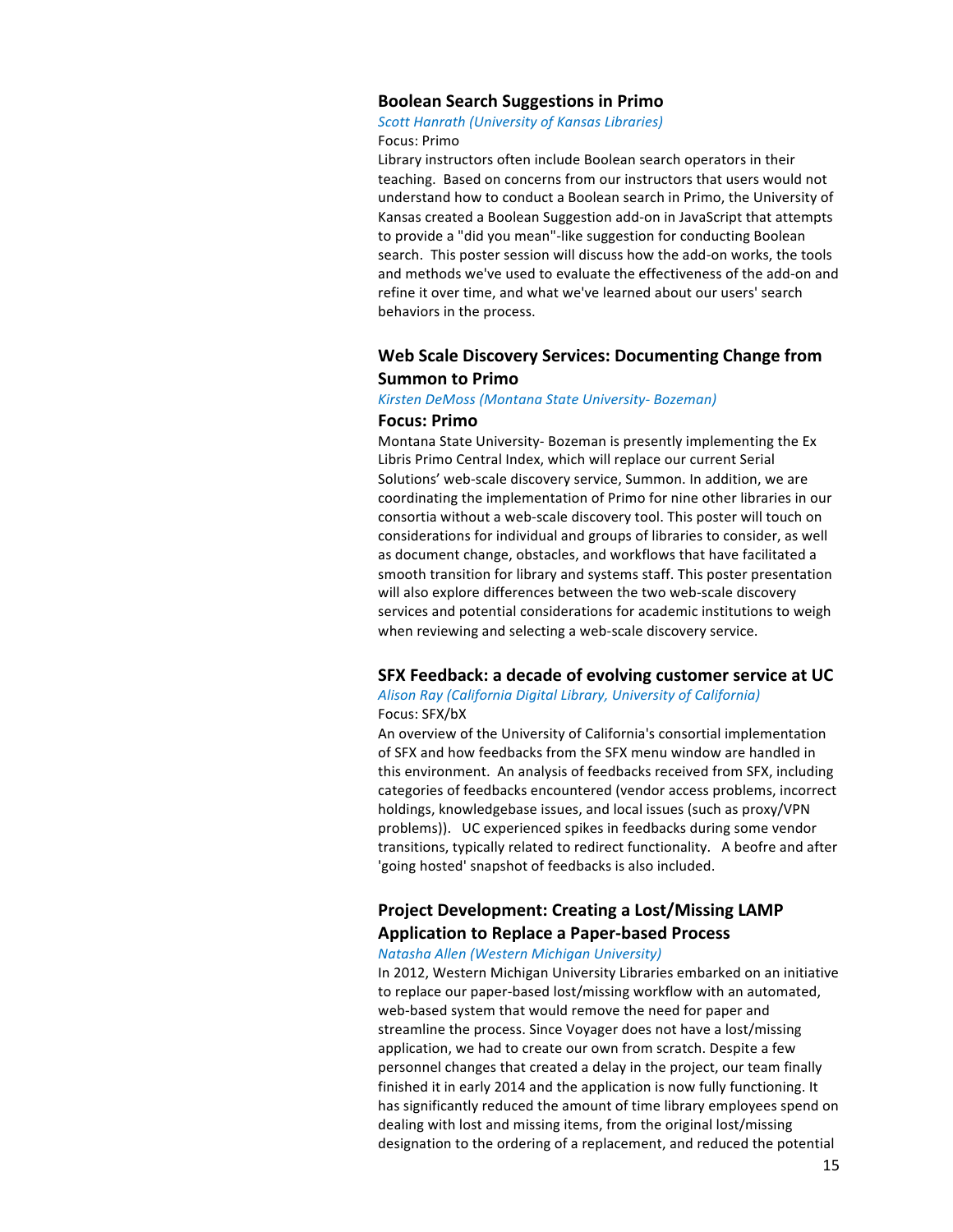for errors since there is no more paper that can potentially get lost. This poster presentation details how the system works and our process for creating it. We think this will be an informative presentation for anyone who is interested in knowing if there are alternatives to their lost/missing process.

**Thursday, 11:15am – 12:00pm Alma Demo 3**

Location: Saint-Laurent *Amanda Schmidt (Ex Libris; Solutions Architect)* Focus: Alma

# Alma and Interoperability: Maximizing Alma's Role in the **Institutional Landscape**

Location: Duluth

**Kevin Lin (University of New South Wales)** 

Focus: Alma

Alma is a core Library system but does not stand-alone. This paper will examine the ease of making Alma interoperate with other systems to provide the service for users. It will discuss interoperability with Primo and the Alma Premium Sandbox, the Relais ILL system using NCIP, selfcheck machines using SIP2, the Monitor Business Machine online payment of fines using SIP2, EDI ordering with vendors, and authentication for Library users using Active Directory. Ease of set-up and maintenance, as well as issues and advantages will be discussed.

# A Very Basic Introduction to Alma Fulfillment Units, Rules, **Policies and Terms of Use**

Location: Hochelaga 5 *Doris Munson (Eastern Washington University)* Focus: Alma An introductory session on how what Alma fulfillment units, rules, policies and terms of user are and how they work together.

# **Ex Libris Primo and Primo Central Product Update**

Location: Marquette *Yuval Kiselstein (Ex Libris; Director, Product Management Discovery and* Delivery); Rikki Trachtenberg (Ex Libris; Product Management) Focus: Primo

# Parse This! Repackaging Items and Holdings for an External **Discovery System**

Location: Mackenzie

*Rich Wenger (Massachusetts Institute of Technology)*

Focus: Aleph

We run another vendor's discovery system. That system contains our Aleph records and needs to query Aleph in real time in order to display item availability and holdings information. It expects items and holdings to be packaged differently from the way Aleph provides them. This session will describe in detail the script that mediates and repackages these requests.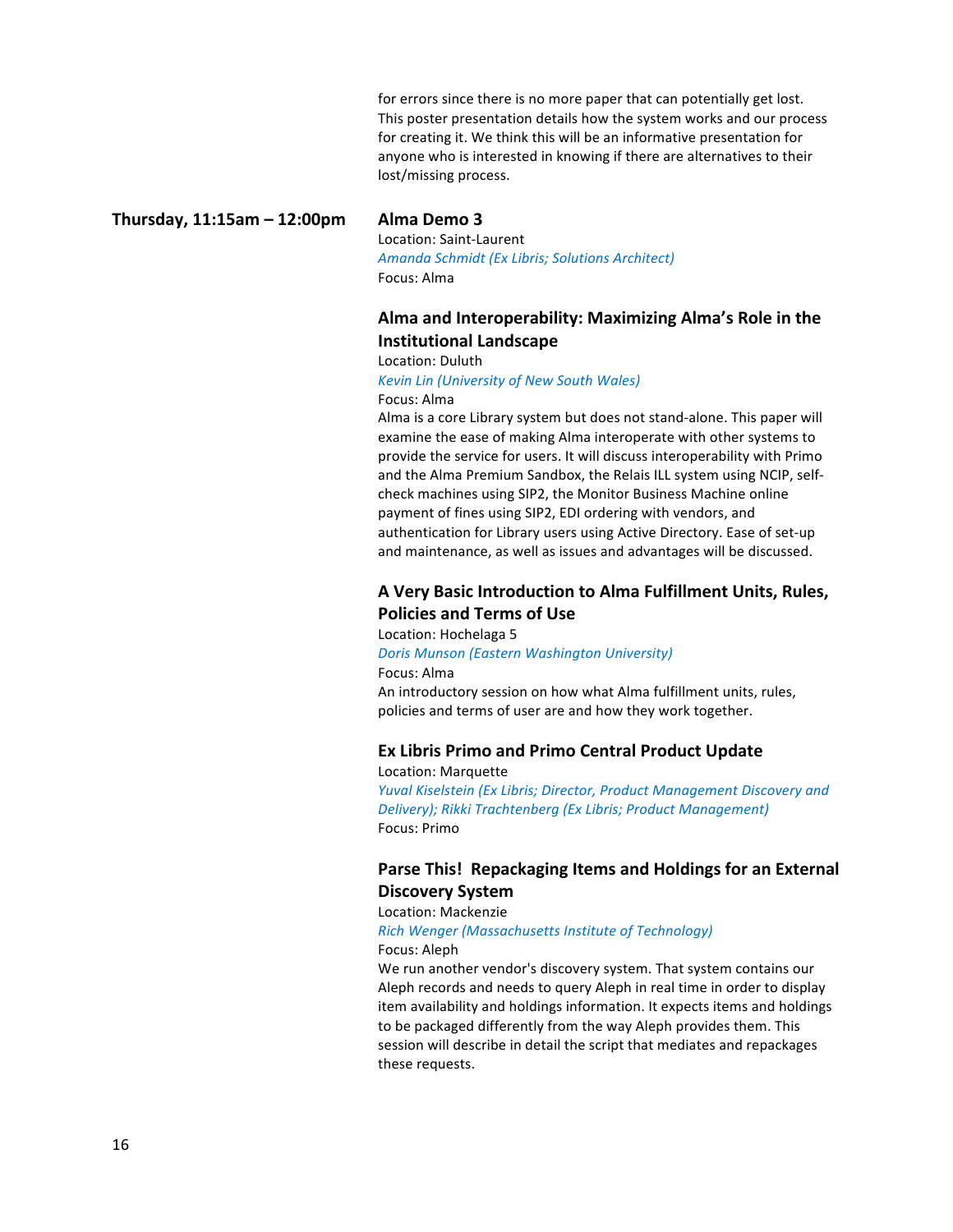# **Text Me, Maybe: Implementing Texting Functionality in the Aleph OPAC**

## Location: Bersimis

*Alevtina Verbovetskaya (City University of New York)* Focus: Aleph

In April 2013, the City University of New York implemented a new feature in its OPAC (used by the university's 24 colleges and schools): the ability for users to send item holdings information to their cellphones. Over 8,500 text messages have been sent, making it one of the OPAC's most popular features. The presenter will share the code she wrote and discuss possible enhancements, as well as its potential for integration with Primo.

# **Implementing Rosetta While Integrating with an Existing DAM: Scope Creeeeeeeep!**

## Location: Harricana

## *Tawnya Keller (University of Utah)*

Focus: Rosetta

The University of Utah's J. Willard Marriott Library implemented Rosetta in 2013 and found that many of the unforeseen difficulties of implementation revolved around integrating with our DAM (CONTENTdm). This session will outline the factors that led us to implement the way we did and will cover the two separate workflows we created to ingest newly digitized and legacy collections into Rosetta. The session will also give an overview of the challenges we faced (and mostly conquered) while building a homegrown, web-based submission tool for depositing items into, and linking items between our DAM and Rosetta.

# **Utilizing SFX to Facilitate Electronic Book Discovery**

## Location: Chaudière

*Anita Foster (Illinois State University)* Focus: SFX

Users have positive experiences using electronic books when libraries can reduce barriers to access. This presentation will detail how the Electronic Resources Unit at Illinois State University's Milner Library uses SFX as a bridge to facilitate patron discovery and access to electronic books. While primarily a general overview of using SFX for electronic book discovery, the presenter will discuss the use of SFX as a core component of the library's patron-driven access program.

# **Patron-Driven Acquisitions in Voyager: Local and Consortial Approaches**

## Location: Saint-Maurice

# Ted Schwitzner *(CARLI);* Chad Buckley *(Illinois State University); Julie Murphy (Illinois State University); Kristine Hammerstrand (CARLI)* Focus: Voyager, General

Patron-driven acquisition (PDA) models present opportunities for engaging library patrons with collection development, while exhibiting different workflows than those seen with firm and approval orders. These differences affect budgeting, planning, order tracking and catalog record maintenance. Illinois State University launched a PDA project in 2011 to improve access and discovery to electronic books. Simultaneously, CARLI launched a consortial print PDA project to bridge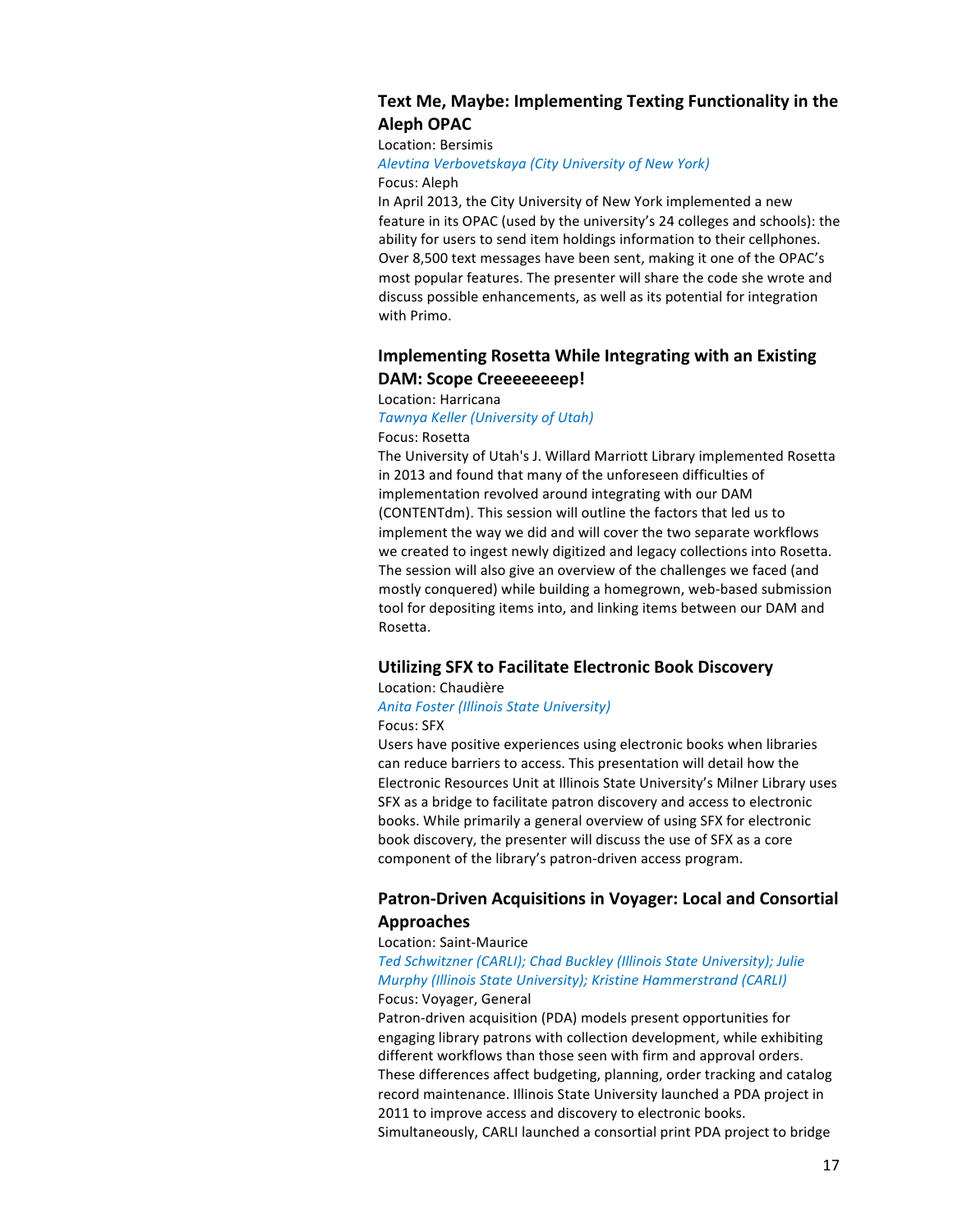a gap between ownership and interlibrary loan, and to set the table for the development of a consortial eBook PDA. Presenters will review aspects of implementation in Voyager and discovery layers, particularly in VuFind and EBSCO Discovery Service, along with analysis of use and collection development trends.

# **Tomcat WebVoyáge Skins: So Many Possibilities**

Location: Richelieu

# **Tari Keller (University of Kentucky)**

# Focus: Voyager

Production, Testing, Mobile and OPAC Only are types of skins we are using at the University of Kentucky. I will outline the basics about skins, then go into how to create skins for specific purposes. Tomcat WebVoyáge is an elegant structure of directories and files. Many files work together to create an interface skin. Basic knowledge about what the files do, copying patterns and punctuation allow you to customize a skin for your special purpose!

# **Exposing Hidden Collections: Using MarcEdit to Transform** Data into **MARC**

# Location: Péribonka *Miloche Kottman (University of Kansas)* Focus: General

We are still working to get our Special Collections library finding aids and tools online and publicly accessible. For example, we have several MS Access databases that just list the call numbers and titles for collections and we have a couple hundred EADs created in a retrospective project that do not have MARC records. This presentation will demonstrate how MarcEdit's Delimited Text Translator was used to transform a MS Access database listing KU's basketball film collection into MARC for loading into Voyager. In addition, I will demonstrate how we are using MarcEdit's XML conversion tool to convert EADs into MARC and load into OCLC.

# **Alma Smart Collaborative Networks**

Location: Gatineau Asaf Kline (Ex Libris; Senior Product Manager, Resource) Focus: Alma

| Thursday, 12:00pm – 1:30pm | Lunch<br>Location: Hochelaga                                                                                                                                                                                      |
|----------------------------|-------------------------------------------------------------------------------------------------------------------------------------------------------------------------------------------------------------------|
| Thursday, 1:30pm – 2:15    | It Isn't Just Circulation Anymore! The Expanding Role of                                                                                                                                                          |
|                            | <b>Access Services in Academic Libraries</b>                                                                                                                                                                      |
|                            | Location: Bersimis                                                                                                                                                                                                |
|                            | Denita Hampton (Georgia State University); Stella Richard (Georgia                                                                                                                                                |
|                            | Institute of Technology)                                                                                                                                                                                          |
|                            | Focus: General                                                                                                                                                                                                    |
|                            | Millenials are requesting more and more technology services and<br>support from their academic libraries every year. They want the toys and<br>the tools that will help prepare them to succeed in today's world. |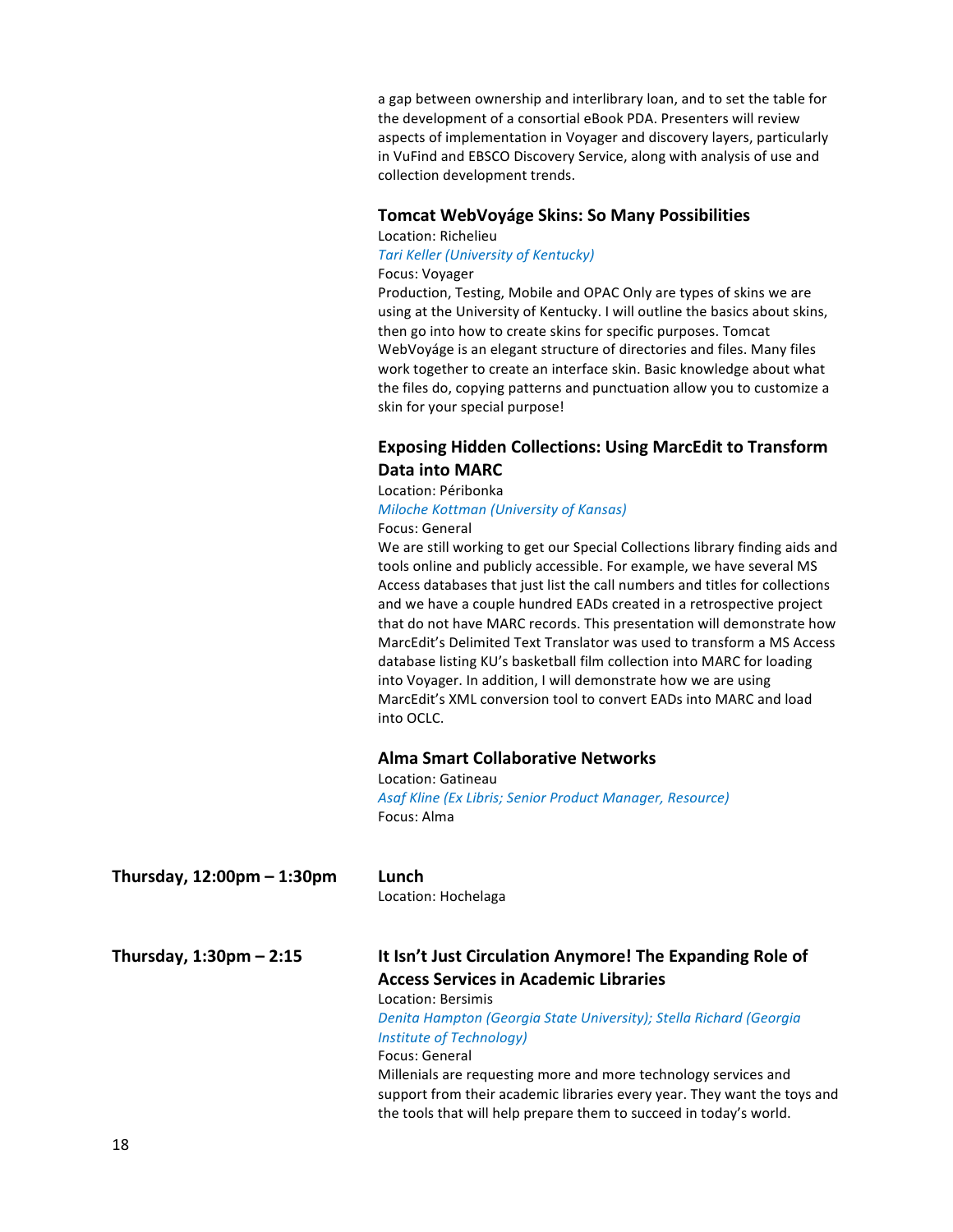Generation Y wants one-stop shopping or least everything in close proximity. While many libraries, like ours, have combined Reference and Access Services to help address some of these needs, our library went a step further. We added technology support at a separate desk to our growing list of responsibilities. What happens when the responsibility for these very diverse services shifts to the Access Services department? These presenters will discuss the benefits and challenges of managing these services at their respective institutions. This will be an interactive discussion with the audience.

# Linked Open Data in Libraries, Archives and Museums **(LODLAM): Current Trends, Tools, Techniques, and the Roles of Vendors**

## Location: Gatineau

## *Corey Harper (New York University), Shlomo Sanders (Ex Libris)* Focus: General

Corey Harper will explore the background and current state of LODLAM, with a focus on tools, techniques, use-cases and end-user facing applications. Potential vendor roles, both for Ex Libris products and more broadly, will be discussed along with user-group community efforts to bring the output of linked data research and open source development into the suites of tools available as off-the-shelf library discovery and metadata management solutions. Shlomo Sanders will also give a highlevel overview of Ex Libris' activities and developments in the area of Linked Data.

# **Next Generation Analytics in Action**

Location: Saint-Laurent *Sharona Sagi (Ex Libris; Product Manager)* Focus: Alma

# **Moving from Sirsi to Alma: Considerations and Configurations**

# Location: Duluth

*Emma Hill Kepron (University of Manitoba); Les Moor (University of Manitoba)*

## Focus: Alma

In this session we will discuss the ins and outs of moving from a Sirsi library to an Alma library. Such topics as holdings considerations, data extracts, advanced preparation of data and managing and submitting Ex Libris configuration and mapping forms. We will highlight some of the issues in moving from Sirsi, particularly, and give some insight into issues that fall into the category of "if we knew then..."

## **Streamlining Resource Sharing with Alma**

Location: Hochelaga 5 *Moshe Shechter (Ex Libris; Alma Product Manager)* Focus: Alma Real examples of how customers are using Alma today, the P2P as a mean to resource costs, Relais integration demo.

## **ELUNA Primo Product Working Group**

Location: Marquette *Alison Hitchens (University of Waterloo)*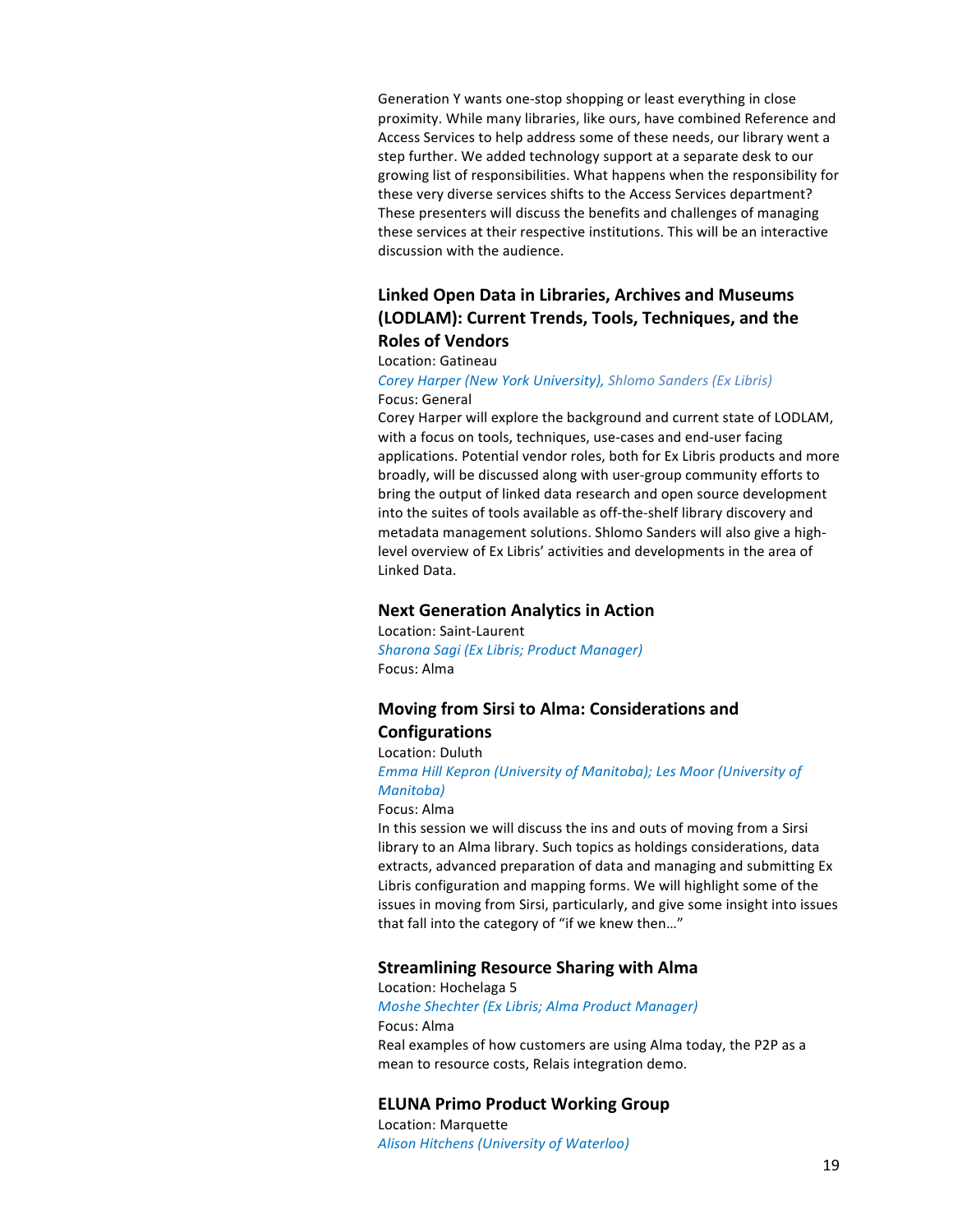## Focus: Primo

The annual meeting of the Primo PWG is open to everyone! Come and hear about the work the group has done over the past year, have a say in our plans for the coming year, meet your Primo representatives and vote for new PWG members!

# **Oops, We Should have Gone with Multiple ADMs in the Beginning: How we Switched Mid-stream**

Location Mackenzie

*Beck Locey (LDS Church History Library); Shelley Neville (LDS Church History Library)*

## Focus: Aleph

Our institution includes a library, archive and a museum. When we first implemented, we made the decision to create one ADM for all. Three years later we discovered that one set of cataloging and circulation policies for all was really awkward. We made the decision to create separate bib and circulation libraries for the museum, but keep the same authority library. This session will discuss what led to this decision and how we accomplished it.

## **Ex Libris Rosetta Product Update**

Location: Harricana *Nir Sherwinter (Ex Libris; Product Manager)* Focus: Rosetta

# **ELUNA Verde/UStat Product Working Group**

Location: Chaudière *Allison Erhardt (University of Manitoba)* Focus: Verde The annual meeting of the PWG is open to everyone.

# **Enhancing Cataloging Records: Reading Levels**

## Location: Saint-Maurice *Krista Clumpner (Northern Michigan University)*

Focus: Voyager

Northern Michigan University is a four-year undergraduate institution supporting teacher education with a library collection of approximately 24,000 items. Appropriate reading and comprehension levels of materials were needed but were not included in the descriptive cataloging in our online system. Therefore, we designed and implemented a project to take known sources of grade or reading level information and import the information into our Voyager online catalog. This process will be described.

## **Version Control in Managing Local Code Changes**

Location: Richelieu

## *Clinton Graham (University of Pittsburgh)*

## Focus: Voyager, General

Real world examples of the benefits of version control, such as Subversion and Git, in managing local programming (e.g. CGI and shell scripts), customization (e.g. WebVoyáge skins), and configuration (e.g., ini files). Walk though of managing local and vendor changes, with merging, branching, and upgrading.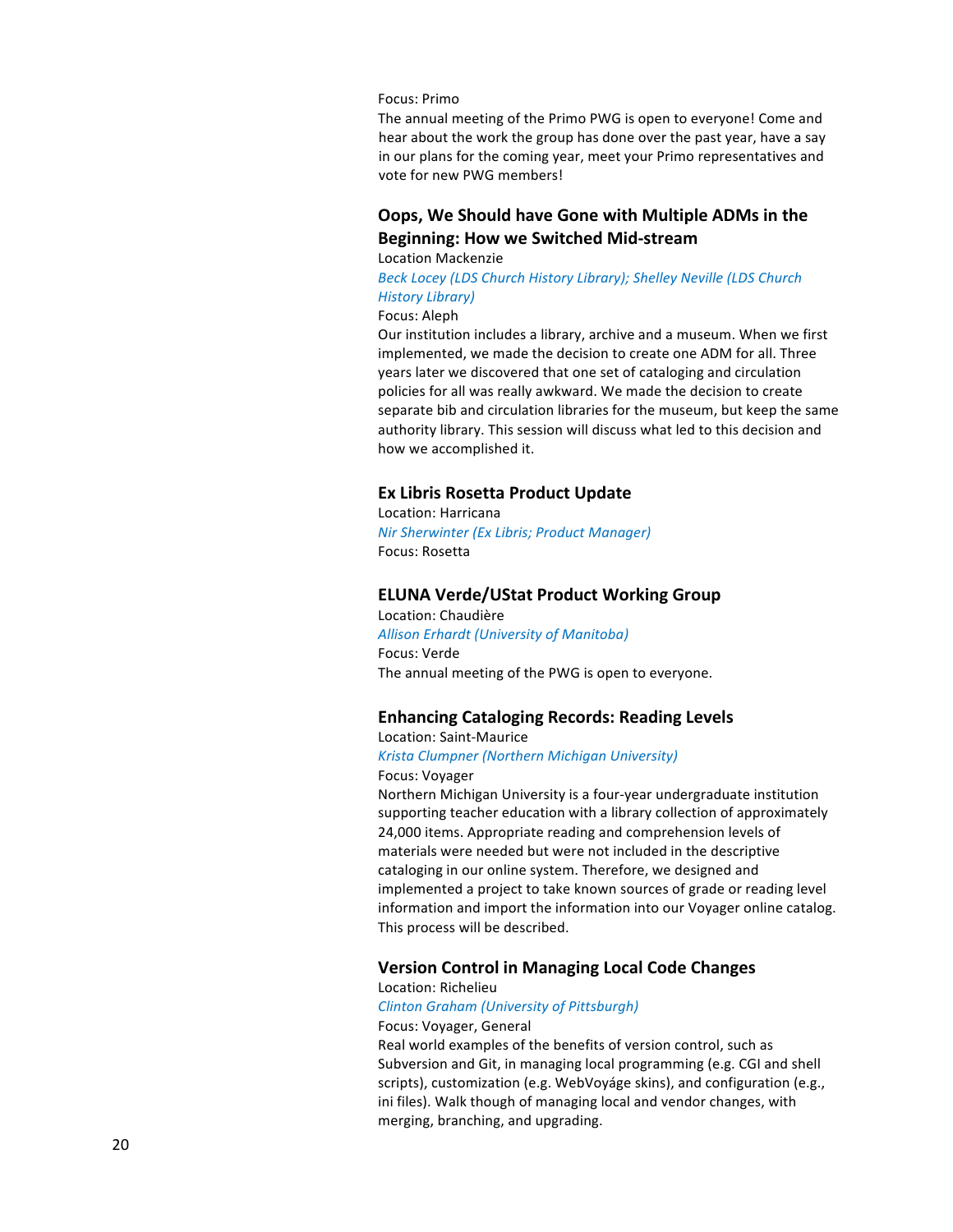# **Thursday, 2:30pm – 3:15pm Ex Libris Management Q&A**

# Location: Grand Salon

*Ex Libris Management* Focus: General

**Thursday, 3:15pm – 3:45pm Break**

Location: Foyer Poster presenters will be available at their posters in the Foyer

# **Implementing Authorities in Alma at Virginia Commonwealth University: Baby Steps or Giant Strides?**

*Ngoc-My Guidarelli (Virginia Commonwealth University)* Focus: Alma

Virginia Commonwealth University Libraries (Richmond, Virginia) is an Alma early adopter. Since October 2012 when Alma first came into production, great advances were made in enabling the authority control process which is performed entirely in-house. This poster session aims at tracking this progress from zero authority control to a much improved mechanism to insure metadata quality.

# **SpineOMatic: Alma Spine and Serial Label Printing**

## **Kevin Kidd and Margaret Wolfe (Boston College University Libraries)** Focus: Alma

When libraries migrate from Aleph to Alma, they may find that tried and true methods for printing spine labels no longer work. Boston College has developed "SpineOMatic," a software application that makes printing spine labels and flag slips in Alma quick and easy. This poster will highlight some issues involved in Alma spine label printing, and present the SpineOMatic solution. SpineOMatic is available for free for any library which uses Alma.

# **Reminders for Items on the Hold Shelf - Do It Yourself**

**Jane Aitkens (McGill University Library)** 

# **Focus: Aleph**

Why wait for this enhancement from Ex Libris: Circ - Item on hold shelf reminders (3051) We would like to be able to produce one (or more) reminders that an item is waiting for a patron on the hold shelf. You can do it now, by easily adapting the existing Hold Delete Letter.

# **Boolean Search Suggestions in Primo**

## *Scott Hanrath (University of Kansas Libraries)* Focus: Primo

Library instructors often include Boolean search operators in their teaching. Based on concerns from our instructors that users would not understand how to conduct a Boolean search in Primo, the University of Kansas created a Boolean Suggestion add-on in JavaScript that attempts to provide a "did you mean"-like suggestion for conducting Boolean search. This poster session will discuss how the add-on works, the tools and methods we've used to evaluate the effectiveness of the add-on and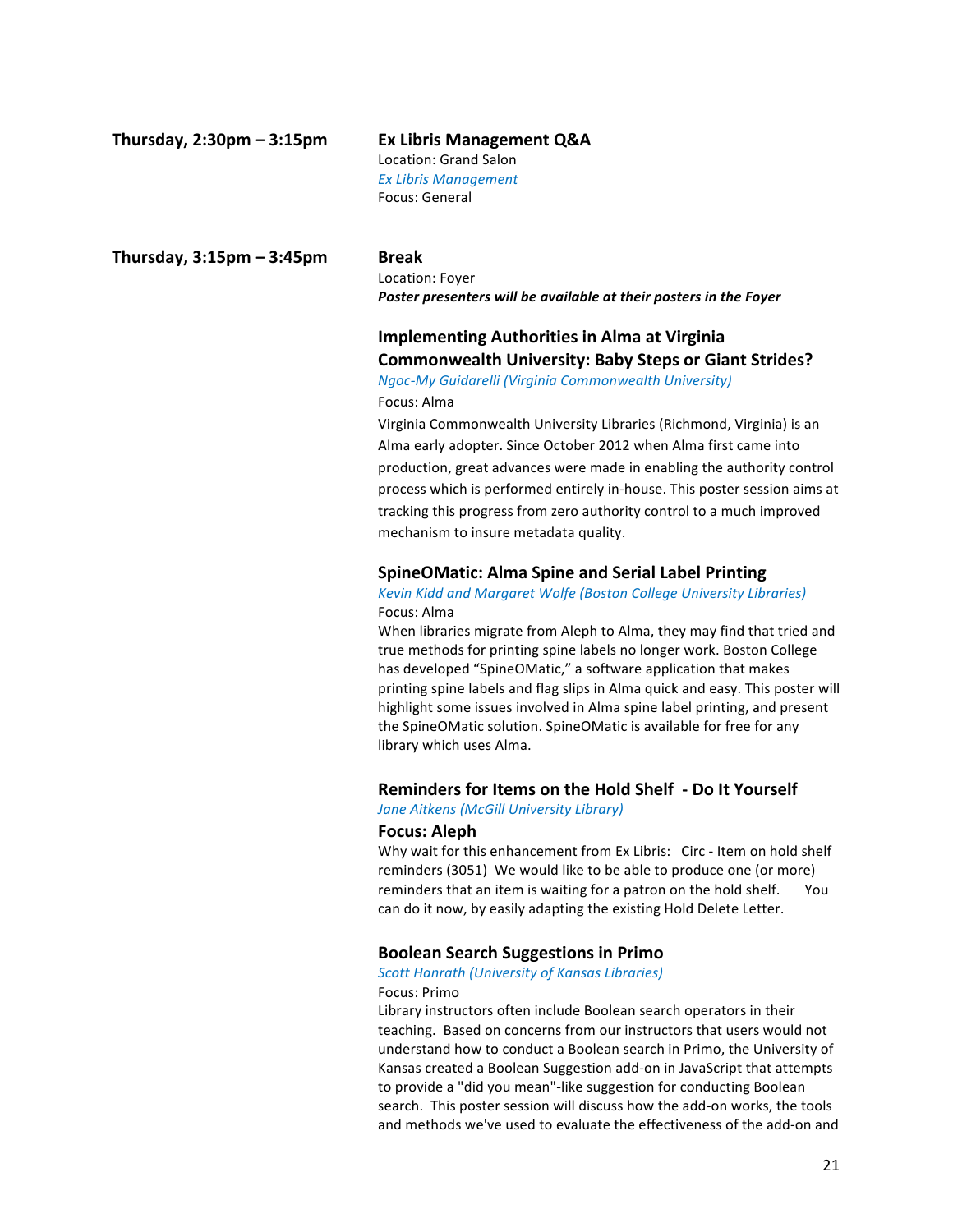refine it over time, and what we've learned about our users' search behaviors in the process.

# **Web Scale Discovery Services: Documenting Change from Summon to Primo**

*Kirsten DeMoss (Montana State University- Bozeman)*

## **Focus: Primo**

Montana State University- Bozeman is presently implementing the Ex Libris Primo Central Index, which will replace our current Serial Solutions' web-scale discovery service, Summon. In addition, we are coordinating the implementation of Primo for nine other libraries in our consortia without a web-scale discovery tool. This poster will touch on considerations for individual and groups of libraries to consider, as well as document change, obstacles, and workflows that have facilitated a smooth transition for library and systems staff. This poster presentation will also explore differences between the two web-scale discovery services and potential considerations for academic institutions to weigh when reviewing and selecting a web-scale discovery service.

## **SFX Feedback: a decade of evolving customer service at UC**

*Alison Ray (California Digital Library, University of California)* Focus: SFX/bX

An overview of the University of California's consortial implementation of SFX and how feedbacks from the SFX menu window are handled in this environment. An analysis of feedbacks received from SFX, including categories of feedbacks encountered (vendor access problems, incorrect holdings, knowledgebase issues, and local issues (such as proxy/VPN problems)). UC experienced spikes in feedbacks during some vendor transitions, typically related to redirect functionality. A beofre and after 'going hosted' snapshot of feedbacks is also included.

# **Project Development: Creating a Lost/Missing LAMP Application to Replace a Paper-based Process**

# *Natasha Allen (Western Michigan University)*

In 2012, Western Michigan University Libraries embarked on an initiative to replace our paper-based lost/missing workflow with an automated, web-based system that would remove the need for paper and streamline the process. Since Voyager does not have a lost/missing application, we had to create our own from scratch. Despite a few personnel changes that created a delay in the project, our team finally finished it in early 2014 and the application is now fully functioning. It has significantly reduced the amount of time library employees spend on dealing with lost and missing items, from the original lost/missing designation to the ordering of a replacement, and reduced the potential for errors since there is no more paper that can potentially get lost. This poster presentation details how the system works and our process for creating it. We think this will be an informative presentation for anyone who is interested in knowing if there are alternatives to their lost/missing process.

**Thursday, 3:45pm – 4:30pm JSON-LD context for PNX**

Location: Gatineau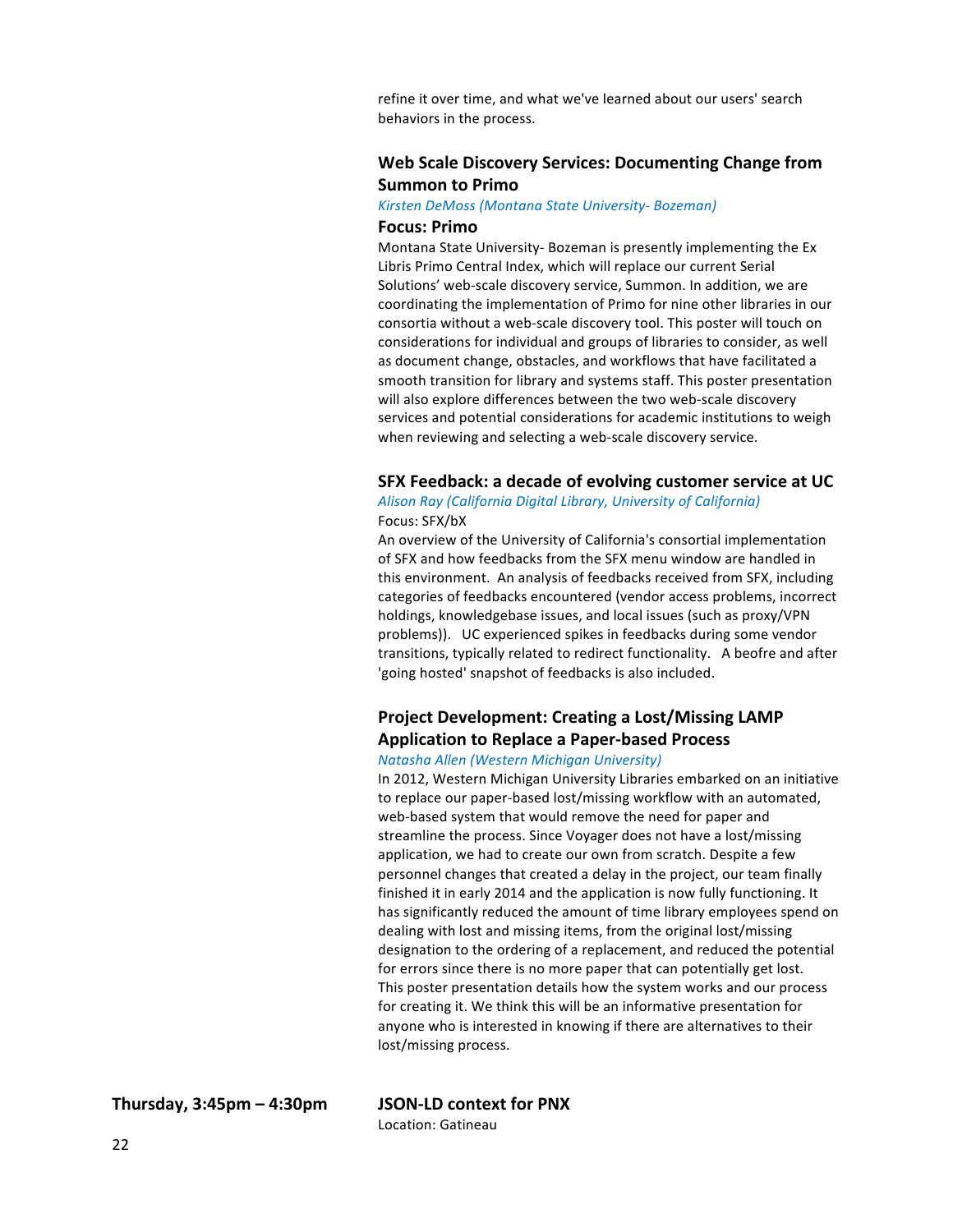## *Corey Harper (New York University); Shlomo Sanders (Ex Libris)* Focus: Primo

Shlomo Sanders will provide an overview of Ex Libris developments in designing a JSON-LD Context. A Context provides the set of vocabulary terms and abbreviation conventions for providing rich, semantic data in JSON's lightweight syntax. JSON-LD basics, a proposed Context for presenting Primo Normalized XML (PNX) data in JSON-LD, and a set of proposed vocabulary terms will be introduced. The introductory session (15-20 minutes) will be followed by 25-30 minute of discussion and opportunity to provide feedback on the Ex Libris proposal.

# **Streamlining Acquisitions and E-resource Management with Alma**

Location: Saint-Laurent

**Dana Sharvit (Ex Libris; Product Manager, Resource Management)** Focus: Alma

## **Implementation of Alma at Tarrant County College** Location: Duluth

Ann Kutulas (Tarrant County College); Jim Robinson (Tarrant County *College); Jana Murphy (Tarrant County College)* Focus: Alma

Looking at Tarrant County College District's fast track Alma migration experience. Challenges and lessons learned. Addressing general aspects such as training and preparation, and specifics related to acquisitions (multi-campus set up with centralized technical processing), patron load, analytics, calendars and our new procedure for withdrawn items.

# **Migrating to a Shared ILS using Alma and Primo**

# Location: Hochelaga 5

# *Megan Drake (Pacific University);* Al Cornish (Orbis Cascade Alliance) Focus: Alma, Primo

The Orbis Cascade Alliance is a consortium of 37 public and private academic institutions in Oregon, Washington, and Idaho. In January 2012, the Alliance began a two-year process of migrating all 37 institutions to a shared ILS. Migrating in four cohorts every six months, the first cohort of six institutions went live with Alma and Primo in July 2013 and the second cohort of 13 institutions went live in December 2013. A representative from one of the six pioneering libraries and the Shared ILS Program Manager for the Orbis Cascade Alliance will discuss our motivations for migrating to Alma/Primo as a consortium, the implementation process, key post-migration wins, lessons learned, and migration tips and tricks. Questions are encouraged from the audience, especially from attendees who may be pondering or about to embark upon their own migrations.

# **The Future of Discovery: A Brainstorming Session**

Location: Marquette **Tamar Sadeh (Ex Libris; Director, Discovery and Delivery Strategy)** Focus: General

**Implementing Workstation Management with Aleph** Location: Mackenzie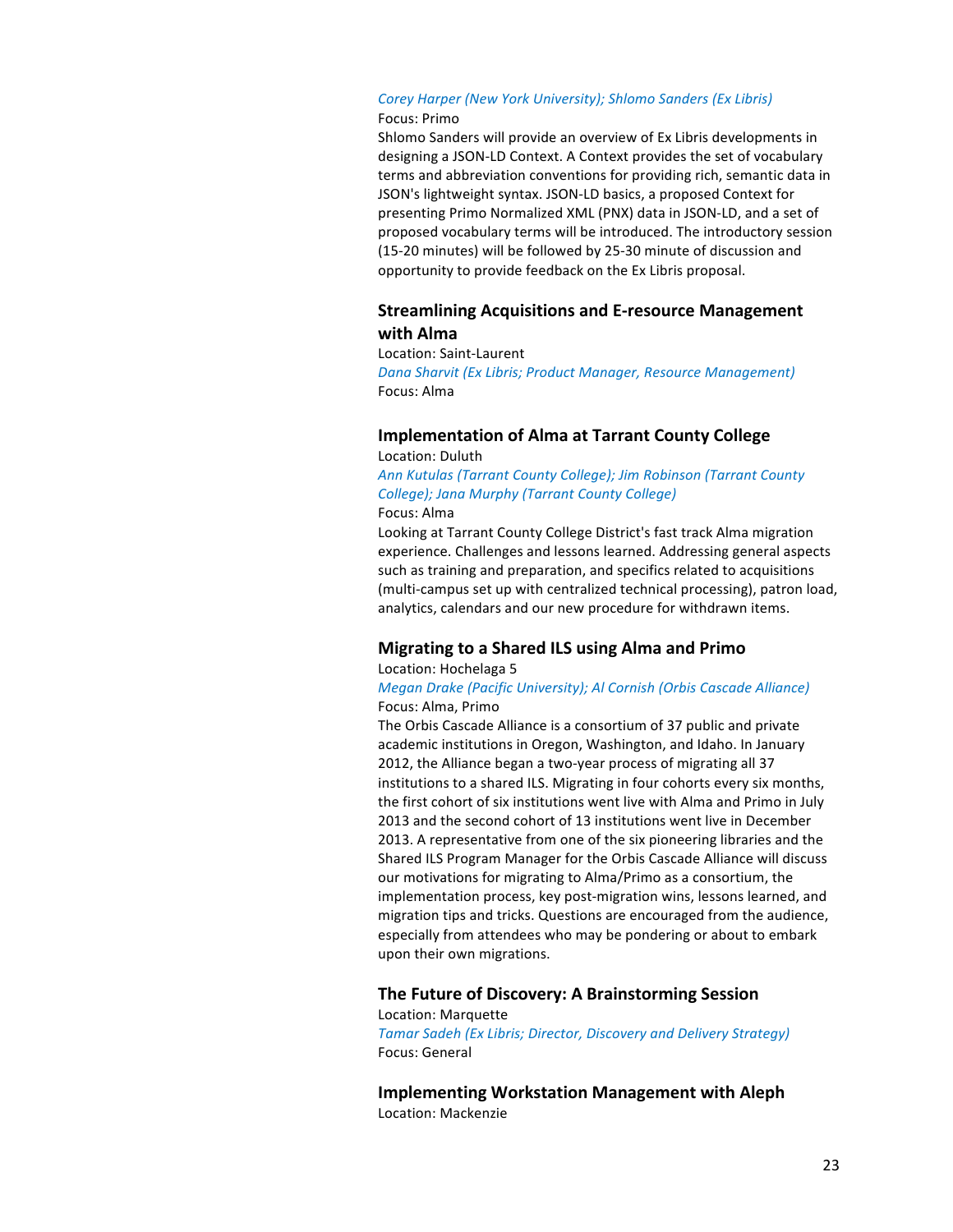# Jacque Dessino (Tidewater Community College); Sarah Greene *(Tidewater Community College)*

## Focus: Aleph

TCC implemented workstation management software from iTeam in order to provide different access limits for different patron statuses. Unfortunately, the SIP standard doesn't include patron status and Ex Libris has not added it to the Aleph implementation. This presentation will discuss the issues, problems, and work-around needed to implement workstation limits by patron status

# **From ILS to Discovery: An Overview of Publishing Data from Aleph to Primo**

## Location: Bersimis

## *Mike Rogers (University of Tennessee)*

## Focus: Aleph, Primo

This presentation is a practical overview of both full re-publishing and incremental ongoing publishing in Primo, using Aleph as the source ILS system. I'll take the audience step-by-step through the procedures we use, sharing tips and troubleshooting measures we have learned along the way.

# **Primo and Omeka: Turning Local Databases into Harvestable Repositories**

## Location: Hochelaga 6

## *Alexander (Sacha) Jerabek (Universit*é *du Quebec* <sup>à</sup> *Montr*é*al)* Focus: Primo

UQAM's Music Library has maintained a searchable database of sheet music that we wanted to make available as a data source for Primo. I will describe the initial configuration of Omeka and the migration of the data, and explain how we modified the standard normalization rules in Primo to accommodate and improve the display of the data. I'll also discuss the results of the project and plans for future developments.

# **Harvesting BYU Digital Content into Rosetta for Long Term Preservation**

### Location: Harricana

*Chris Erickson (Brigham Young University)* Focus: Rosetta

This presentation examines the processes used in the Harold B Lee library to harvest digital content from a variety of repositories and ingest that content into the Rosetta digital preservation system. The library repositories from which content is harvested include CONTENTdm, Open Journal Systems (OJS), Internet Archive, and local repositories for university records, audio and video archives, newspapers, and others. This presentation also looks at the workflows, processes, and reports that have been developed.

## **Ex Libris SFX Product Update**

Location: Chaudière *Christine Stohn (Ex Libris; Product Manager)* Focus: SFX

**Mining the Blob: There's Gold in the Directory!**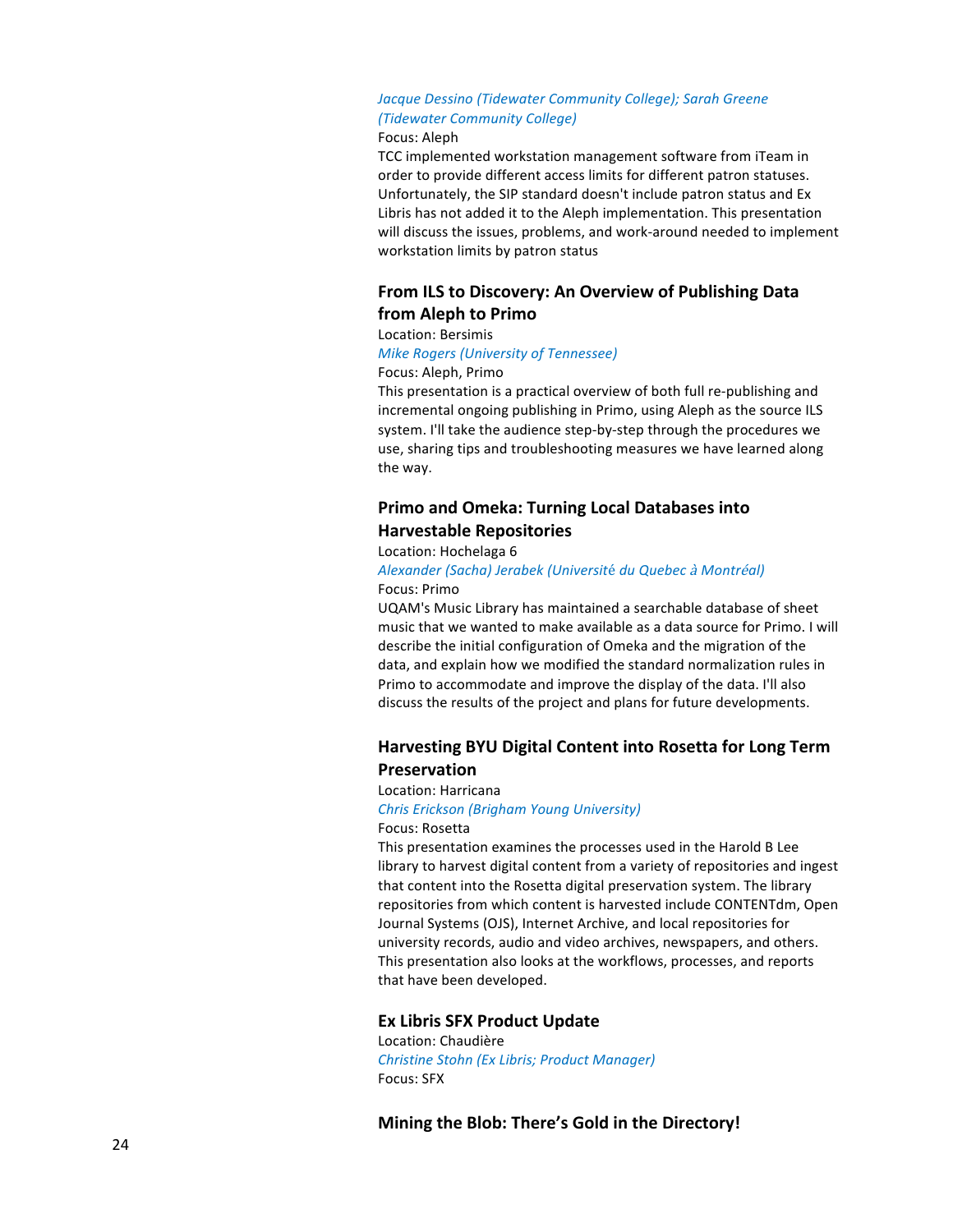# Location: Saint-Maurice **Kathryn Lybarger (University of Kentucky)** Focus: Voyager

When running reports from Voyager, we usually focus on the fields deemed important enough to index, and avoid the blob version of the MARC records whenever possible. For some questions, however, the blob is not just the only way to the answer, but a surprisingly fast way as well. Though MARC is mainly used as a method to communicate bibliographic data, the format itself contains an index that can be used to quickly determine the broad shape of a record's content. In this talk, I will describe several projects in which I have specifically taken advantage of MARC's directory format to learn more about the data in my catalog.

# **Why Co-develop? Thoughts and Experiences from the ELUNA Customer Community and Ex Libris on Partnering to Develop New Products**

Location: Péribonka

Paul Bracke (Purdue University); Pascal Calarco (University of Waterloo); Janet Lute (Princeton University); Oren Beit-Arie (Ex Libris) Focus: General

Ex Libris has a long history of partnering with its customers to codevelop new solutions to meet the needs of a rapidly-evolving information ecology. We've had presentations on particular products from a customer's perspective, but never a broader, strategic discussion of motivation, experience, and lessons learned of partnering with Ex Libris, from an institutional perspective. Topics of discussion include, but are not limited to: from a strategic sense, why did/does partnering make sense to your institution; what does one hope to gain from a development partnership with a library technology vendor; how to you prep the institution, in terms of staff expectations and readiness, for a co-development project; lessons learned in the process of the project; how our approach working with the vendor has evolved because of the partnership; when it makes sense to partner and when it does not; best experiences and largest challenges in the partnership. Ex Libris will cover such topics as: Ex Libris' vision and commitment to working with the customer community in developing relevant products that provide valued solutions; how is partnering with customer sites fit into Ex Libris strategy overall; best experiences and largest challenges from Ex Libris' perspective.

**Thursday, 4:45pm – 5:30pm Alma Demo 4**

Location: Saint-Laurent *Marliese Thomas (Ex Libris; Solutions Architect)* Focus: Alma

# **Rosetta Demo**

Location: Harricana *Nir Sherwinter (Ex Libris; Product Manager)* Focus: Rosetta

Take the Travail out of your Work! Alma Work Orders **Explained** Location: Duluth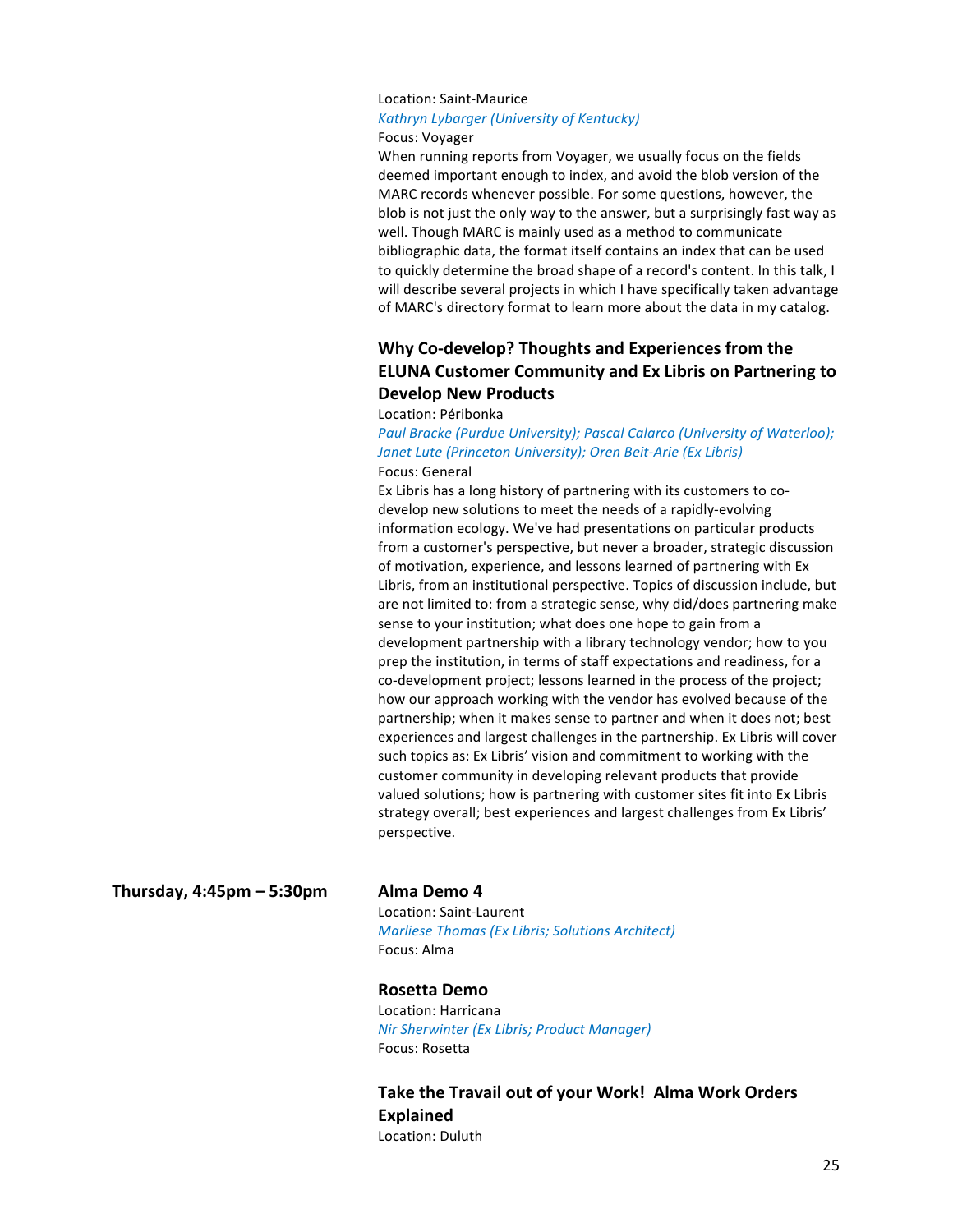# Sion Romaine (University of Washington); Chelle Batchelor (University of *Washington)*

# Focus: Alma

Work orders in Alma track and monitor the processing of physical items. Easily customizable, work orders allow you to move items between or within departments. In this session, two librarians from the University of Washington will show you how work orders are configured at a large academic library, what types of processes can be tracked with work orders, and demonstrate what happens to a physical item as it moves through a series of work orders. Discussion will include how work orders can be used to fill tracking and processing needs specific to Access Services and Technical Services departments.

# **Real Reporting: Alma Analytics at Virginia Commonwealth University**

## Location: Hochelaga

# *Emily Owens (Virginia Commonwealth University)*

# Focus: Alma

Alma Analytics allows for the creation of analyses, dashboards, widgets, and scheduled reports. Come see how VCU Libraries has used Analytics to support staff users and library reporting needs. We will show examples of custom Analytics objects and reports, and discuss the successes, efficiencies, and frustrations we've encountered while using this powerful tool.

# **ELUNA MetaLib/MetaLib+ Product Working Group**

Location: Marquette

*Kate Montgomery (Tulane University)* Focus: MetaLib

The annual meeting of the PWG is open to everyone! Come and hear about the work the group has done over the past year, have a say in our plans for the coming year.

# **Displaying an Archivist Toolkit Finding Aid in Primo, via DigiTool**

## Location: Hochelaga 6

## *Naomi Steinberger (Library of the Jewish Theological Seminary)* Focus: DigiTool, Primo

During the summer of 2013 we began using Archivist Toolkit (AT) to manage our archival collections. As it is a back end product we needed to create a workflow to make the finding aid discoverable. At the same time we began implementation of Primo and wanted to be sure to include the data that is in AT. This presentation will discuss the development of a policy, workflow and results for making archival finding aids discoverable on Primo.

# **Taking a Closer look at Primo: Multi-perspective System Testing**

Location: Jolliet *Lisa Hinchliffe, Michael Norman, Bill Mischo (University of Illinois at Urbana-Champaign)* Focus: Primo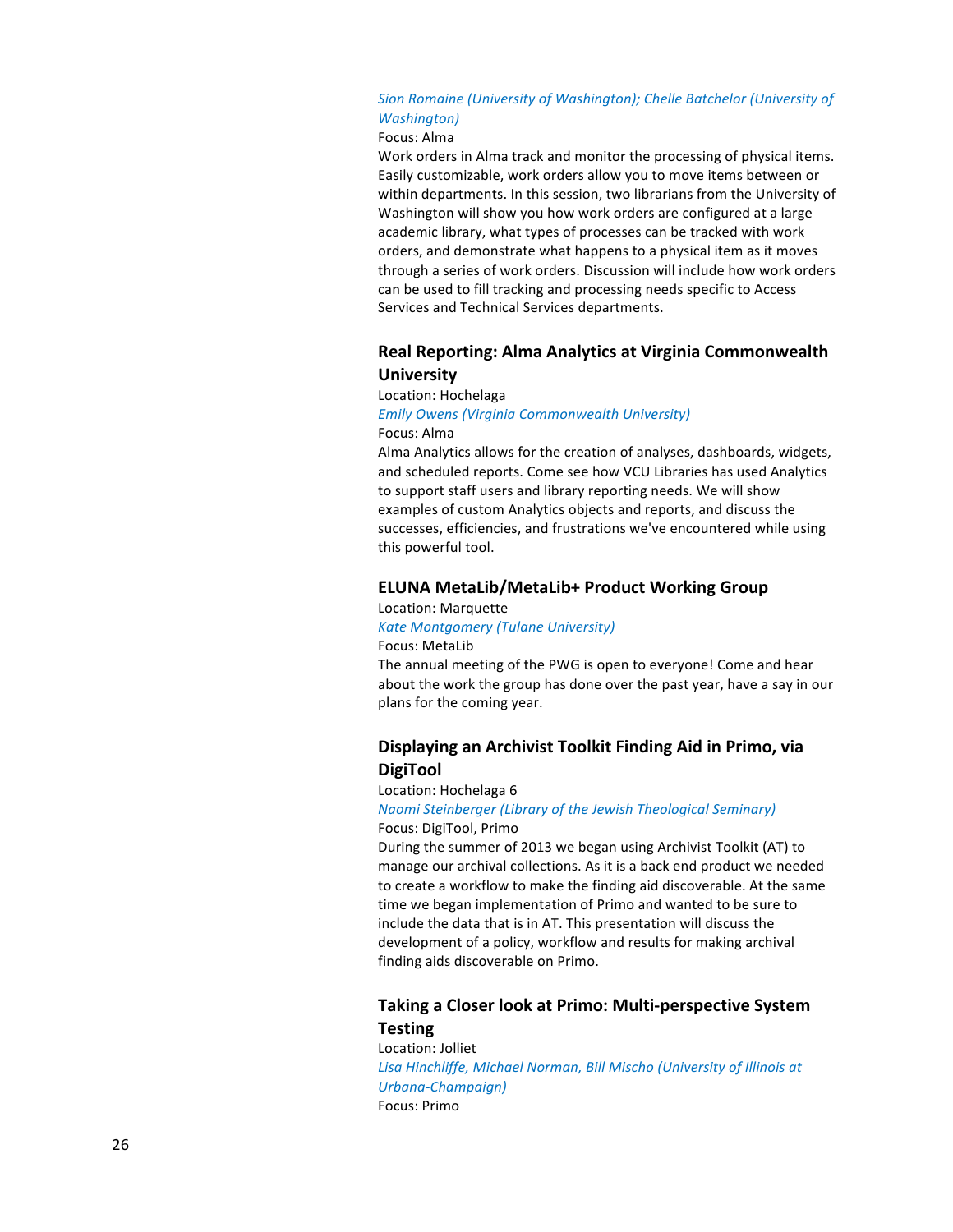The Web-Scale Implementation Team at the University of Illinois at Urbana-Champaign has been actively engaged in testing Primo from multiple perspectives and using a variety of methods. This session will share results from six testing perspectives/methods: 1) user experience (interviews and survey); 2) assignment topics (analysis of results based on student generated research topics); 3) user behavior (search logs); 4) usage numbers and patterns (system reports/statistics); 5) metadata and relevancy (systematic testing scripts); and, 6) technical (standards adherence). In addition to sharing the results from the testing, the session will discuss how the results influenced metadata preparation work, interface customization (including the custom tile with search modification suggestions and additional search results), and Primo Central Index choices as well as other aspects of development and user/staff engagement.

# **How MacGyver would use Aleph to Manage Offsite Storage (No Duct Tape Needed)**

## Location: Mackenzie

# *Ellen Jones (University of Iowa); Brian Thompson (University of Iowa)* Focus: Aleph

The University of Iowa Libraries chose not to purchase a separate piece of software to manage a non-traditional offsite storage facility. Instead, they combined Aleph functions and fields with some locally created scripts to track items in the facility. The local scripts update the location information in the sublibrary and collection fields, update the inventory number of the items, and verify the items have been re-shelved properly. Aleph functionality was also used to facilitate retrieval of items. This presentation will present the processes put in place as well as the reasons behind the decisions that were made to handle storage items in this way.

# Moving in the Fast Lane: Lessons Learned from a Rapid **Server Migration**

# Location: Bersimis

## *Emily Singley (Harvard University); Laura Morse (Harvard University)* Focus: Aleph

This past January Harvard University migrated their Aleph v20 system from a physical Solaris server to a virtual Linux environment. This migration attempted a conversion to a "two-task" architecture: splitting the database server from the application server. The purpose of this migration was both to upgrade server hardware and to comply with Harvard's data confidentiality policies. In this session we will describe the challenges and opportunities encountered during this fast-paced hardware migration project, including the testing process, problems encountered, and lessons learned. This session may be of interest to any library considering a hardware migration.

## **ELUNA SFX Product Working Group**

# Location: Chaudière *Maribeth Manoff (University of Tennessee)* Focus: SFX

The annual meeting of the PWG is open to everyone. Come and hear about the work the group has done over the past year, have a say in our plans for the coming year.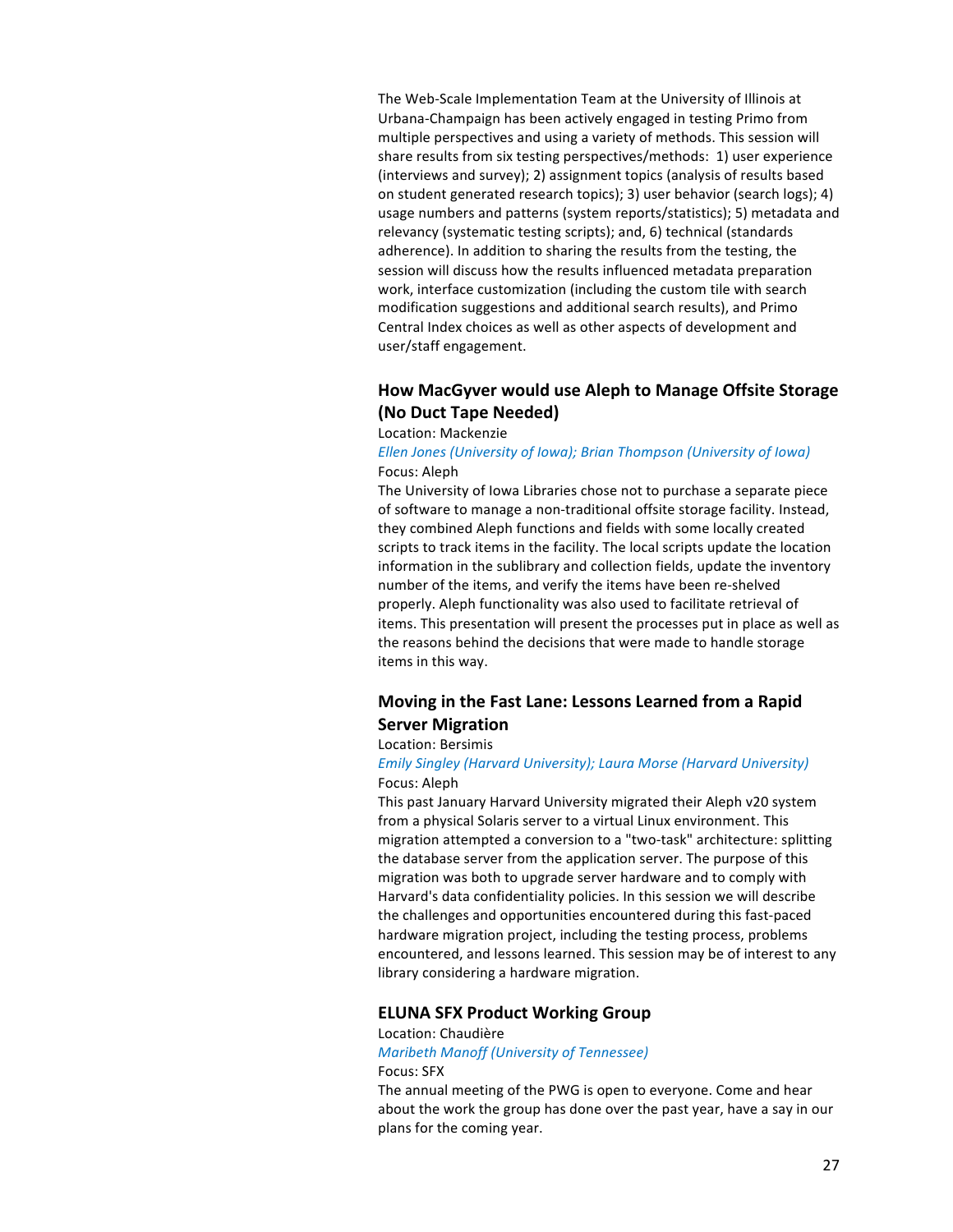# **What's Your Best Feature?**

## Location: Saint-Maurice

**Stella Richardson (Georgia Institute of Technology); Denita Hampton** *(Georgia State University); Karen Glover (Georgia Institute of Technology)*

Focus: Voyager

Voyager Circulation - What's your best feature? Voyager 8.2 has brought several new features to the Circulation Module that have the potential to enhance your work flow. Panelists will explore these new as well as sometimes overlooked older features within the Circulation Module and provide instructions on how to implement these capabilities either within System Administration or the Circulation Preferences.

# **Ex Libris Support Services: A Customer/Ex Libris Collaborative Review**

Location: Péribonka

Habib Tabatabai (University of Central Oklahoma); Pascal Calarco *(University of Waterloo); Yoav Eder (Ex Libris)*

Focus: General

This presentation intends to offer an overview/review of Ex Libris Support services from customers' perspectives. How can the user community assist Ex Libris to improve their support services? What is Ex Libris doing to meet the demands? What are the strengths and OFIs which Ex Libris Support is working with as we move forward? Where do we go from here? We intend for this presentation to be informational, provide status evaluation, review lessons learned, offer how to instructions, link you to fallback resources, escalation mechanisms, and channel audience feedback with focus on specific issues. This will include anything from Case Management to Product Quality Check.

# **ELUNA-IGeLU Linked Open Data Special Interest Working Group**

Location: Gatineau *Corey Harper (New York University)* Focus: General

**Thursday, 5:30pm – 6:15pm Regional User Group Meetings**

Meet with ELUNA colleagues from your geographic region in an informal setting**.**

## **ELUNA-SE (Southeast)**

Location: Saint-Laurent

# **GLUG (Great Lakes)**

Location: Duluth

## **ENUG (Northeast)**

Location: Hochelaga 5

# **NWEG (Northwest)**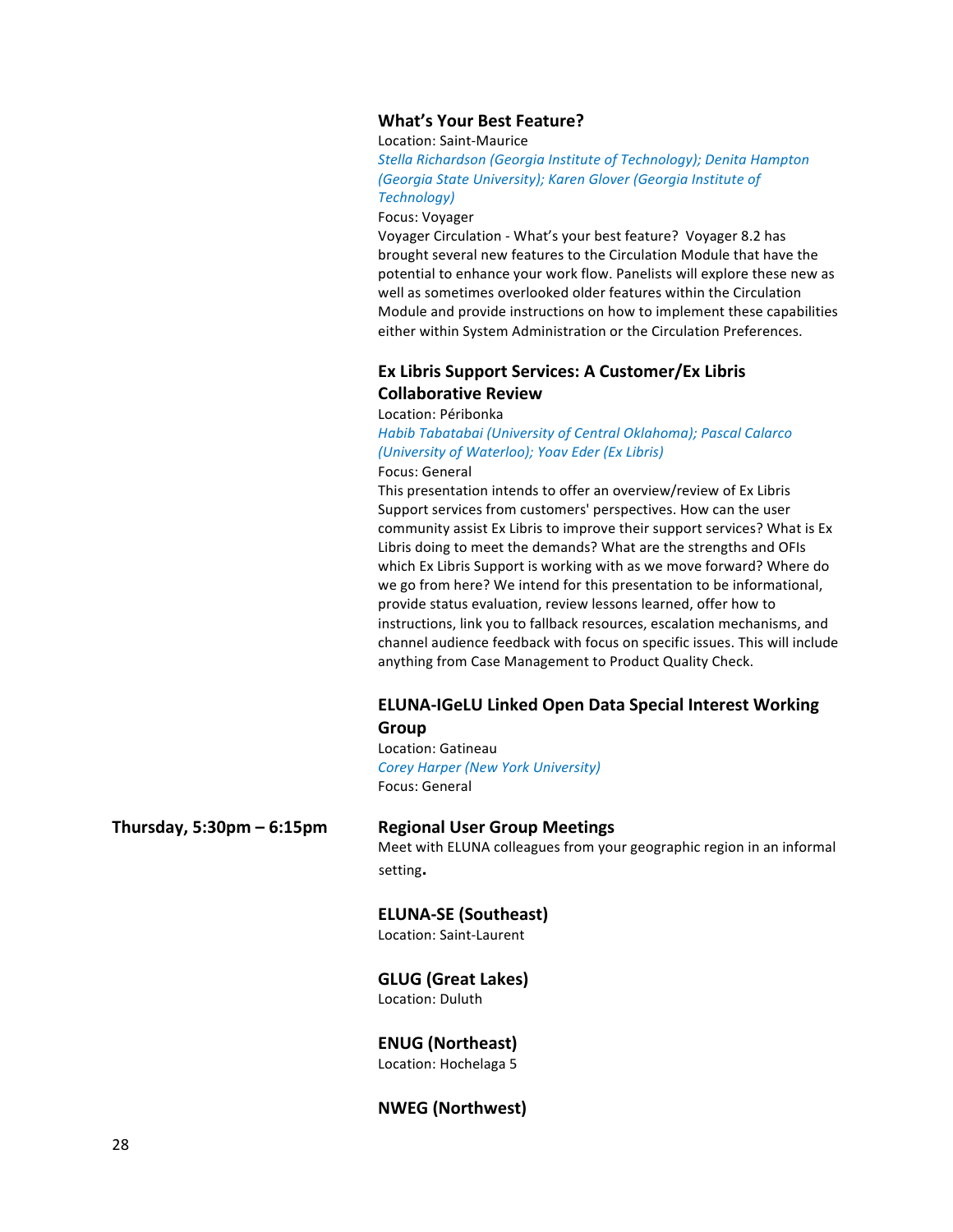Location: Hochelaga 6

# **ECUG (Eastern Canada)**

Location: Jolliet

# **GUGM (Georgia)**

Location: Mackenzie

# **ELSUG (South Central)** Location: Bersimis

# **HVUG (Hawaii)** Location: Harricana

**WCVUG (Western Canada)** Location: Chaudière

**UMWUG (Upper Midwest)** Location: Saint-Maurice

**DCExLibris (DC)** Location: Richelieu

# **eBUG (Bluegrass)** Location: Péribonka

**eSWUG (Southwest)** Location: Gatineau

**Thursday, 7:00pm – 10:00pm Networking Dinner**

# Location: L'Auberge St. Gabriel, 426 St.-Gabriel Open to all with admission fee. Tickets for sale in advance or onsite at the ELUNA Registration Desk.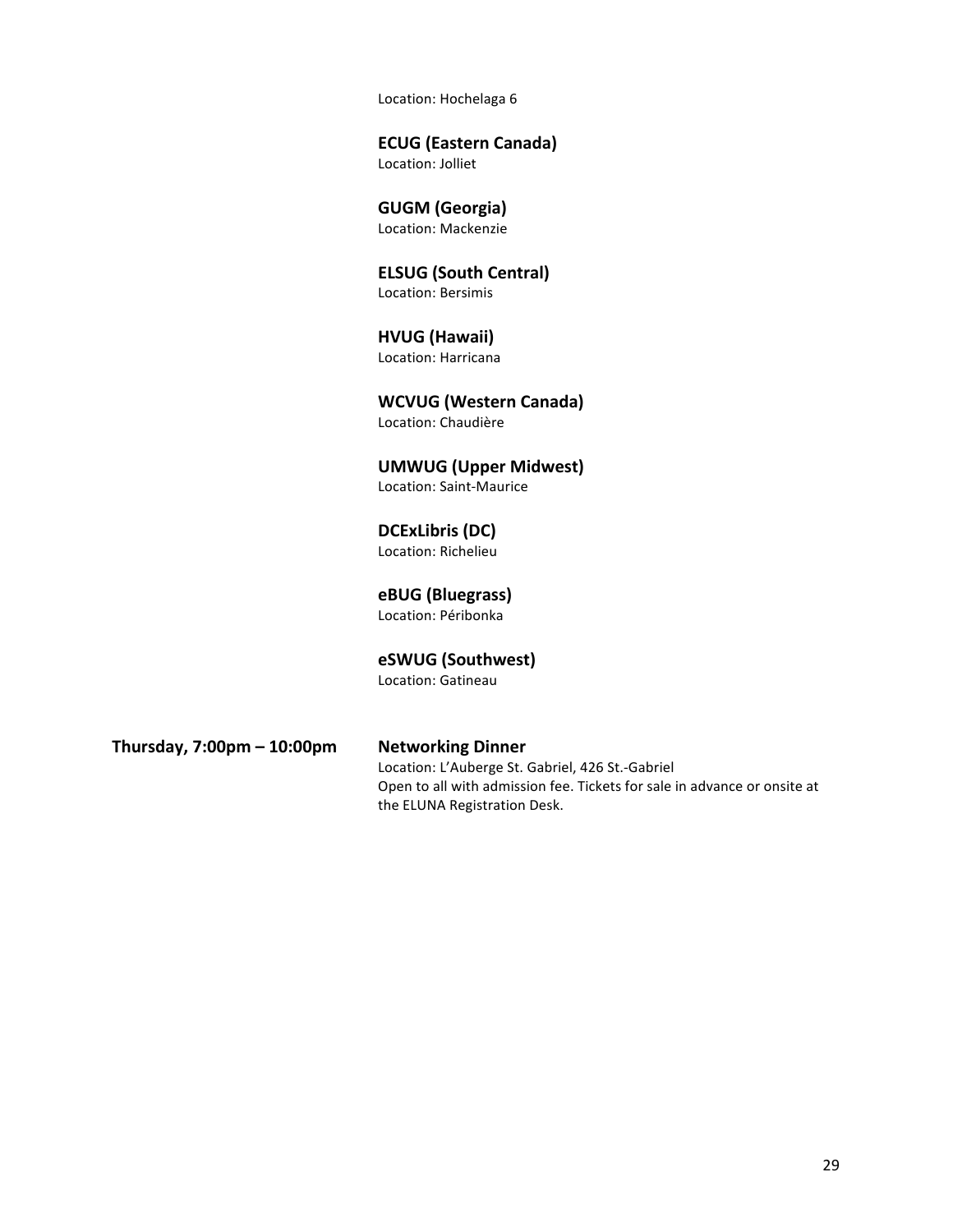| Friday, 7:00am - 9:00am | <b>Breakfast</b><br>Location: Hochelaga                                                                                                                                                                                                                                                                                                                                                                                                                                                                                                                                                                                                       |
|-------------------------|-----------------------------------------------------------------------------------------------------------------------------------------------------------------------------------------------------------------------------------------------------------------------------------------------------------------------------------------------------------------------------------------------------------------------------------------------------------------------------------------------------------------------------------------------------------------------------------------------------------------------------------------------|
| Friday, 8:00am - 5:00pm | Registration<br>Location: Foyer Kiosk                                                                                                                                                                                                                                                                                                                                                                                                                                                                                                                                                                                                         |
| Friday, 9:00am - 9:45am | <b>Salesforce &amp; KCS Update</b><br>Location: Saint-Laurent<br>Brian Noone (Ex Libris; Manager, North American Aleph & SFX Support);<br>Focus: General                                                                                                                                                                                                                                                                                                                                                                                                                                                                                      |
|                         | EDI Oh My! It's Automagic When it Works!<br>Location: Duluth<br>David Schuster (Texas Woman's University); Ann Kutulas (Tarrant County<br>College); Pamela Ward (Texas Woman's University)<br>Focus: Alma<br>We will explore how two North Texas Alma customers are using EDI to<br>streamline processing. Texas Woman's University is doing shelf ready<br>processing with the enhanced EDI. Tarrant County College is ordering<br>and invoicing but not using shelf ready. We will discuss how we create<br>orders, send order EDI's to the vendor, receive EDI invoices, and then<br>load the MARC records with minimal human interaction. |
|                         | <b>Alma E-resource Licensing Focus Group</b><br>Location: Hochelaga 5<br>Janet Morrow (Northeastern University)<br>Focus: Alma<br>The Alma Product Working Group is forming a termed (3-4 months) e-<br>resource licensing focus group to help organize users' needs in this area<br>for discussion with Ex Libris. Please join us for a kick-off meeting to help<br>frame the group's work.                                                                                                                                                                                                                                                  |
|                         | <b>DIPping into Rosetta and Primo</b><br>Location: Harricana<br><b>Edward Corrado (Binghamton University)</b><br>Focus: Primo, Rosetta<br>This presentation will discuss Rosetta Dissemination Information<br>Dackages (DIDs) and how they can be made available to Drimo to baryest                                                                                                                                                                                                                                                                                                                                                          |

Packages (DIPs) and how they can be made available to Primo to harvest and index. Since Rosetta does not have an end-user discovery layer, Binghamton University Libraries use Primo for end-users to search for content preserved in Rosetta. Where Rosetta ends and where Primo begins can be confusing for people not familiar with the underlying architecture, yet understanding how Rosetta and Primo interact can help librarians make the best decisions for indexing and displaying Metadata in Primo. While this presentation will focus on Rosetta and Primo, it is hoped that the concepts presented will be useful regardless of the underlying systems.

# **Next Step: Digital Objects in Primo**

Location Hochelaga 6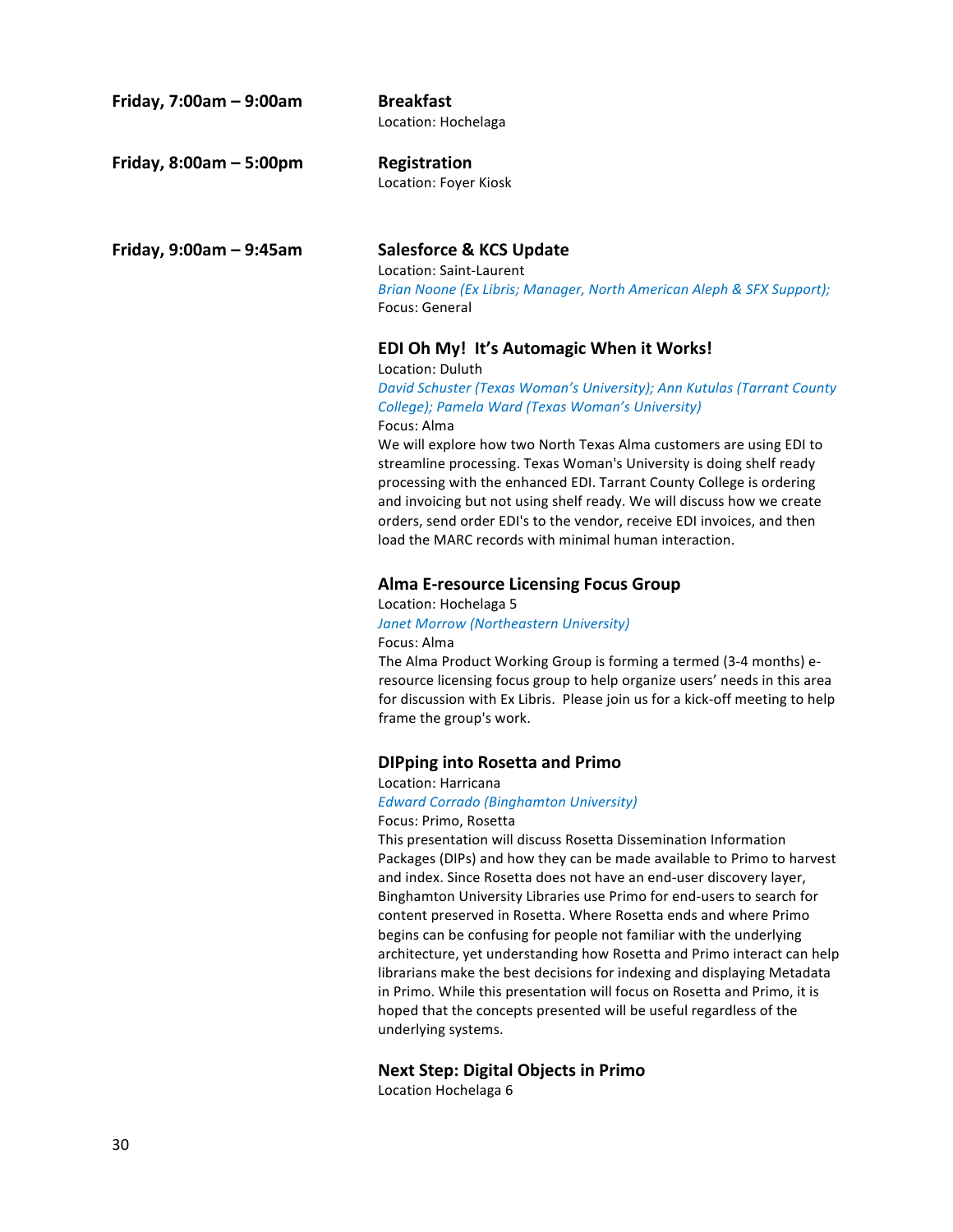# *Michael North (Northwestern University); Geoff Morse (Northwestern*) *University)*

## Focus: Primo

Now that you have your ILS records in Primo, and you are linked up to SFX, Metalib, and/or PrimoCentral, you may start looking around for other things to add to the Primo database. First stop: your digital collections. If you have heard of METS or MODS as well as DublinCore metadata, maintaining "provenance" data of collections, EAD Finding Aids, Fedora, Deep Searching other repositories, repository harvesting, Ruby/Rails, YouTube inclusion, and wondered how they can be used with Primo, then come see what we are doing in this arena.

# **Citero 2.0: Extending Primo "Push To" Options and Beyond** Location: Jolliet

## *Hannan Butt (New York University)* Focus: Primo

An update on last year's presentation regarding Primo's "PushTo" plugin capabilities, this time with a focus on how it uses the new Citero being built at NYU. Primo's "PushTo" capabilities allow for a display on the front end that can export data to social bookmarking services. Citero takes advantage of this and provides a nice clean way to manage

# **Automating MARCit! for a Single-record Approach**

Location: Mackenzie

# **Christine Moulen (Massachusetts Institute of Technology); Beth Brennan** *(Massachusetts Institute of Technology)*

exportation rules that can be used as a PushTo plugin and on its own.

## Focus: Aleph, SFX

Batch loading records is a huge time saver, we all know that. But how can you maintain a single record approach when your batch only describes your online holdings? Come and find out how MIT has set up out MARCit! processes: the loading, including merging with records for print; the deleting, including the untangling of print and e; and the updates, focusing on holdings updates and upgrading stub records. While we use MARCit with Aleph, we will not be focusing on Alephspecific setup.

# **Managing Special Collections Use in Aleph**

# Location: Bersimis

*Aaron Bales (University of Notre Dame)* Focus: Aleph

The Library Special Collections would like to use Aleph to manage and track patron use of their materials in Aleph. What options does Aleph have for their materials? How do their needs differ from regular circulation, and how well does the ILS meet those needs?

## **Enhanced Use of Tables**

## Location: Saint-Maurice

# *Kimberley Edwards (George Mason University)*

# Focus: Voyager

Tables are the logical structure upon which the Voyager database is built. Because of this, when retrieving sets of data from Voyager our focus is often only on how those tables can fit into a query, and it is easy to miss ways in which more efficient use of the tables themselves can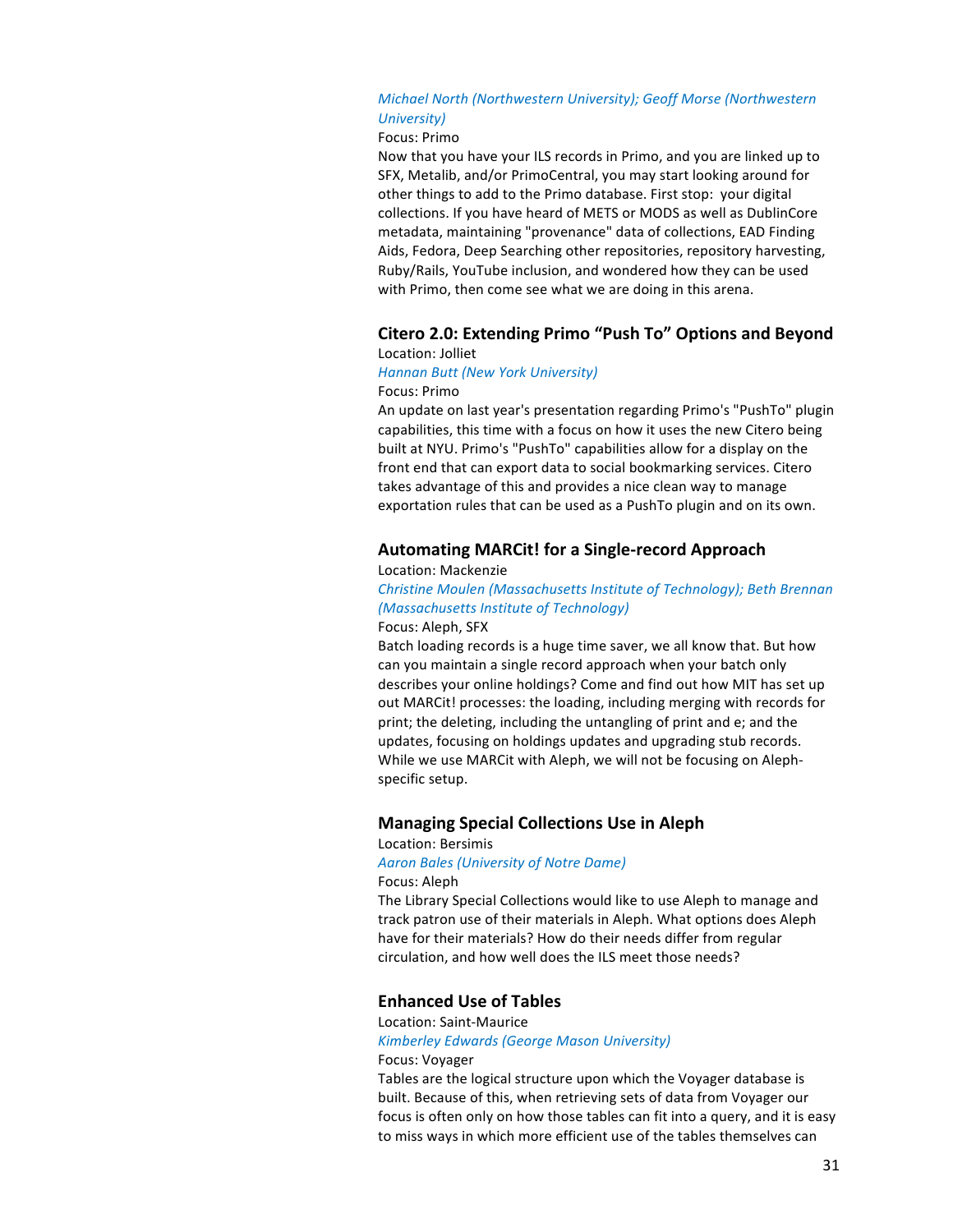improve a query. This presentation will demonstrate the creation and benefit of make tables, using external data to populate tables, and using the Voyager Global Data Change module to build new tables.

# **Exposing Format Data in a Faceted Public Catalog: Lessons** Learned about the Legacy that Generations of Descriptive **Cataloging Rules have Left Us**

Location: Richelieu

*E. Paige Weston (CARLI)); Nicole Swanson (CARLI))* Focus: Voyager

The CARLI consortium has begun to take advantage of RDA records in our shared Voyager catalog to identify specific media in our libraries' collections, and to expose these as faceting options in our VuFind union catalog. We have also adjusted our criteria for identifying "formats" in AACR2 and pre-AACR2 records, to distinguish DVD from VHS, vinyl LP from audiocassette, etc. We'll share information about our dilemmas, mistakes and successes.

# **EZProxy Basics**

Location: Péribonka *Doris Munson (Eastern Washington University)*

Focus: General This presentation gives a general overview of how EZProxy works as a proxy server and the basic steps to implement an EZProxy server. Included are some tips and tricks the presenter has learned.

# **Hosted Customer SIG**

Location: Gatineau *Kathryn Frederick (Skidmore College)* Focus: General Meet with other customers that are using hosted services.

# **Friday, 10:00am – 10:45am Raising Alma: The Prenatal to Infancy Stages**

Location: Duluth *Betsy Friesen (University of Minnesota)* Focus: Alma

The University of Minnesota "delivered" Alma to staff and patrons (through Primo) in December. The presentation will cover nurturing Alma before and after delivery, postpartum blues, being a good "parent", and the growing understanding that it takes a village to raise young Alma.

# **Revisiting Primo Normalization Rules in the Context of** Aleph to Alma Migration and PCI Implementation at the **University of Minnesota**

Location: Hochelaga 5

**Stacie Traill (University of Minnesota)** 

Focus: Alma, Primo Although the University of Minnesota Libraries implemented Primo in 2007, many faculty, students, and library staff preferred to continue using MNCAT Classic (the Aleph OPAC) to provide more reliable known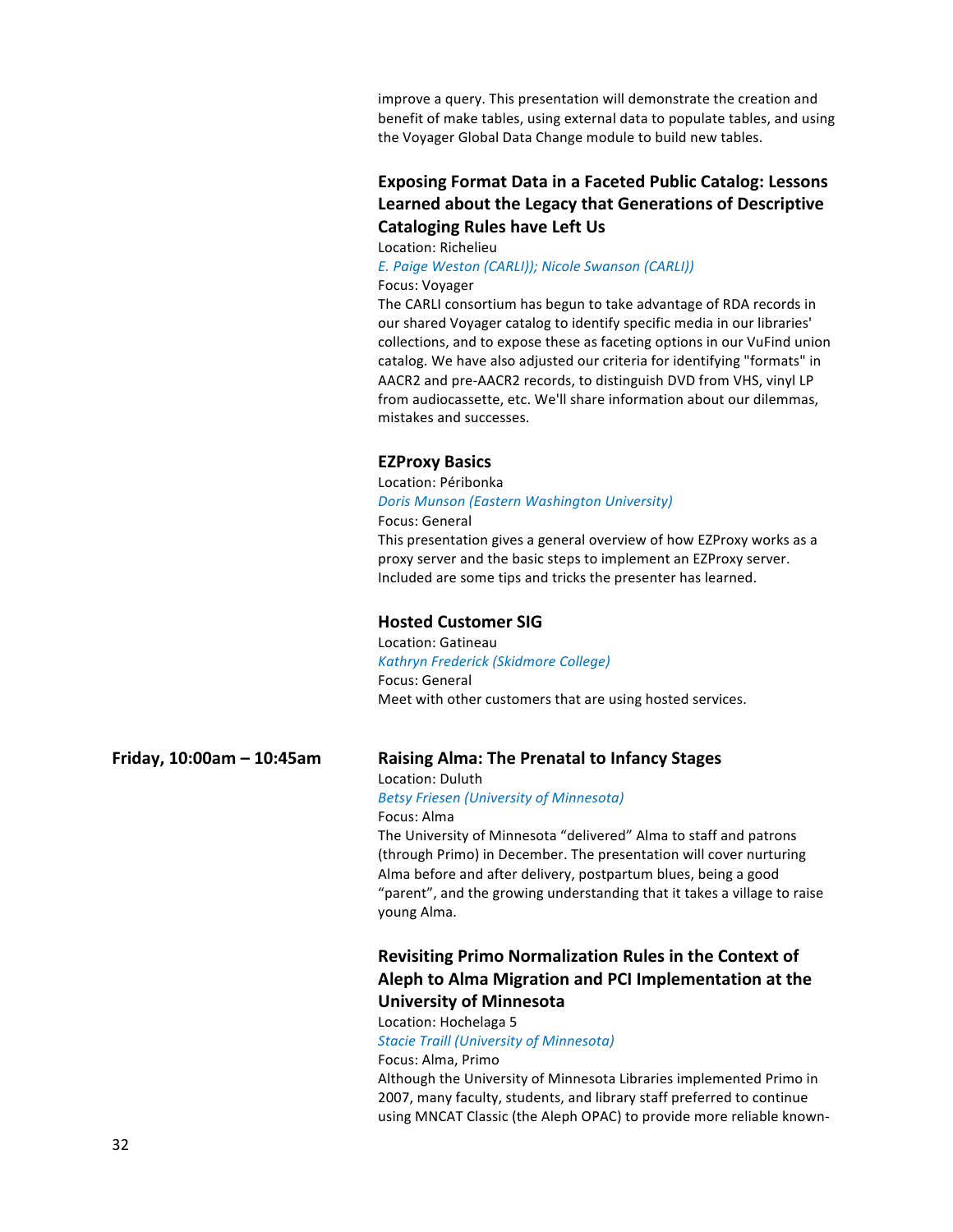item searching, title/author/subject browsing, and better support for complex and sophisticated searches. With migration to Alma in December 2013, MNCAT Classic was decommissioned, and Primo became the sole catalog interface. At the same time, the Primo Central Index and a blended search were implemented for the first time. This presentation will discuss how responses gathered from MNCAT Classic users, MNCAT Classic usage data, review of Aleph OPAC indexing, the intricacies of Alma/Primo interoperability, and the implementation of Primo Central guided reevaluation and revision of Primo MARC normalization rules before migration to Alma. It will also discuss how public and staff feedback during the first few months of the live Primo/Alma environment are influencing ongoing local changes in both systems.

# And you Thought Cleaning out the Augean Stables was **Difficult!**

Location: Bersimis

# Beck Locey (LDS Church History Library); Shelley Neville (LDS Church *History Library)*

Focus: Aleph, Primo, Rosetta

We use Aleph, Primo, Rosetta (both as a dark archive and a content management system), and a custom EAD tool. Digital content is ingested into Rosetta. Links in both Aleph and the EAD tool are updated to point back to Rosetta so when Aleph data is ingested into Primo it points to the correct digital content. Making sure all data ends up where it is supposed to as well as keeping Aleph and Primo in sync can be a Herculean task. Getting all this to work together has been an evolutionary process. This session will discuss this process and go into some detail about how we have accomplished it.

# Are we There Yet? A Discussion of the Progress of Primo **Over the Past 6 Years**

Location: Marquette

## **Dale Poulter (Vanderbilt University)**

### Focus: Primo

The presentation will take one of the earlier demos of Primo presented to Vanderbilt and discuss how the product has developed over the past six to seven years.

# **The Future of Metalib, Metalib+ and Primo Central: Federated Search vs. Centralized Indexes**

Location: Hochelaga 6

*Alexander (Sacha) Jerabek (Université du Québec à Montréal); Allen*  Jones (New School); Kate Montgomery (Tulane University); Nadaleen *Templeman (New York University); David Walker- Remote presenter (California State University); Jonathan Rochkind – Remote presenter (Johns Hopkins University)*

## Focus: MetaLib

This is a forum for a group discussion of issues related to federated searching via MetaLib and MetaLib+ in the broader context of discovery layers and centralized indexes (such as Primo Central). Some of the issues under consideration are: end-user needs and requirements for targeting specific resources in specialized libraries (i.e., is pre-search query category selection needed anymore or is that a librarian hang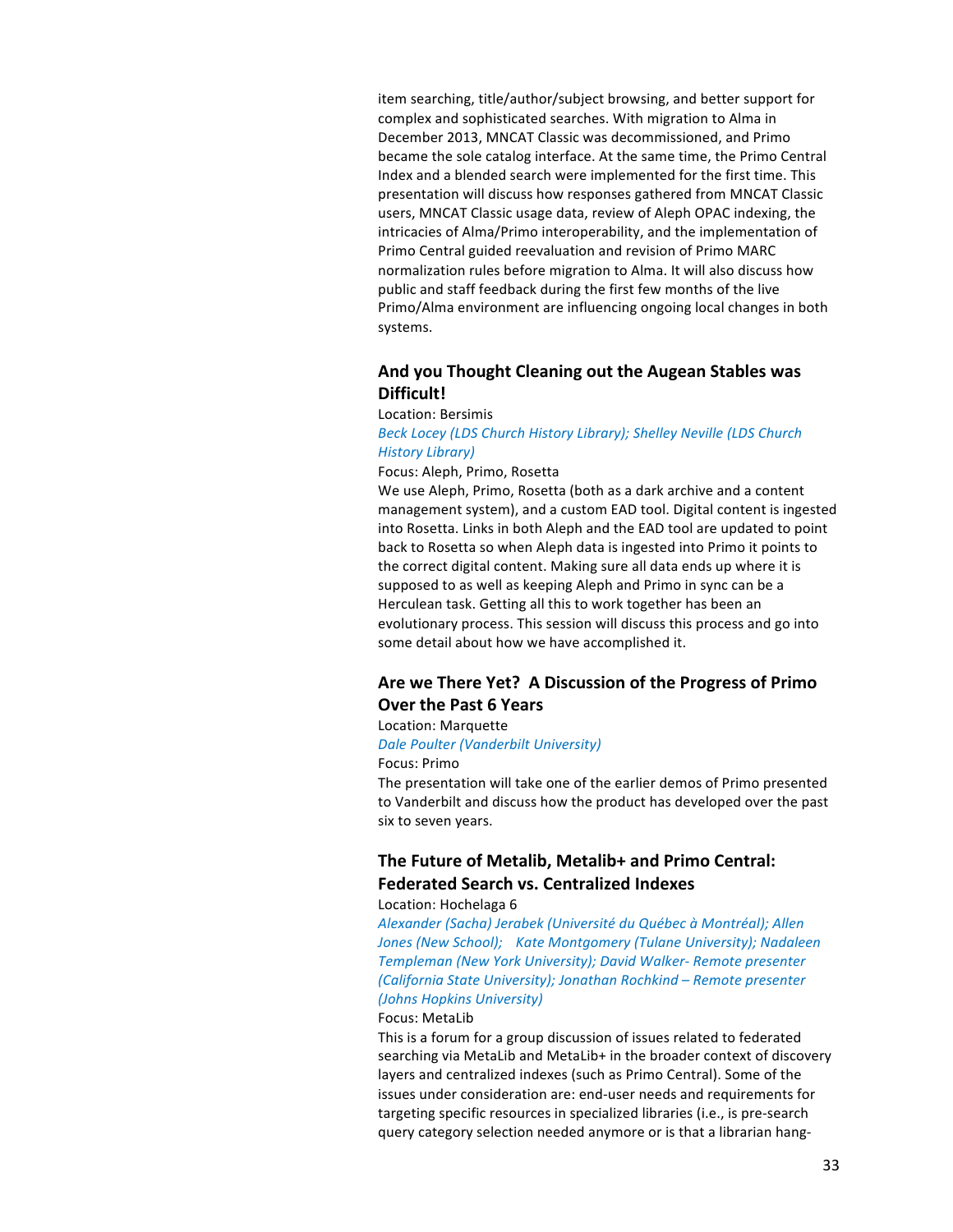up?); how local additions and modifications of local IRDs can enrich implementations of MetaLib and how such flexibility could be accommodated or even improved in MetaLib+; extensibility of M/M+ through Xerxes or other developed open-source interfaces; the challenges of searching metadata vs. full text; the place, purpose, and future of federated searching across the scope of academic and professional needs given the increased emphasis on general discovery via large indexes. This session is sponsored and moderated by the MetaLib/Metalib+ Product Working Group. Invited participants from several institutions will represent a range of perspectives on federated searching and MetaLib/MetaLib+.

## **Semi-advanced Primo Customizations**

Location: Jolliet Focus: Primo *Randy Oldham (University of Guelph)*

This session will be an updated version of what I presented in 2013 at Athens. I will highlight some of the customizations we've implemented in Primo at TUG - customizing the display of notes with jQuery, injecting dynamic 'where is it' links to help users find physical resources. I will highlight customizations included in CODESHARE as well.

# **Shifting, Sorting and Swapping: Getting Verde Ready for Migration to Alma**

## Location: Chaudière

**Evelyn Bruneau (University of Manitoba); Naomi Maendel (University of** *Manitoba)*

## Focus: Alma, SFX, Verde

University of Manitoba Libraries spent the last half of 2013 preparing for a much anticipated move to Alma; going live December 30. In order for a clean move to Alma, we needed to clean up our electronic stacks of data. Join us for a discussion of what we moved, what we left behind; and what arrived intact*.*

# **Developing and Testing an Open Source Application**

# Location: Saint-Maurice *Michael Cummings (George Washington University)*

Focus: Voyager

Part one presents an update about George Washington University's web application that displays live information compiled from: our consortium Voyager catalog; a Sierra catalog; Internet Archive; Google Books; and our eResource manager. Part two presents how we use CasperJS to automate user interface testing. Technical information about the Django/Python application and CasperJS will be provided.

## **Voyager and SIP2: Self-check and Authentication Primer**

# Location: Richelieu

*Ted Schwitzner (CARLI)*

## Focus: Voyager

Voyager's implementation of 3M's Standard Interchange Protocol, Version 2.00 (SIP2) isn't just for self-check machines anymore! New services, such as self-serve laptop kiosks and lockers, and extensions to others, such as authentication, are taking advantage of the SIP2 data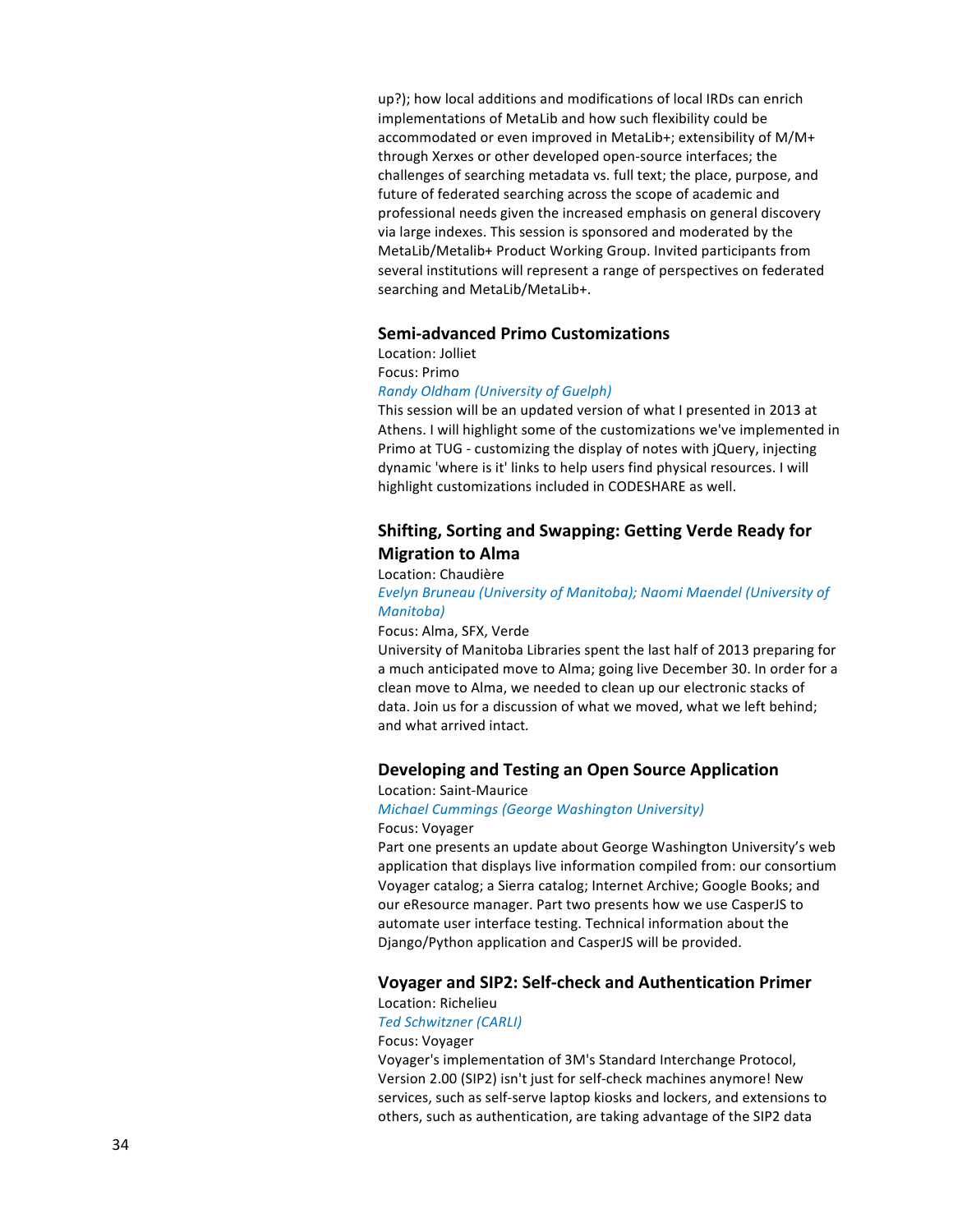stream. However, implementing SIP2 for these services requires some patience, experimentation, and some caution. The presenter has encountered several interesting phenomena with Voyager's SIP2, and he will focus on planning and testing implementations, on relationships to other Voyager functionality, and on possible current and future uses of the protocol.

# **ELUNA-IGeLU Interoperability Special Interest Working Group**

Location: Gatineau *Curtis Thacker (Brigham Young University)* Focus: General

**Friday, 10:45am – 11:15am Break**

Location: Foyer

**Friday, 11:15am – 12:00pm Alma Demo 5**

Location: Saint-Laurent *Marliese Thomas (Ex Libris; Solutions Architect)* Focus: Alma

# **Secure Exit, or, Shortening that Line to Leave the Library**

Location: Mackenzie *Hank Sway (Harvard University)* Focus: Aleph

Several libraries at Harvard University have security desks at their entrances. Guards routinely check each Harvard-owned item leaving the library to make sure that it has been properly checked out. In this past, this was done by checking the due-date stamp in the back of each book. However, with several libraries recently installing self-checkout kiosks, we can no longer assume that each legitimately checked-out item has such a stamp. This year, Harvard Library Technology Services developed an application called Secure Exit that allows guards to scan item barcodes into a simple web interface to see if the item is checked out in Aleph. The application queries Aleph via the X-Server; checks a variety of configurable criteria (loan status, item status, patron status); and presents a simple "go / no go" message to the guard. This presentation will describe the features of the application in detail and delve into its technical underpinnings.

# **Canadian Perspectives on Implementing Alma/Primo**

Location: Duluth

Lisa O'Hara (University of Manitoba); Brigitte L'Heureux (University of St. Boniface); Allison Erhardt (University of Manitoba) Focus: Alma

The presenters will discuss the challenges involved in implementing Alma and Primo in Canada and making it available in both French and English. Topics such as putting Canadian information in the U.S. cloud, making information available in two languages and making sure that we had subject headings working properly for our French materials using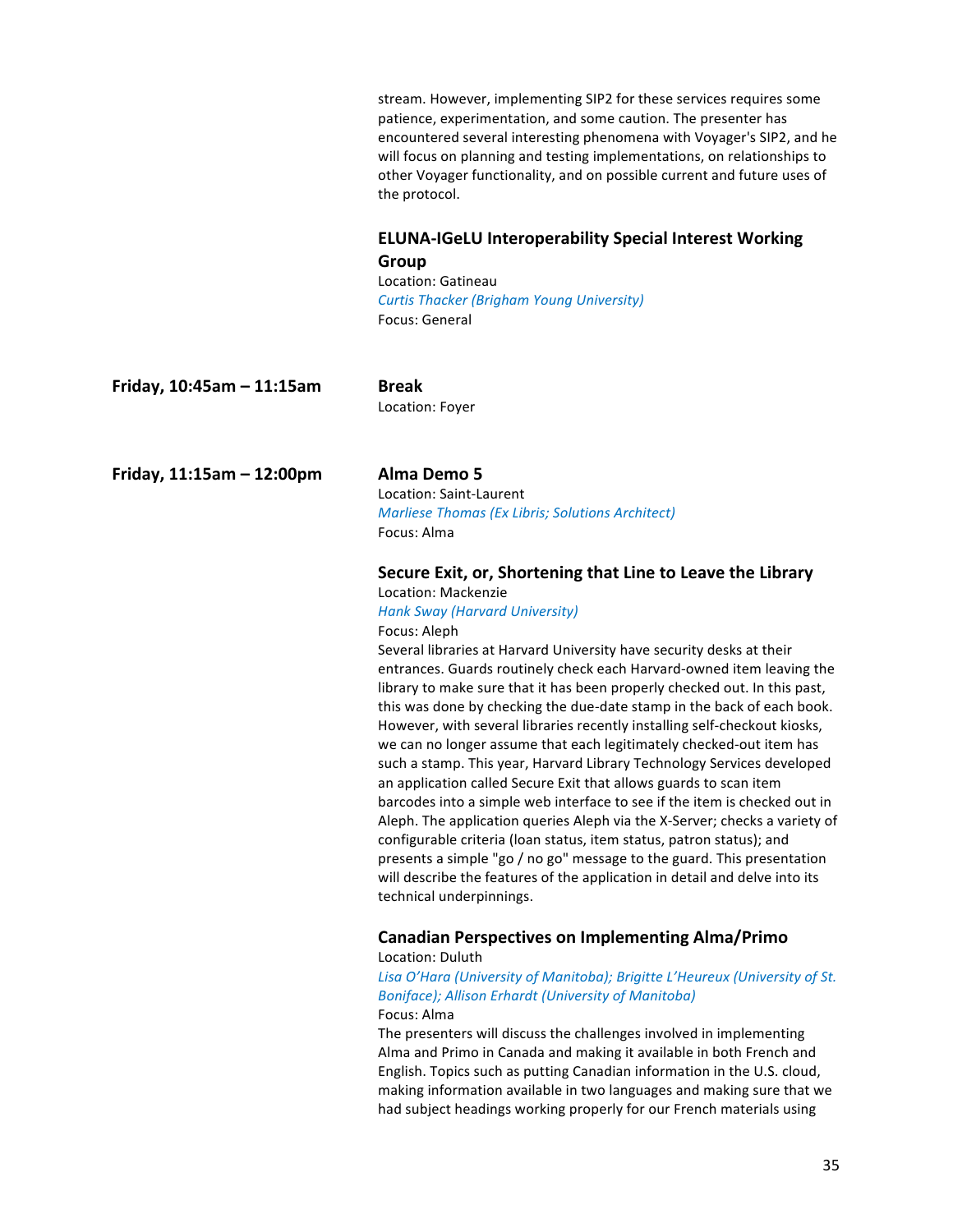RVM and our English materials using LCSH, MeSH and local headings will be discussed.

# **Getting the Pieces to Work Together: Implementing Alma without Implementing Primo**

Location: Hochelaga 5

**Steven Shadle (University of Washington); Jennifer Ward (University of** *Washington)*

## Focus: Alma

The University of Washington Libraries migrated to Alma in June 2013 while keeping its WorldCat Local discovery service. It is common for a library discovery and management systems to come from different vendors, but because of the newness of Alma, few libraries have done this using Alma as the management system. This presentation will provide an overview of the rationale for this decision and will provide technical information on how to get Alma to work with the discovery service of another vendor.

# **OPAC** via Primo (OvP): Sorting Out What is Primo and What **is the ILS**

## Location: Marquette

## *Alison Hitchens (University of Waterloo)*

Focus: Primo

When trying to customize OvP, troubleshoot OvP or report issues/suggestions to Ex Libris it is useful to understand what parts of what you are seeing come from Primo and what parts come from your ILS. This session will help you understand how OvP works. It will be especially useful for customers who never experienced OPAC via Link (OvL).

# **Analyzing Primo Usage**

## Location: Hochelaga 6

## **Kathy Varjabedian (Los Alamos National Laboratory Research Library)** Focus: Primo

The presentation will review how we have analyzed metrics to better understand how Primo is being used. This will include a review of the statistics available in Primo reports, and what they show about how the Primo front end is being used. Also, we will show how the introduction of Primo has impacted other library services, as indicated by use of the catalog and other databases, ILL, document delivery and collections

# **Measuring Up: Utilizations of Primo from a Researcher's Perspective**

### Location: Jolliet

## *Michele Reid (North Dakota State University)*

### Focus: Primo

North Dakota State University migrated to Alma, with Primo as its discovery layer, in June 2013. We initially evaluated Primo from the point of view of the librarian and IT service professional, but how is Primo being used as a tool by the academic researcher? This presentation examines Primo design, utility and user experience from a researcher's perspective. How does Primo stack up with the needs of the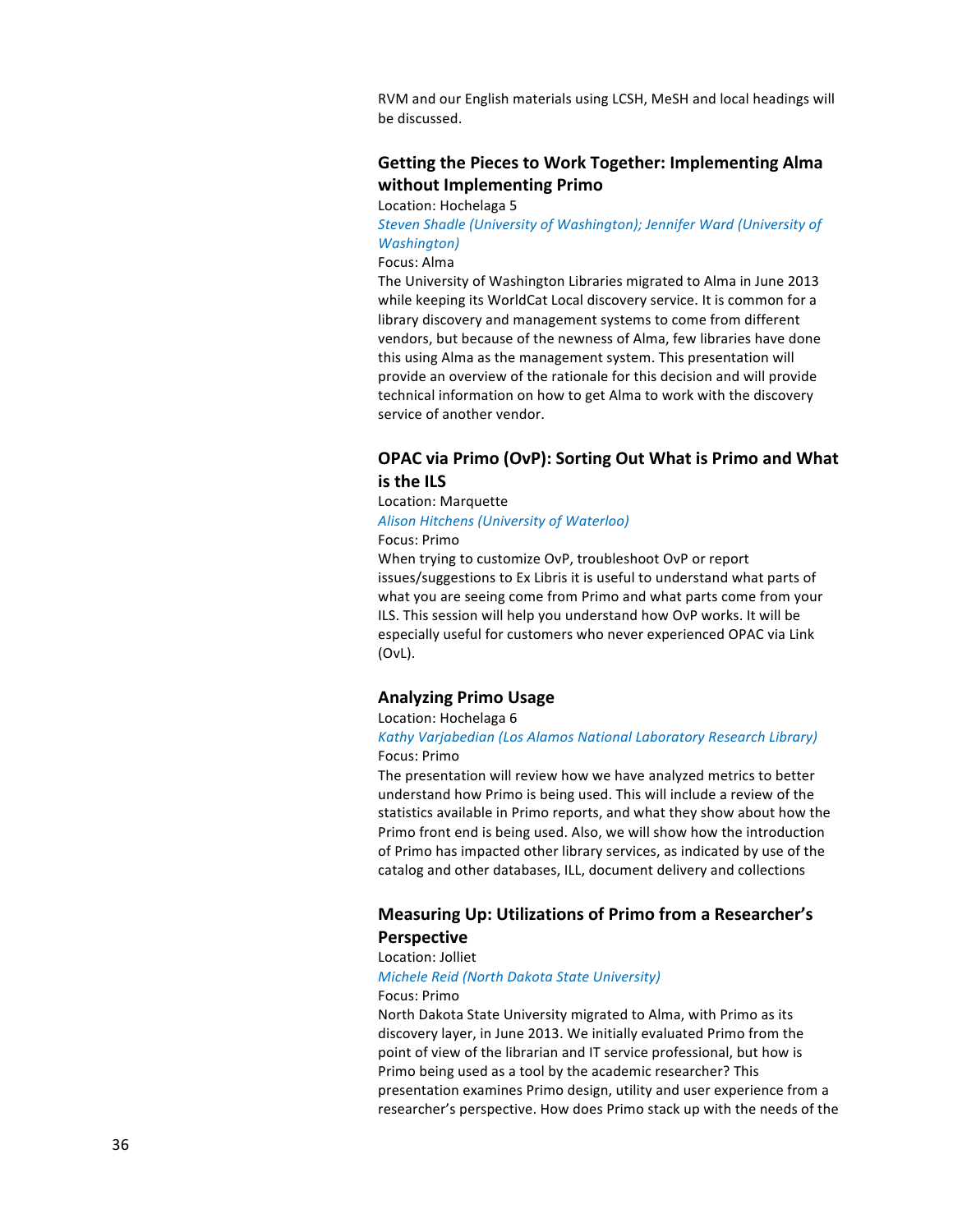researcher? Are there ways the interface should be modified to enhance the researcher's overall satisfaction? Are there customized resources or training opportunities that should be made available for this segment of the user population? The session also includes suggested areas for future study.

## **Verde to Alma Migration**

Location: Chaudière *Melissa Parent (RMIT University)* Focus: Alma, SFX, Verde, Voyager

In May 2013, RMIT University Library became the first in the world to migrate electronic resource administrative data from Voyager, SFX and Verde to Alma. The presentation explains the relationships between interface, package, portfolio and license entities comparing Alma to Verde, and benefits those migrating from any ERMS to Alma, particularly a Verde/SFX environment to Alma. Additionally, it will be of value to those seeking a better understanding of electronic resource relationships in Alma.

## **Patron Purge: Step by Step**

Location: Saint-Maurice *Lydia Pettis (Cornell University)*

# Focus: Voyager

This presentation will identify issues to be considered when running the patron purge, explain the difference between the test and production modes, and illustrate how to use the audit file created by the purge job to clean up records that trigger exceptions. A brief description of the xml files will be provided. Cornell University is actively using the patron purge to clean up their patron database before migrating to a new LMS.

# **IT service federation: Developing a Federated Model of Campus IT at the University of Waterloo and Library Initiatives**

Location: Péribokna **Pascal Calarco (University of Waterloo)** Focus: General

In August 2012, CIO Dave Wallace joined the University of Waterloo and quickly began a highly engaged process of reinvigorating central IT's discussion with campus IT units, including those in the Library. This presentation will present the rationale, process and outcomes of the Campus IT Strategic Planning Task Force, and how this has interfaced with the Library's organization and technology services footprint.

# **Consortia SIG**

Location: Gatineau *Kristine Hammerstrand (CARLI)* Focus: General Join us in a casual and open discussion of topics of interest to Ex Libris consortial and shared system customers.

**Friday, 12:15pm – 1:00pm Primo Demo 2**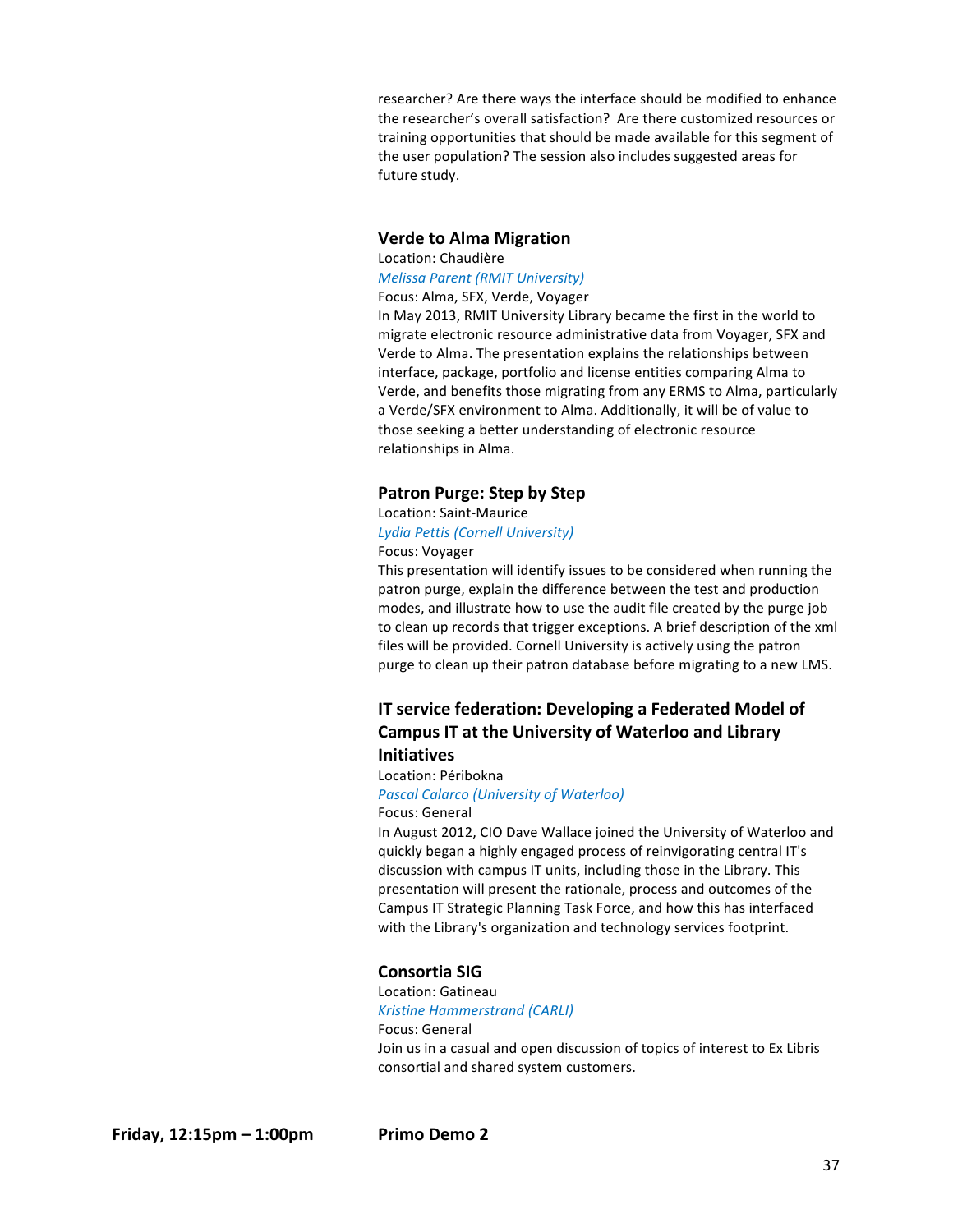Location: Saint-Laurent *Amanda Schmidt, Ex Libris; Solutions Architect)* Focus: Primo

# **Rosetta: An Open Discussion**

Location: Harricana

*Edward Corrado (Binghamton University)* Focus: Rosetta

This session is designed for users of Rosetta to get together and discuss how they are using Rosetta. Attendees will be encouraged to bring up any Rosetta-related topic they wish including enhancement requests, issues they are encountering, best practices, etc. It is hoped that Rosetta users will be able to learn from each other about what they are doing and where there are possible avenues for collaboration and sharing of knowledge. 

# **Alma Analytics: a Whole New World of Data Extraction**

## Location: Duluth **Janet Lute (Princeton University)**

Focus: Alma

Many libraries are looking at Alma with great interest and a key question often is "how can I run the reports that I am used to producing in my current system?" The presenter will demonstrate Alma Analytics using the Oracle Business Intelligence package. Some basic, but popular queries, will be run and the use of Alma Dashboards will be demonstrated. Handling large bibliographic queries will also be shown using Alma set management tools.

# **Deriving ARL Collection Statistics from Alma and Alma Analytics**

## Location: Hochelaga 5

## *Margaret Briand Wolfe (Boston College); Diane Baden (Boston College)* Focus: Alma

Boston College used Alma and Alma Analytics to produce our fiscal year 2013 collection statistics for ARL and our university Fact Book. We will show how we derived our statistics, including total count of physical titles, number of items added by library and material type, number of items withdrawn and total e-book count. We already know of adjustments we would like to make in the coming year, and we would like to hear how other Alma libraries are using Alma and Alma Analytics to generate their collection statistics.

# **Hot Mess to Hot Mama: Making over the Most Popular Journals Report from SFX**

## Location: Chaudière

## *Melissa Platkowski (University of Wisconsin – Green Bay)* Focus: SFX

The Most Popular Journals Report (#19) in SFX has some very useful data in it for collection management, but the format of the data makes it difficult to use. Come see how the University of Wisconsin  $-$  Green Bay gave this "hot mess" a makeover into a polished, easily maintained, and useful tool using Microsoft Excel and pivot table magic.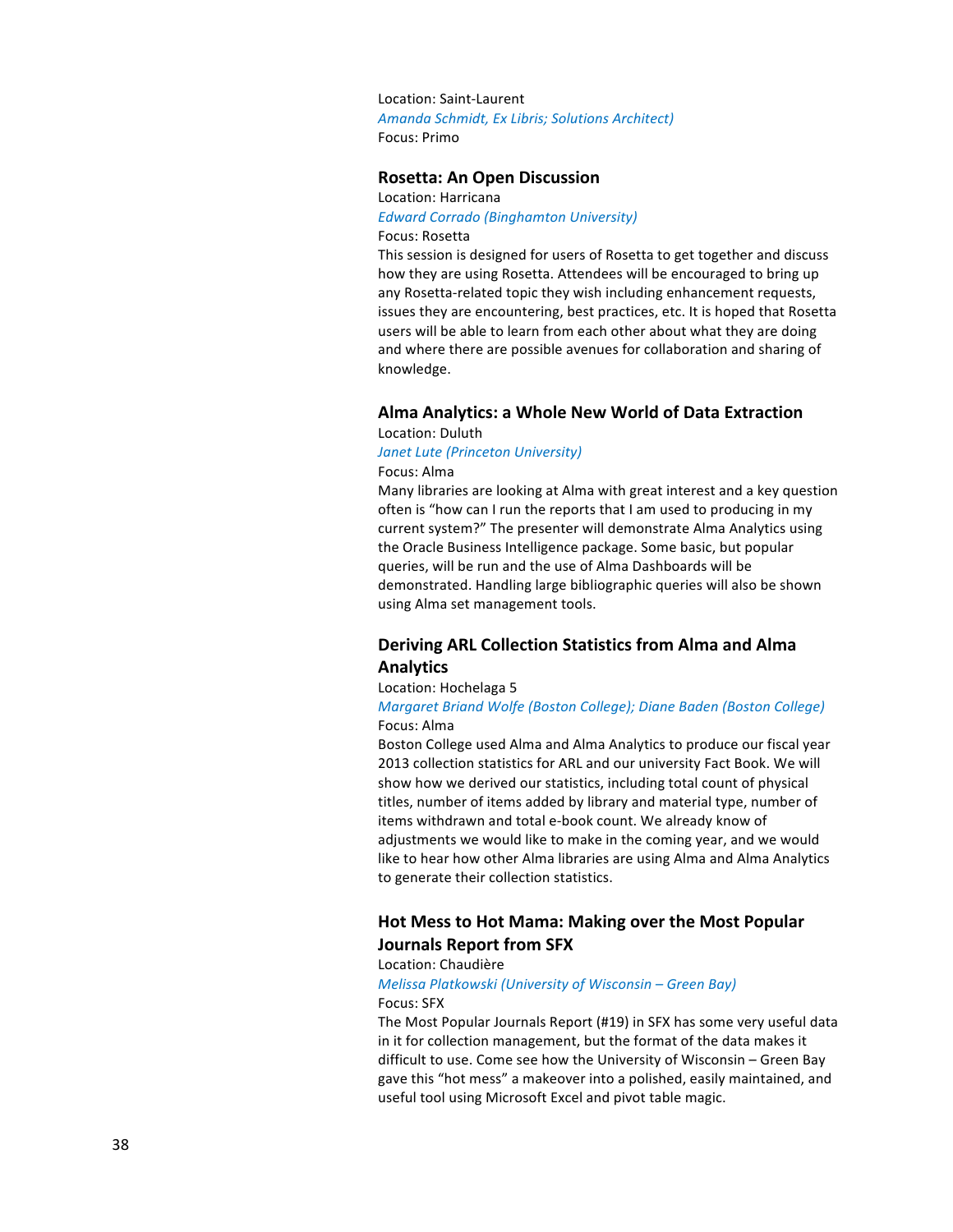# **One Skin to Rule Them All: A Responsive Interface for WebVoyáge**

# Location: Saint-Maurice

## *Kathryn Frederick (Skidmore College)*

Focus: Voyager

Responsive Web Design (RWD) is a method for creating websites that change based on the size of the screen on which they are being viewed. RWD strives to present a consistent, full-featured experience across devices while eliminating the need for mobile or tablet-specific sites. This session will give an overview of RWD and demonstrate how Skidmore College has used this method to create a WebVoyáge skin that works well on any size screen.

# **Practice and Experience on Amazon Web Services Platform: A Case Study**

## Location: Péribonka

*Yongming Wang (The College of New Jersey)* Focus: General

Since the summer of 2012, we have been utilizing the AWS EC2 (Elastic Compute Cloud) to develop a unified and common catalog for the New Jersey academic library consortium. We started by using a free trial micro server, moving to the current medium large, enterprise-level server. This presentation will focus on the technical side of the project, covering everything from server configuration, service implementation, application installation, security, online support, system backup, and server monitoring, etc.

| Friday, 1:00pm - 2:00pm | Lunch                                                                       |
|-------------------------|-----------------------------------------------------------------------------|
|                         | Location: Hochelaga                                                         |
| Friday, 2:00pm - 2:45pm | Alma Demo 6                                                                 |
|                         | Location: Saint-Laurent                                                     |
|                         | Andrew French (Ex Libris; Solutions Architect)                              |
|                         | Focus: Alma                                                                 |
|                         | <b>Navigating Alma Fulfillment Issues During the</b>                        |
|                         | <b>Implementation Process</b>                                               |
|                         | Location: Duluth                                                            |
|                         | Chris Martin (North Dakota State University)                                |
|                         | Focus: Alma                                                                 |
|                         | NDSU Libraries went live with the Alma unified resource management          |
|                         | system in June 2013. During the process of implementing Alma, we            |
|                         | encountered significant questions about how we would operate 1)             |
|                         | Interlibrary loan services; 2) course reserves services; and 3) bookings    |
|                         | for patron use of our Main Library's group study rooms. This                |
|                         | presentation outlines the problems that we faced in each of these three     |
|                         | areas, along with the solutions that we developed to ensure a high          |
|                         | quality of service after going live. The information from this presentation |
|                         | is intended to provide some insight into the process of implementing        |
|                         | Alma from the perspective of an Access Services department and Alma         |

early adopter institution.